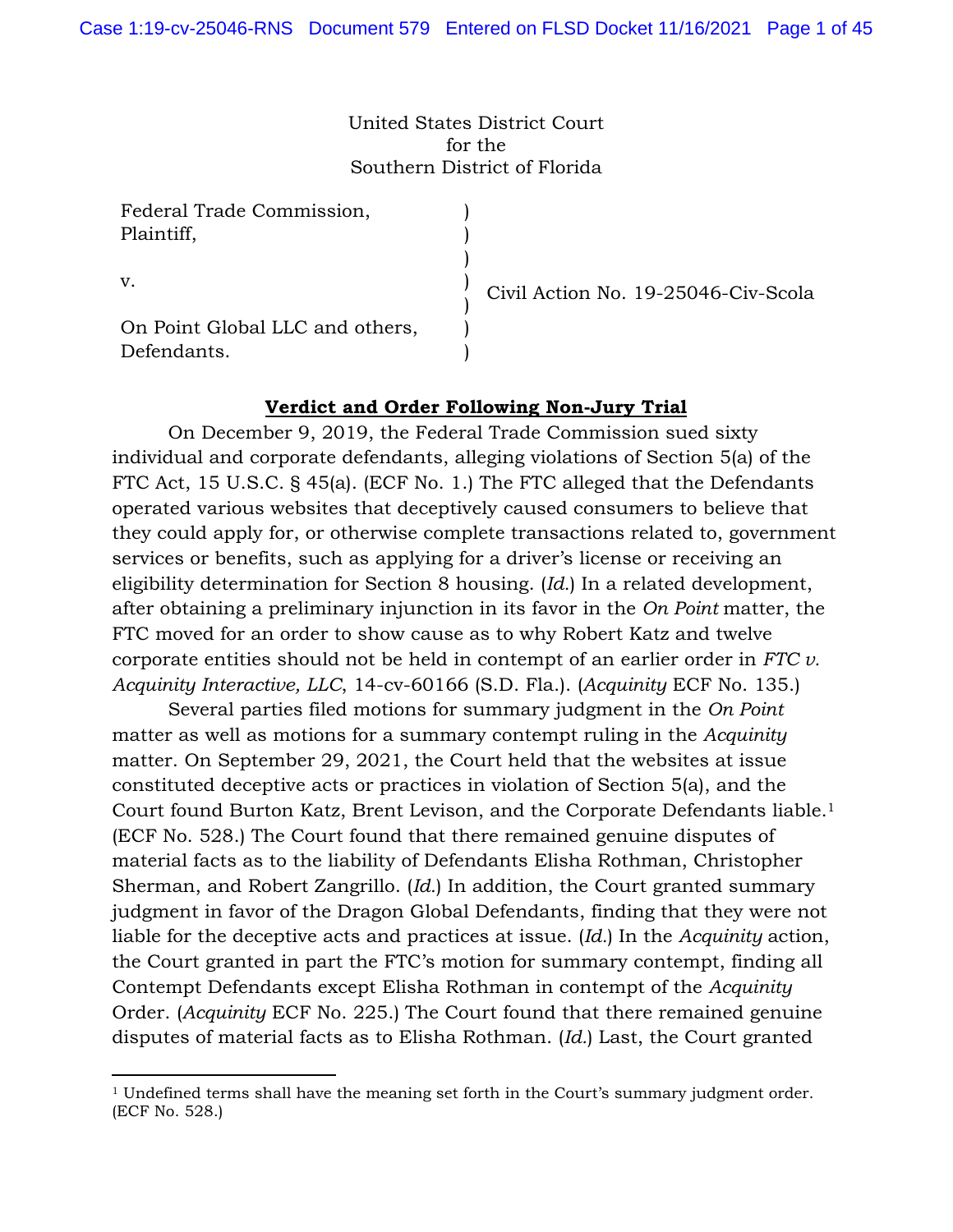the Dragon Global Defendants' motion for summary contempt ruling, holding that those entities could not be held in contempt. (*Id.*) The Court did not rule on the appropriate tally of contempt damages, reserving that question for after the parties had an opportunity to present evidence concerning the appropriate measure of damages. (*Id.*)

The Court then set the matters for a contemporaneous non-jury trial and show cause hearing on the following issues: the individual liability of Elisha Rothman, Christopher Sherman, and Robert Zangrillo for the deceptive acts and practices at issue, as well as the contempt liability of Elisha Rothman and the appropriate measure of contempt damages for any Defendants subject to the contempt liability. (*See* ECF No. 541.)

The Court held a 6-day non-jury trial and show-cause hearing by videoconference, beginning on November 3, 2021. Prior to the trial, the parties submitted a joint pretrial stipulation (ECF No. 527), as well as their proposed findings of fact and conclusions of law (ECF Nos. 534, 535; *Acquinity* ECF No. 231.) The Court has carefully reviewed these submissions.

At the conclusion of the FTC's presentation of evidence, the Court found the FTC had failed to establish Zangrillo's liability for the deceptive acts and practices and entered a judgment on partial findings pursuant to Fed. R. Civ. Pro. 52(c) in favor of Zangrillo. The Court also found that Rothman was unaware of the *Acquinity* order and entered a judgment on partial findings in his favor, thus absolving him of liability for contempt.

After considering the credible testimony and evidence, and the applicable law, the Court finds that the FTC did establish the liability of Rothman and Sherman for the deceptive acts and practices which subject them to the terms of the permanent injunction.

The Court also finds that the *starting point* for the appropriate measure of damages for contempt is \$102,768,235.47, representing \$85,470,480.60 in gross receipts minus refunds and chargebacks from three years of guide sales and \$17,297,754.87 in gross receipts from one year of selling and monetizing data consumers provided on the freemium websites. However, the Court finds that there was significant and credible anecdotal evidence to indicate that many of the customers either suffered no harm or were wholly satisfied with their experiences with the Defendants. To impose over \$100,000,000 in sanctions in this circumstance would be inequitable.

The Court will establish a claims process to allow any unsatisfied consumers to be fully compensated for their losses. Thus, Katz, Levison, and the On Point Contempt Defendants are therefore jointly and severally liable for an amount *not to exceed* \$102,768,235.47 in compensatory contempt remedies. *See Leshin I*, 618 F.3d at 1236–37 (holding that parties who "join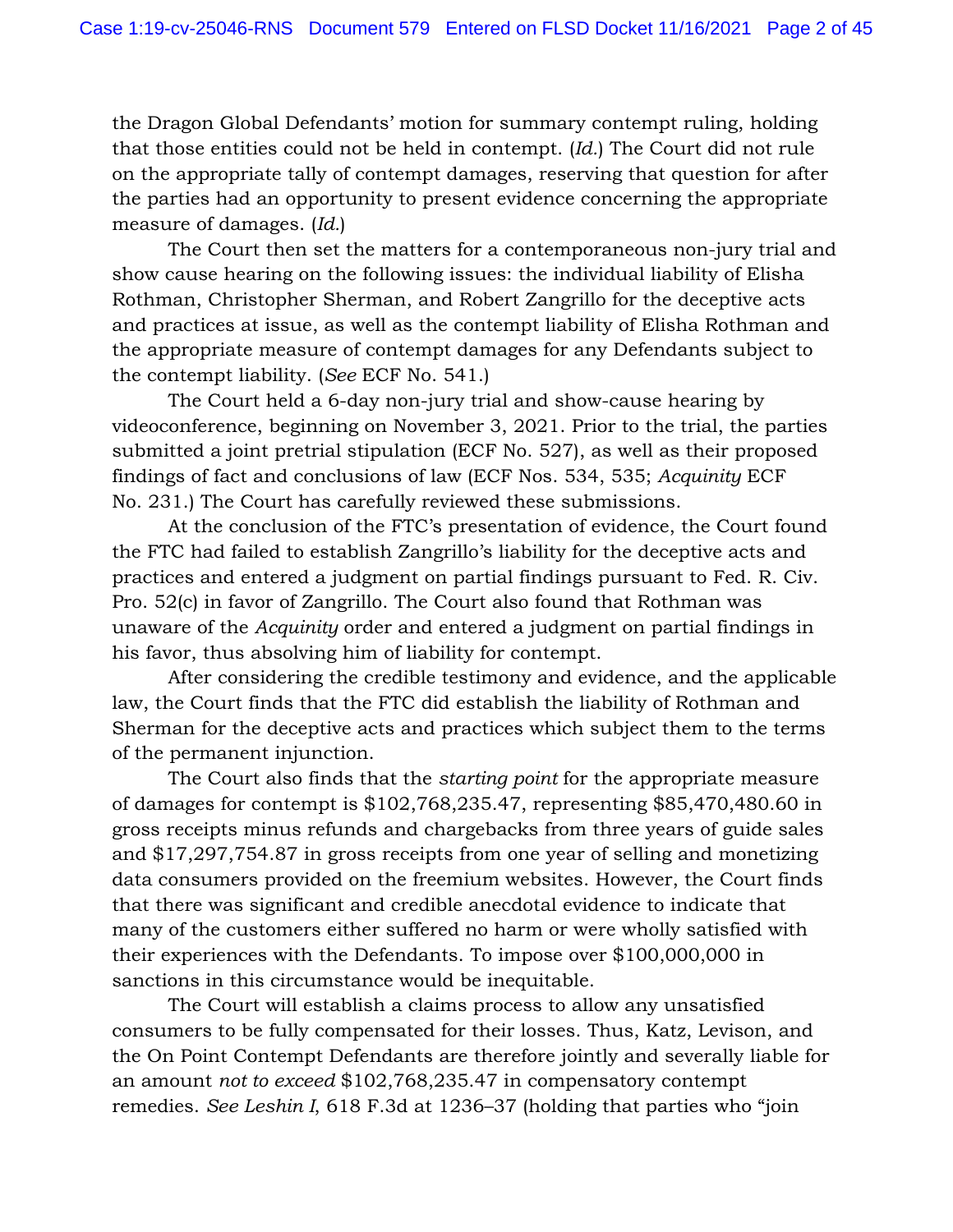together" to violate an order are jointly and severally liable for contempt remedy); (*Acquinity* ECF No. 225 at 11 n.5.). Any lesser/final amount will be determined after the claims process is concluded.

### **1. Summary of the Testimony**

#### **A. Lashanda Freeman**

Freeman received a bachelor's degree and a master's degree in criminal justice. She has worked as an investigator for the FTC Consumer Protection Division since 2019.

She investigates possible violations of the FTC Act. She reviews and captures transactions online and makes undercover calls; she reviews corporate document filings as well as documents obtained by the FTC pursuant to civil investigative demands.

Freeman is familiar with this case. She was assigned this matter by her supervisor in February 2019. Burton Katz, in a compliance report, disclosed that he was associated with a couple of companies as well as the DMV.com website.

During her investigation in 2019, she captured websites online, conducted undercover calls, and reviewed documents obtained by the FTC. One of the websites she visited was OnPointGlobal.com. Freeman also visited direct-market.com. On the bottom of the website page are listed "The Team," which includes Chris Sherman and Elisha Rothman.

Freeman also visited and captured the website dragonglobal.com belonging to Dragon Global. On page two of the website are photos of Robert Zangrillo, Burton Katz, and Bob Bellack. Zangrillo's bio on the website indicates he is the founder, chairman, and CEO of Dragon Global. The website also contains a bio for Burton Katz which indicates that Katz partnered with Dragon Global to acquire and operate On Point.

Freeman visited the Defendants' websites and conducted undercover transactions on eight of the sites. She did not conduct transactions on all the sites. Freeman also used the Wayback Machine software to review between five and ten of the websites' histories.

There were three distinct functions: transaction websites, public benefits websites, and feeder websites. One of the public benefits websites was related to Section 8 public housing. Freeman created an undercover profile using a fictitious name with an email address and credit card to match. She then navigated through the Section-8-housing.org website found after writing "section 8 housing apply" in a Google search and clicking on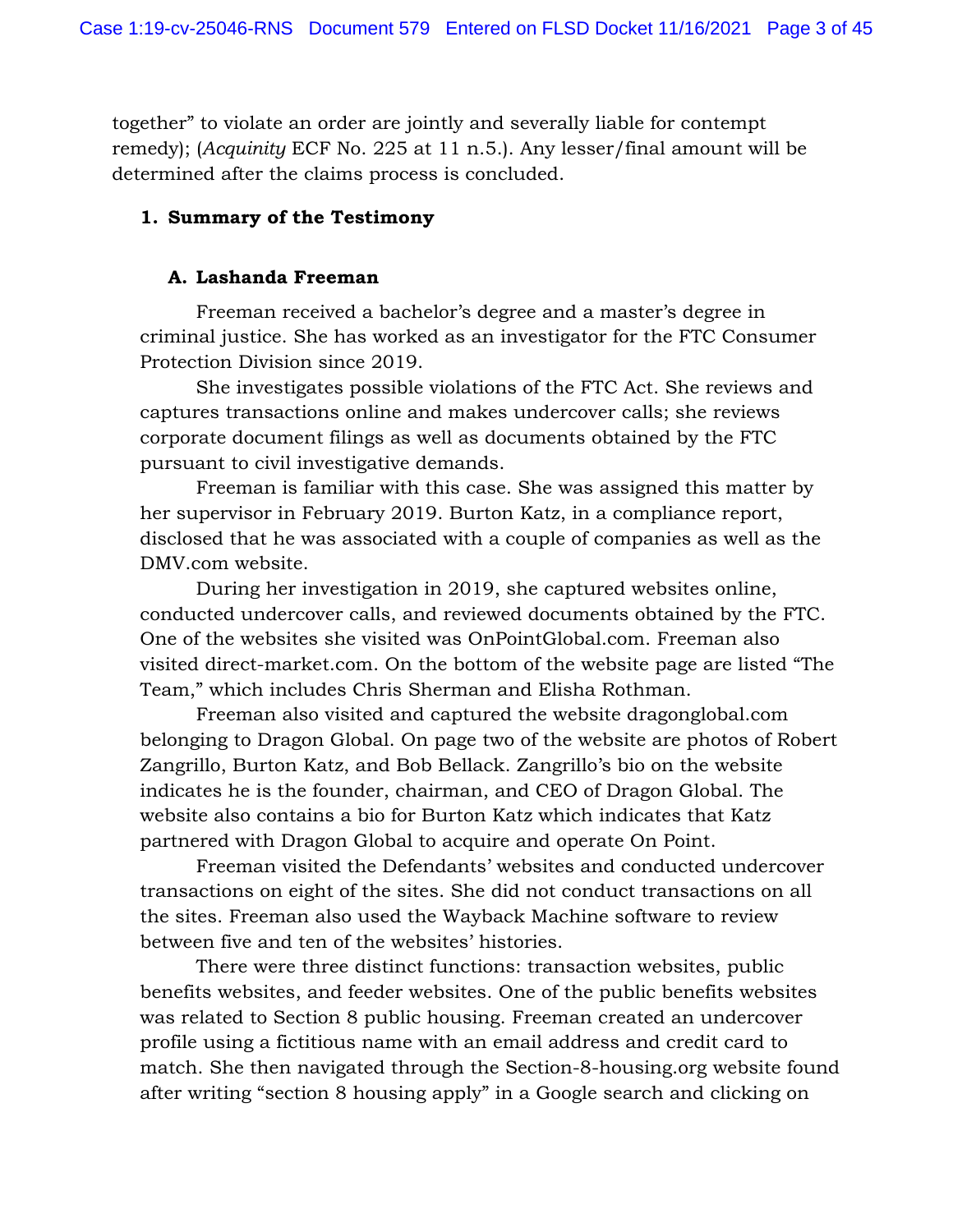the link. Freeman did not use one of the On Point guides to navigate to the Section 8 housing website. The website she found through the Google search provides information for Virginia Section 8 housing. Freeman clicked on the "find out if you are eligible for the Section 8 program" box and completed the information requested, including her email and phone number of her undercover profile. The email Freeman created was only used for this website and for an Obamacare website.

After she completed the form on the Section 8 website, she received two text messages the day she navigated through the website and two more text messages the next day. She also received an email with the subject line "We found a check in your name." The body of the email indicates that they "found a check in her name and she might be missing out on some serious cash and it would be in her best interest to click the link below to collect." Freeman also received an email with the subject line, "CITIBANK Card Cleared (\$1000) Congrats." The body of the email indicates that a total of \$1000 had been loaded to a CITIBANK Card and prompted the user to click the link below to collect.

Freeman also visited an On Point guides website and asked her paralegal to download 38 of the guides listed on the website. Freeman downloaded a guide pertaining to VA benefits and one pertaining to Section 8 housing. The On Point guides website did not ask for personal information and did not involve a financial transaction. It did not fit into one of the three types of website categories.

Freeman investigated whether any of the Defendants had social media accounts. She searched Facebook, Twitter, and LinkedIn. She found a LinkedIn account of Elisha Rothman. He is listed as the Director of Data Processing at On Point and is listed as a principal of Direct-market.com. Freeman also found a LinkedIn profile for Chris Sherman, who is listed as Director of Data Processing at On Point. Freeman also found a LinkedIn account for Robert Zangrillo, which lists him as Chairman and CEO of Dragon Global. An Instagram account of Zangrillo includes a post of a photo of On Point's headquarters in Miami. Another capture from Zangrillo's Instagram account includes a photo of Zangrillo standing next to a helicopter with Burton Katz in the Aeropuerto de Carrasco in Uruguay.

In December 2019, Freeman went to the On Point headquarters with the Receiver as part of an "immediate access" provision of the Court's TRO. The building was a large, converted warehouse with large open work areas as well as individual offices. Freeman spent three days at the headquarters. Freeman supervised other FTC employees who gathered and copied documents and computers. Freeman also gathered documents.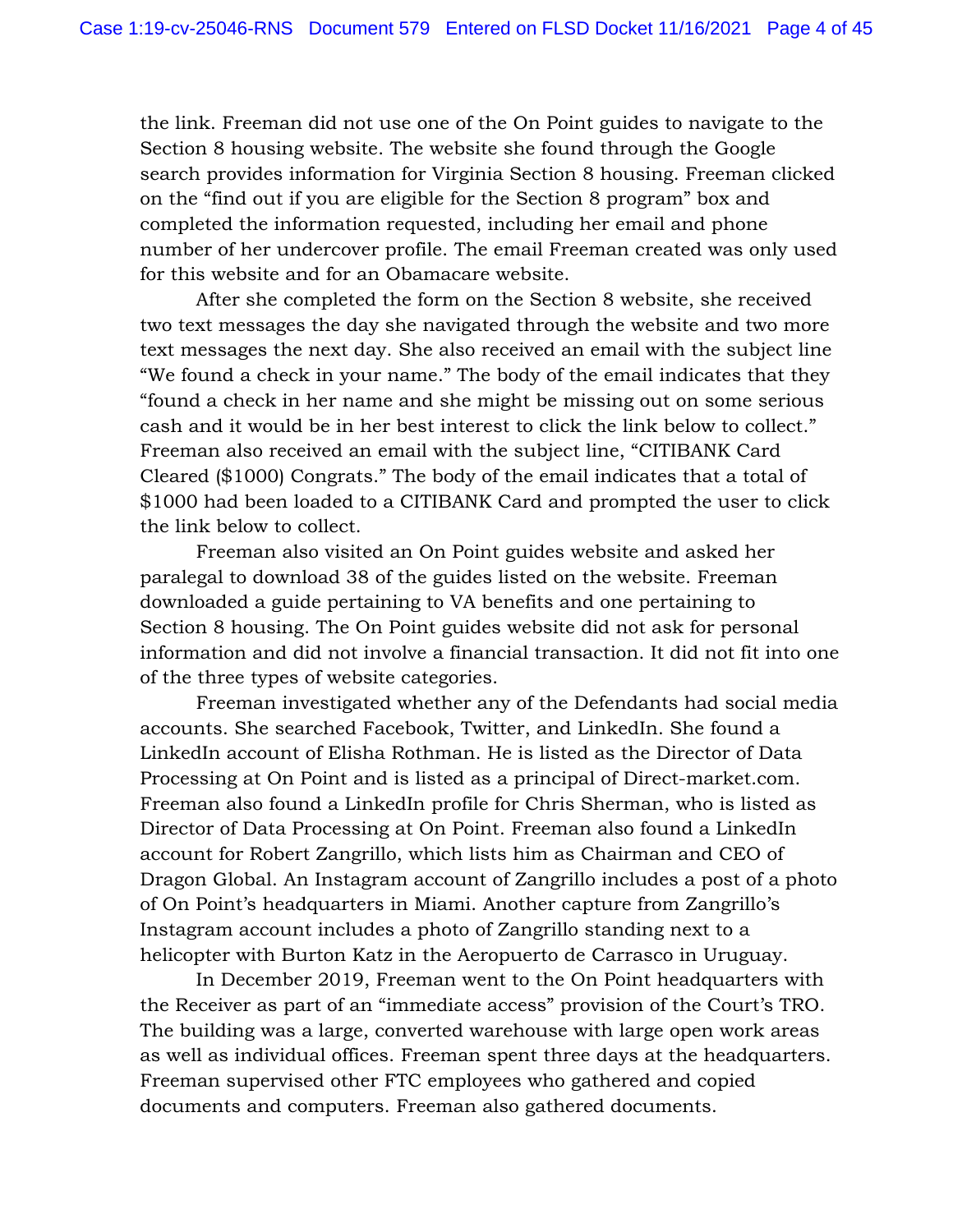In Rothman's office, in a filing cabinet, Freeman found various letters from Offices of Attorneys General and Better Business Bureaus from numerous states. Also found were letters from merchants terminating business due to excessive chargebacks.

Domains by Proxy submitted approximately 21,000 pages in response to an FTC request. Freeman prepared a summary of the Domains by Proxy records. Zangrillo's shopper ID for On Point was transferred to Levison in 2018.

Freeman took a screenshot of the californiadrivers.org and the floridadriverslicense.org websites in April 2010.

Freeman was recalled as a rebuttal witness by the FTC. During her rebuttal she added the following testimony.

Freeman conducted an investigation of the DMV.com website and took screenshots of the website on April 4, 2019. When Freeman was on the website, but not until after she had entered her financial information, a popup box with a disclaimer appeared.

On June 27, 2019, she conducted an investigation of a fishing license website. At no time did a pop-up box with a disclaimer appear even though she navigated through the entire path of the website.

Freeman attempted to obtain a refund from the fishing license website and called a call center. She did not receive a refund. She was told that she would receive a refund for everything except the processing fee of \$3.99 or \$4.99, but she never received the refund.

On March 8, 2019, Freeman navigated through two different DMV.com websites, and there was no pop-up disclaimer on either site.

# **B. Melanie Damian**

Damian is the court-appointed receiver in this case pursuant to an order of the Court dated December 13, 2019. Damian and her team took control of the Defendants on December 16, 2019. The companies had three types of businesses: Ecommerce; freemium sites; and Avenue I, which involved the purchase and sale of websites.

The guides related to many different topics from hunting and fishing to driver's license guides. There were also different guides for each state. The freemium sites offered guides for free.

While On Point was operating the websites, there were guides relating to Section 8 housing, reclaimed property, veteran's benefits, and automotives, among others.

The free sites made money through advertising. Some revenue came from sharing email or information about consumers with marketers. After an email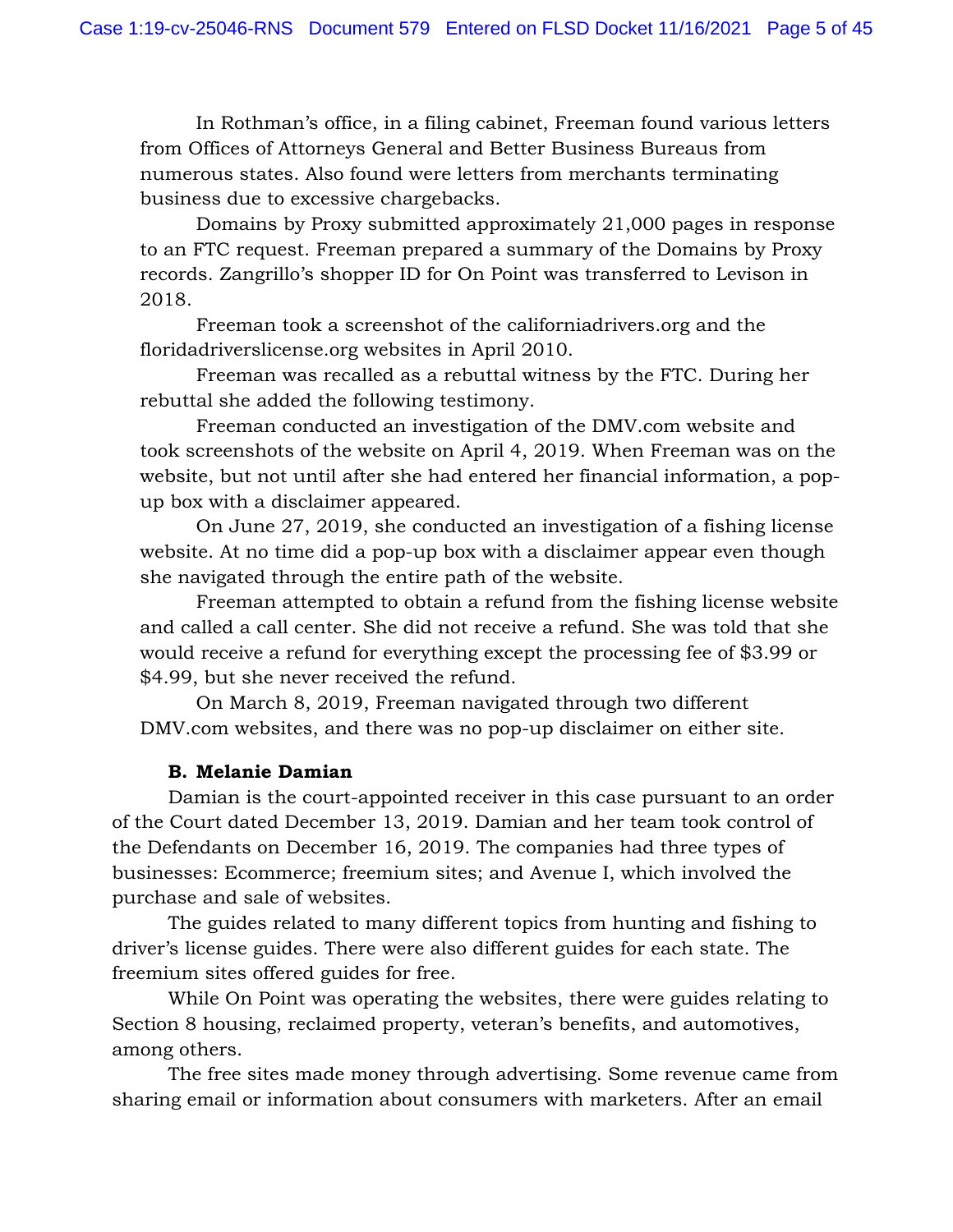address would be acquired, there would be an email sent to the consumer targeting interests of the consumer. Text messages were also sent to the consumers.

In 2017 the percentage of sales from guides constituted 62% of the revenue of On Point; in 2018 they constituted 68% of the revenue; but, in 2019 the sales constituted only 41% of On Point's revenues. The freemium sites revenues constituted 31% of On Point's revenues in 2017, 20% in 2018, and 26% in 2019. From January 2019 through her appointment as Receiver, the path revenues were approximately \$9.8 million. Through its channels subdivision the company obtained revenues through advertising. The channels revenue from January 2019 through the appointment of the Receiver totaled \$8.2 million.

On April 19, 2019, Bob Bellack forwarded an email to Zangrillo which discussed the anticipated loss of \$4 million in revenue due to Bing suspension.

The company had corporate credit cards in the names of some of the individuals who worked for the company. The cards were used to buy media, *i.e.*, search advertising. On Point used cards in the name of Chris Sherman and Elisha Rothman. Some employees, including Sherman and Rothman, used their personal credit cards to purchase media and were reimbursed by the company. Since the Receiver took over On Point, the companies do not use employees' credit and do not use multiple processing entities and do not pay productivity fees to the owners of processing entities.

Liza Vallejos was on the On Point payroll from October 14, 2015 to the present. She is currently in the finance department. Vallejos was part of the channel team as SMS Push manager. The SMS numbers were not shared with marketing partners but were only used in-house. Aldo Lanvas, Mauricio Rodriguez, Nadia Peshev also worked at On Point.

Zangrillo was only on the On Point payroll for one month in January 2019 along with another Dragon Global employee, Megan Black, so that they could be covered by health insurance. Emily Paulshock was on the On Point payroll for a couple of years and was paid approximately \$77,000 over three years. Damian could not find any evidence that Paulshock performed any work for On Point.

On Point sought reimbursement of the salaries paid to Zangrillo, Black, and Paulshock from Dragon Global but were never reimbursed by Dragon Global.

In company records, employees are listed as "manager," "executive," or "all other." Sherman, Katz, Levison, and Rothman are listed as "executive." On another company document, Zangrillo is also listed as "executive."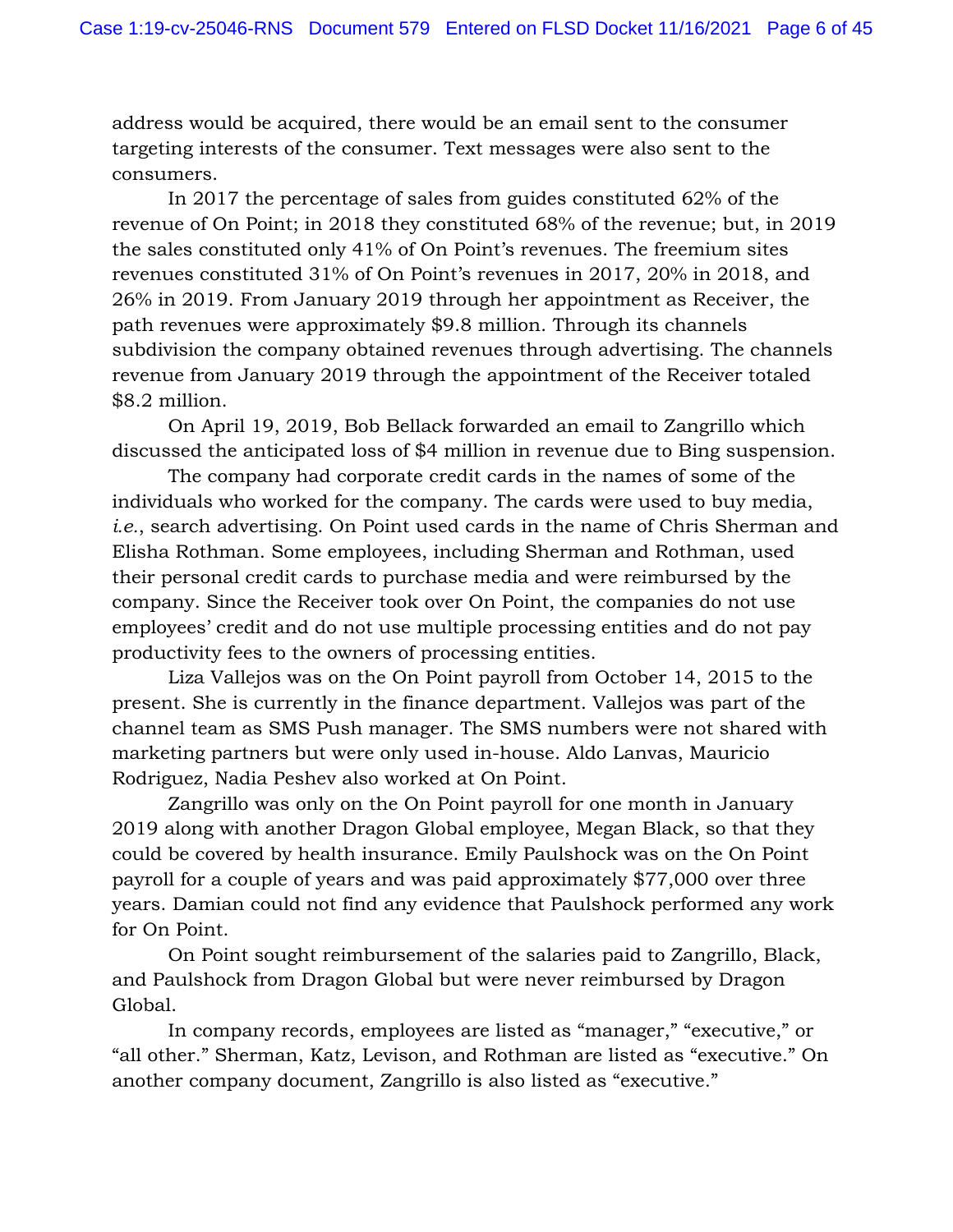Alicia Nuche worked with Rothman in the finance area. Rothman interfaced with the technology department.

On Point maintained 191 bank accounts. Sherman, Rothman, Zangrillo were listed as signatories on a least one of the accounts.

On Point also rented approximately 50 mailboxes for merchant processing accounts. Sherman obtained 37 channels mailboxes and a couple mailboxes for merchant processing. Rothman obtained two mailboxes for merchant processing accounts.

The website OnPointglobal.com is owned by On Point Global, LLC. Direct-market.com is owned by On Point but was previously owned by Directmarket.

On Point used a program called Slack for internal communications. In November 2017, there was a Slack conversation in which Katia Canete, an On Point employee, states that they want to avoid any further suspensions and Sherman and Rothman want a new protocol instituted.

The initial shareholders were Bronco (Katz), Cardozo (Levison), MAC Media (Rothman), and On Point Capital Partners (Zangrillo).

An agreement was entered that required approval of the companies controlled by Katz and Zangrillo for budget matters, for any sale or transfer of assets of On Point, and for the hiring or terminating of the CEO of On Point. Some matters of the company required a supermajority of the initial shareholders of 71%. Katz and Zangrillo each owned a 35% share of the company. Therefore, either's vote against any action would prevent that action from taking place. In 2019, additional investors were added, and the ownership share of Zangrillo through On Point Capital Partners was reduced to 27.75%. Zangrillo has other partners, so his personal share of ownership is approximately 19%.

Zangrillo was the chairman of On Point from January 2018 through March or April of 2019. In April 2019, Zangrillo and Katz entered into an amended agreement by which Zangrillo resigned as chairman and manager as of March 1, 2019.

Zangrillo had no role writing content for On Point, no role with requests for refunds, no role in consumer complaints, no role with consumer service issues, and no role in dealing with chargebacks.

On Point held corporate meetings and minutes of the meetings were created and maintained. The August 29, 2019 meeting minutes list Zangrillo, Katz, Bellack, Philip Sarofim and Alex Soltani as being in attendance. Sarofim and Soltani were nominated to the board during this meeting. Each are outside investors in On Point.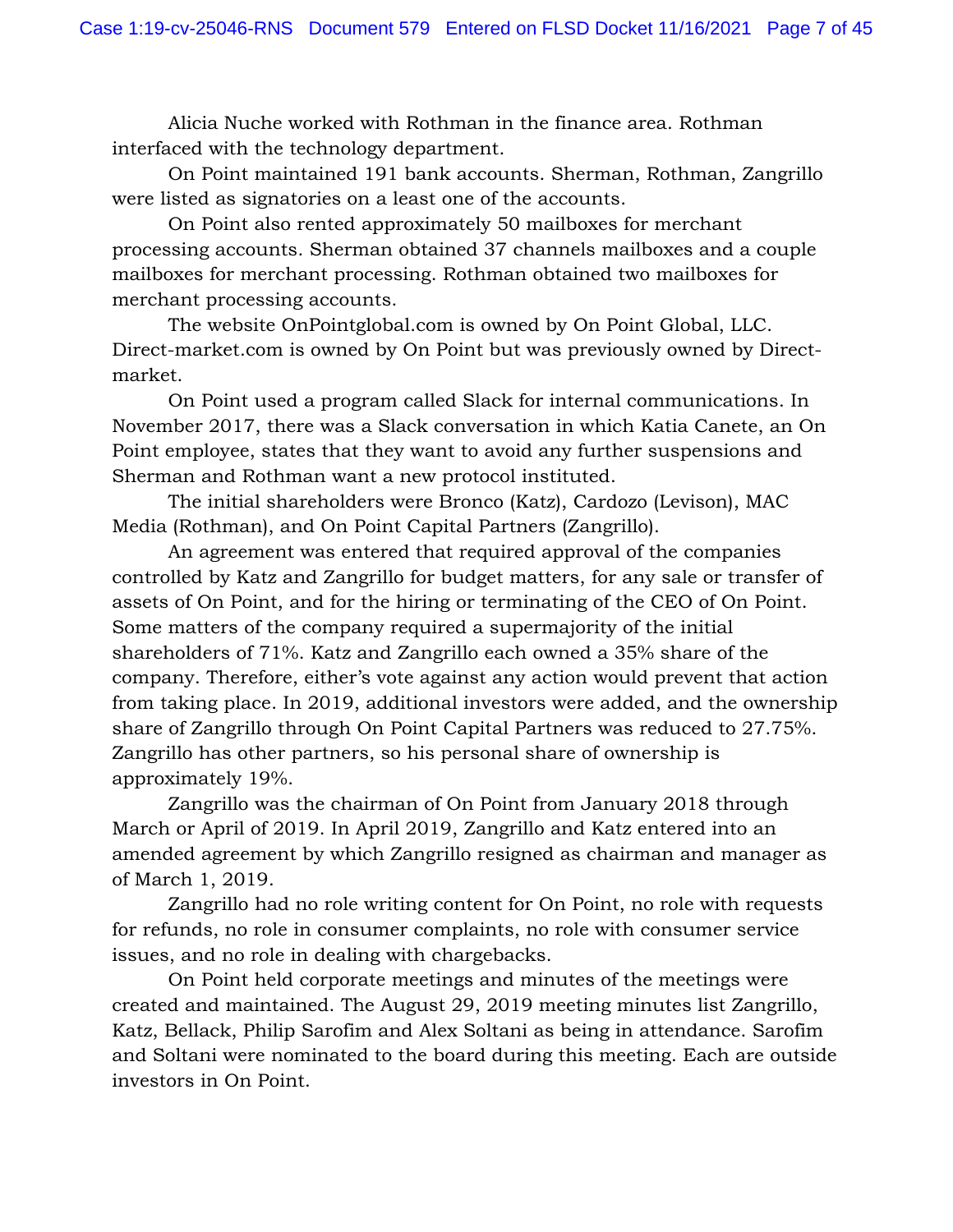On an organizational chart, Sherman is listed as reporting to Rothman. Sherman is listed as director of data trading and path.

In 2018, On Point had operations in Uruguay and Brazil. Zangrillo was reimbursed for travel to South America. Zangrillo was also paid a per diem of \$750 for travel on behalf of On Point. Sarofim and Soltani were never paid a per diem; not were they ever reimbursed for any expenses.

Sherman has worked as a consultant for the Receivership. He still works in channels coding for email messages, but he has no managerial responsibilities. Rothman is also performing high level financial and data analysis for the Receivership.

Damian is familiar with the claims process proposed by the Defendants. The consumers would be notified of the process, and the process would be as consumer friendly as possible. For some consumers, the amount the consumers previously paid is known to the company.

At the present time, the company has \$30 million in liquid assets which could be available for the payment of claims. If there is a shortfall, the individual Defendants would be responsible.

Damian has previous experience as a claims' administrator and as a distribution agent. She feels comfortable in her ability to run the type of process proposed by the Defendants.

To be eligible for a claim, the consumer would have to make an affirmative indication that they were unsatisfied with their purchase. Even if someone received a voucher, they would still get their money back. All segments of the claims' process would be subject to Court approval.

For the freemium guides, the consumers do not pay any money but do provide data in exchange for a free guide. For some of the freemium guides, consumers provided solely their name and email address. In 2019 there were over 15 million freemium consumers and the freemium revenues during 2019 were approximately \$17 million, which breaks down to \$1.13 per guide.

Merchant processing fees for the websites were \$13.9 million from 2017 through 2019. None of those monies were ever in the hands of the corporate Defendants.

Sometimes, consumers received coupons or vouchers in addition to the guides. When a customer activates a roadside assistance voucher, they can receive free towing or tire change. There were also vouchers for \$5 off for gasoline purchases, and gift cards for restaurants and grocery stores. Approximately 360,000 consumers used the vouchers provided with the guides.

Between 2017 and 2019, On Point took measures to attempt to comply with the law. They retained three law firms for privacy notices, disclaimers, and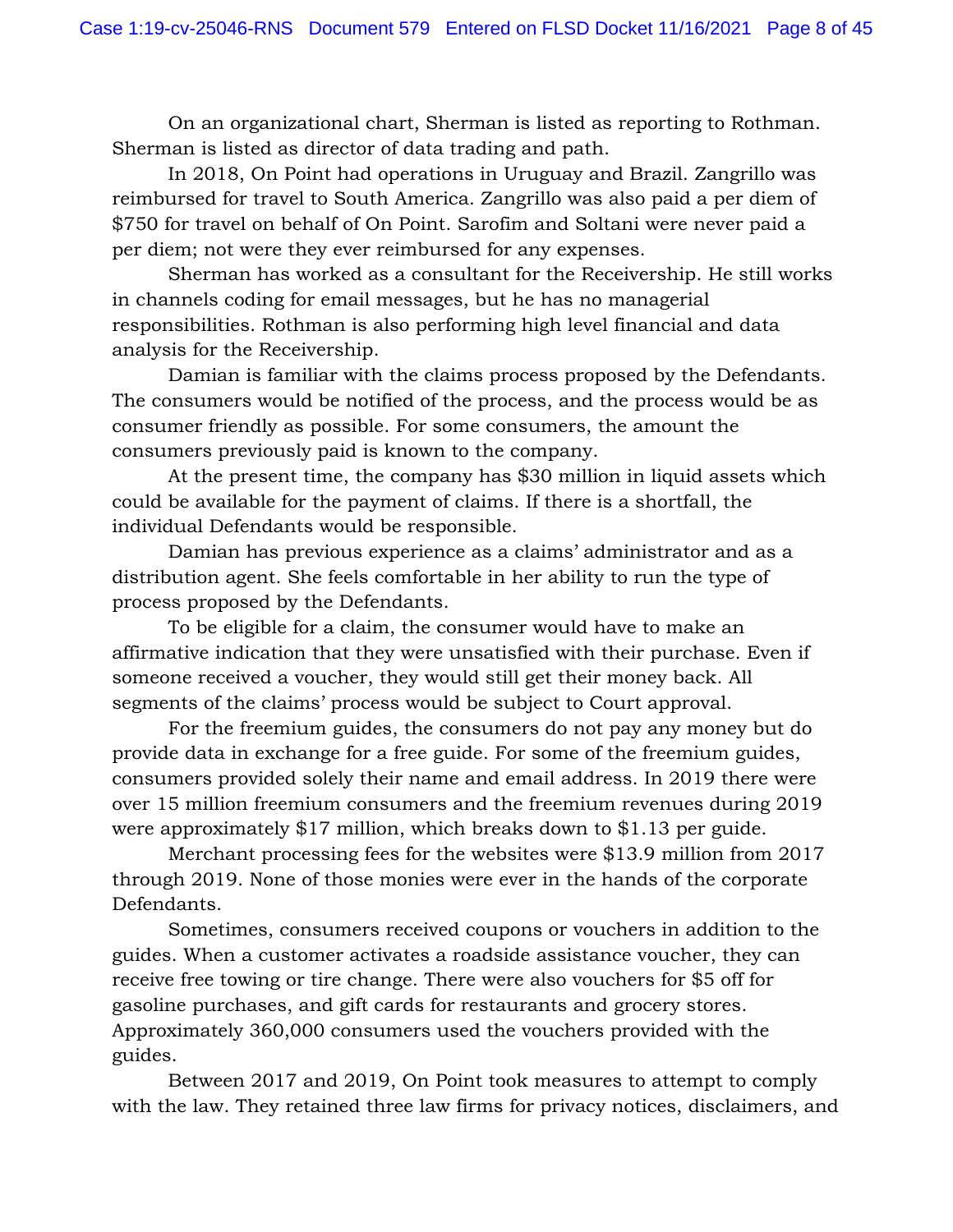reviewing websites. The company also purchased software to monitor TCPA compliance. The cost of the software was \$318,000 and the cost of the law firms was \$254,000. The company also paid \$344,000 for insurance. The company also paid government permitting expenses in the amount of \$165,000.

The company recently sent out a survey by email to 2.4 million consumers who purchased guides from 2017 to 2019 with a single question asking if they were satisfied with their experience with the purchase. 10% of them opened the survey and to this date, 4767 consumers responded to the survey. 80.49% indicated they were satisfied and 19.51% indicated they were unsatisfied.

Rothman was director of data processing when the Receiver took over but was not a member of the content team, marketing team, payment solutions team, or the freemium team.

Sherman was channels manager when the Receiver took over but was not a member of the content team, marketing team, payment solutions team, or the freemium team.

On one of the organizational charts, many employees are listed as "executive," but neither Rothman nor Sherman are listed as "executive." Rothman is listed as "director," and Sherman is listed as "manager." On another organizational chart, Rothman is listed as Director of Assets Acquisition and Sherman is listed directly below Rothman as Director of Data.

AdSense is an automated program from Google that places ads on publishers' websites. Google pays the publisher depending on the number of clicks on the ads.

On Point paid out over \$1 million on August 28, 2018 to Bronco, OCP, Cardozo, Mac Media and MMCardozo. Those payments are listed as "shareholder loan payout and investment in DG On Point" and include interest.

On February 4, 2019, \$4.5 million was paid to the same investors as loan payout plus interest. On Point never paid distributions to any investor.

There have only been four members of the board of managers: Katz, Zangrillo, Soltani, and Serofim. No board meeting minutes have been found since the meeting in August 2019 when Soltani and Serofim came on board.

# **C. Alicia Nuche**

Nuche has been with On Point Global for five years and has been the director of finance since October 2019. Previously, she was the director of accounting.

On January 19, 2019, she sent an email to Wells Fargo listing the ownership interests in On Point Global, LLC. The email listed 35% for Bronco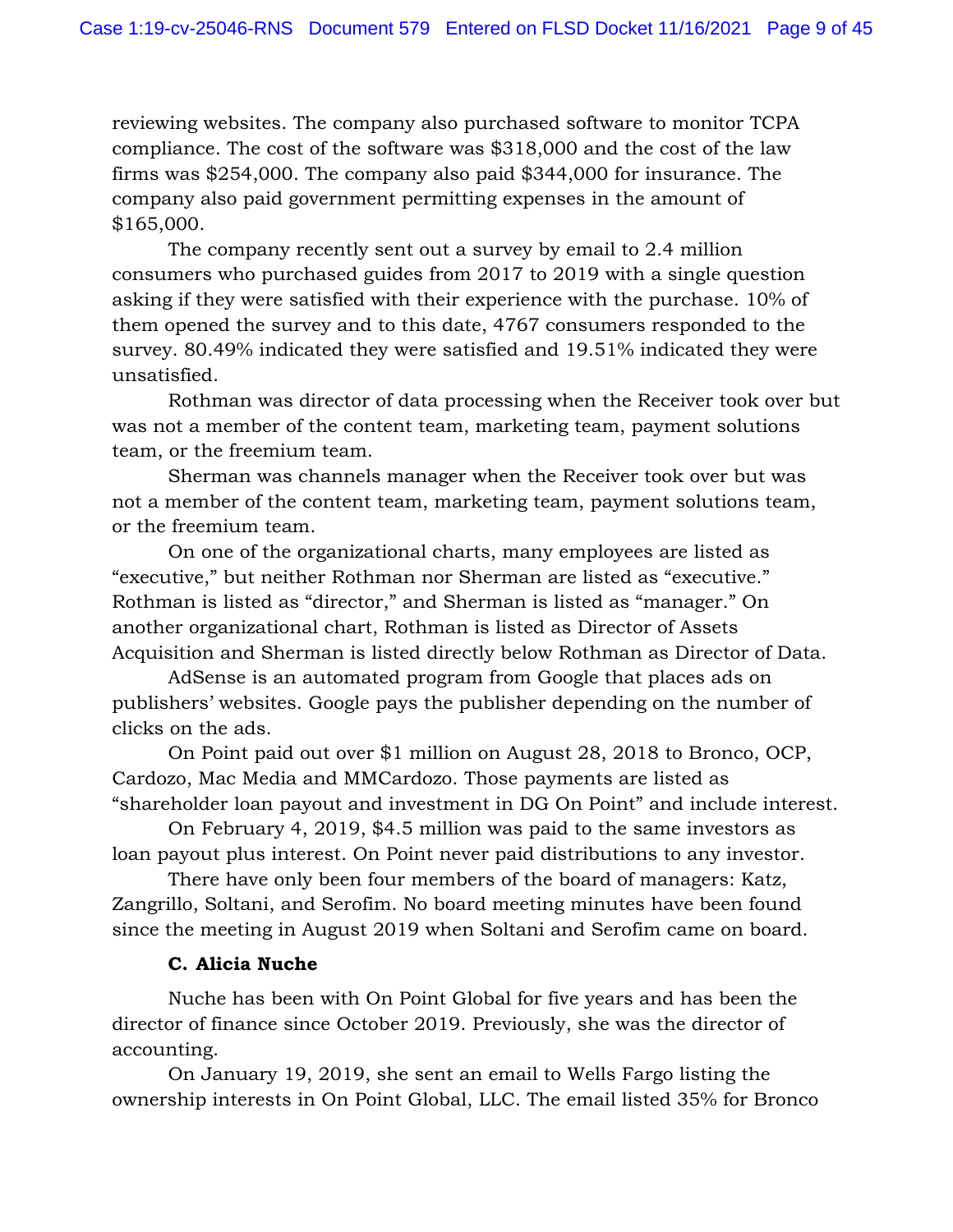Holdings (Katz), 35% by OCP (Zangrillo), 20% Mac Media (Rothman), and 10% Cardozo (Levison).

In 2019, Wells Fargo closed the accounts of On Point. Rothman had a previous relationship with Optimum Bank and On Point opened its accounts at Optimum.

Merchant fees are charged by merchant banks for processing credit card transactions. Merchant fees were paid in conjunction with the purchase of guides. From 2017 to 2019, the amount of merchant fees paid by the On Point entities was \$12.7 million.

Gateway fees are billed for verifying the credit card information prior to the transaction going through. On Point paid \$1.2 million from 2017 to 2019 on gateway fees.

On Point incurred compliance costs relating to its websites from 2017 to 2019. On Point paid law firms and for Jonaya software, which is used to comply with the TCPA. The legal fees from 2017 to 2019 were \$254,000. The Jonaya software cost \$318,000 for its use from 2017 to 2019.

On Point had directors and officers insurance, cyber-security liability insurance, and errors and omissions insurance. The cost of the insurance from 2017 to 2019 was \$344,000. Between 2017 and 2019, On Point incurred \$165,000 for government licensing and permits.

From 2017 to 2019, Nuche worked with Rothman on financial forecasting and reconciliation. She did not work with him on other matters and is unaware of Rothman's involvement in other matters.

Rothman was a signatory because Arlene Mahon was the primary signer and they needed someone as a backup in case she were not available. Rothman had knowledge of the finances of the company and would be familiar with payments that needed to be paid.

Nuche never reported to Zangrillo for assignments and Zangrillo was not her boss.

Nuche reported the monthly close to shareholders and executives every month since 2016. She reported the monthly close to Zangrillo no more than four times. Zangrillo never attended any of the 36 monthly close meetings in person. He may have attended one or two times by telephone.

# **D. Anne Miles**

Miles has an undergraduate degree and graduate certificate. She is presently employed at the FTC. She began working there in 2005. She was in the FTC Bureau of Economics for six years and then became a data analyst in the Consumer Protection Bureau and has a been a senior data analyst for the past year.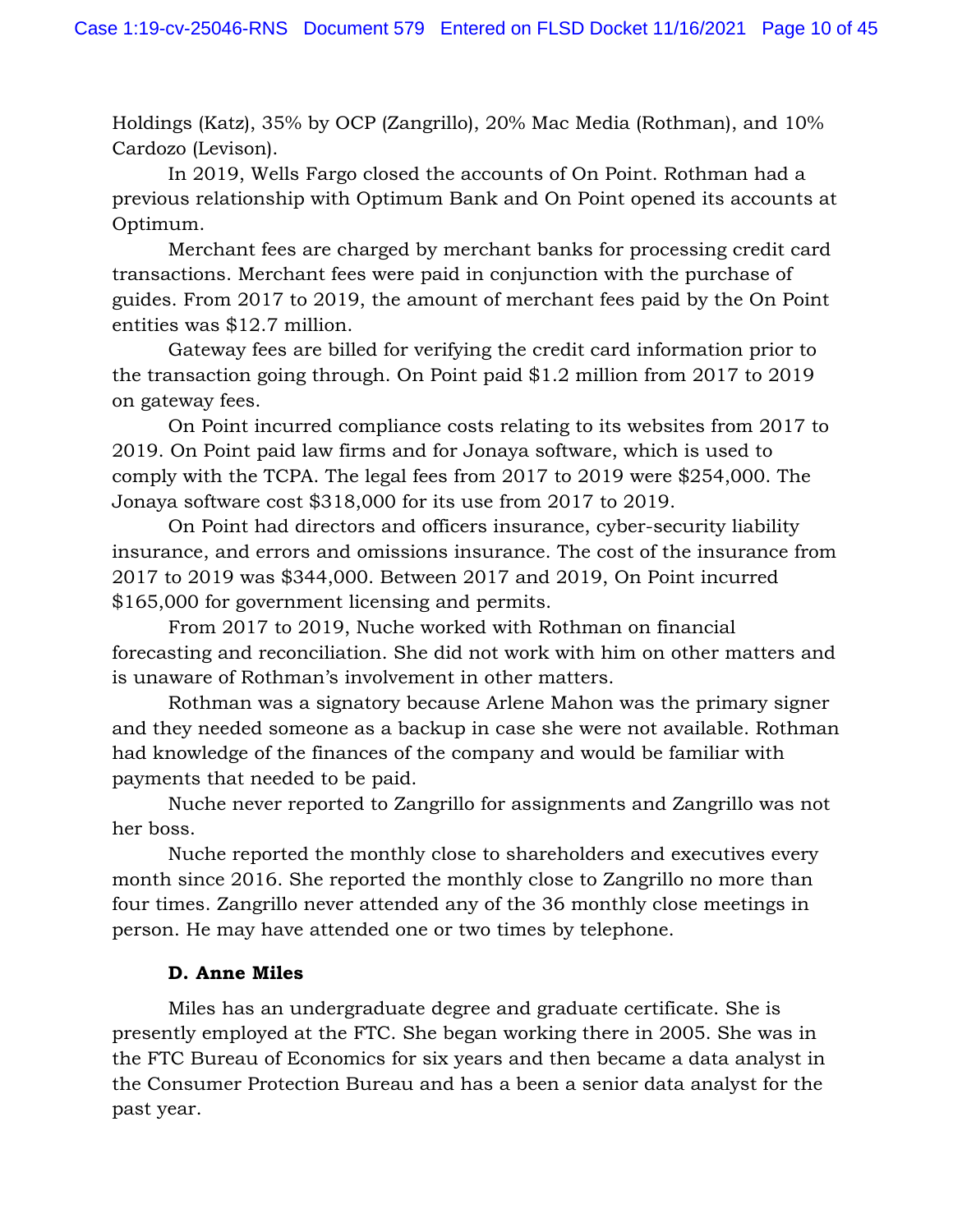Miles was assigned to this case in February 2021. Her responsibilities included summarizing transactions in a database. She later received more data sets of Google and Microsoft ads and key words. She prepared summaries of the data.

Miles received a database with individual transactions, and from that data she prepared transaction summaries. There were 50 columns and 9.9 million individual transactions.

Miles summarized the purchase date, the source, the amount, refund amount and transaction status. The source column contained the URLs and there were 104 different URLs. The date range was from December 29, 2016 through December 31, 2019.

Miles also summarized financial information from an Excel file with two worksheets provided to her. There were ten columns and over 13,000 rows. It was organized by months, year, processing company, domain, product and a few other columns, and it was broken down into revenue, refunds, chargebacks, and fulfillment costs. There were 140 URLs. She compared those with the 104 URLs in the other summary and there were 80 URLs which were found in both.

The total amount of revenues set forth in the summaries is \$99.8 million. For the 80 URLs that were in both, the total amount was \$93.8 million. The total amount of refunds was \$12.8 million. For the 80 URLs in both, the total refunds were \$9.6 million.

Miles also determined the total amount of chargebacks of \$1.5 million.

The net amount (revenue minus refunds and minus chargebacks) was \$85.5 million.

Miles also prepared summaries of revenue by four processing entities. GNR had \$7.5 million, Pirate had \$3.6 million, Orange Grove had \$7.9 million, and Yamazaki had \$7.9 million.

Miles also summarized advertising data from Google ad and keywords and Microsoft keywords. There were four files. She was asked to find the top ten ads and the top 20 keywords.

Approximately 14.2% of the revenue was returned by refund or chargebacks. Thus, 85% of the revenue was not subject to refund or chargeback.

# **E. Elisha Rothman**

Rothman is 51, married, and has six children from age 3 to 15. He has a bachelor's degree in economics.

He worked for an options trading house for three years and traded options on the New York Mercantile for 15 years. Prior to moving to Florida, he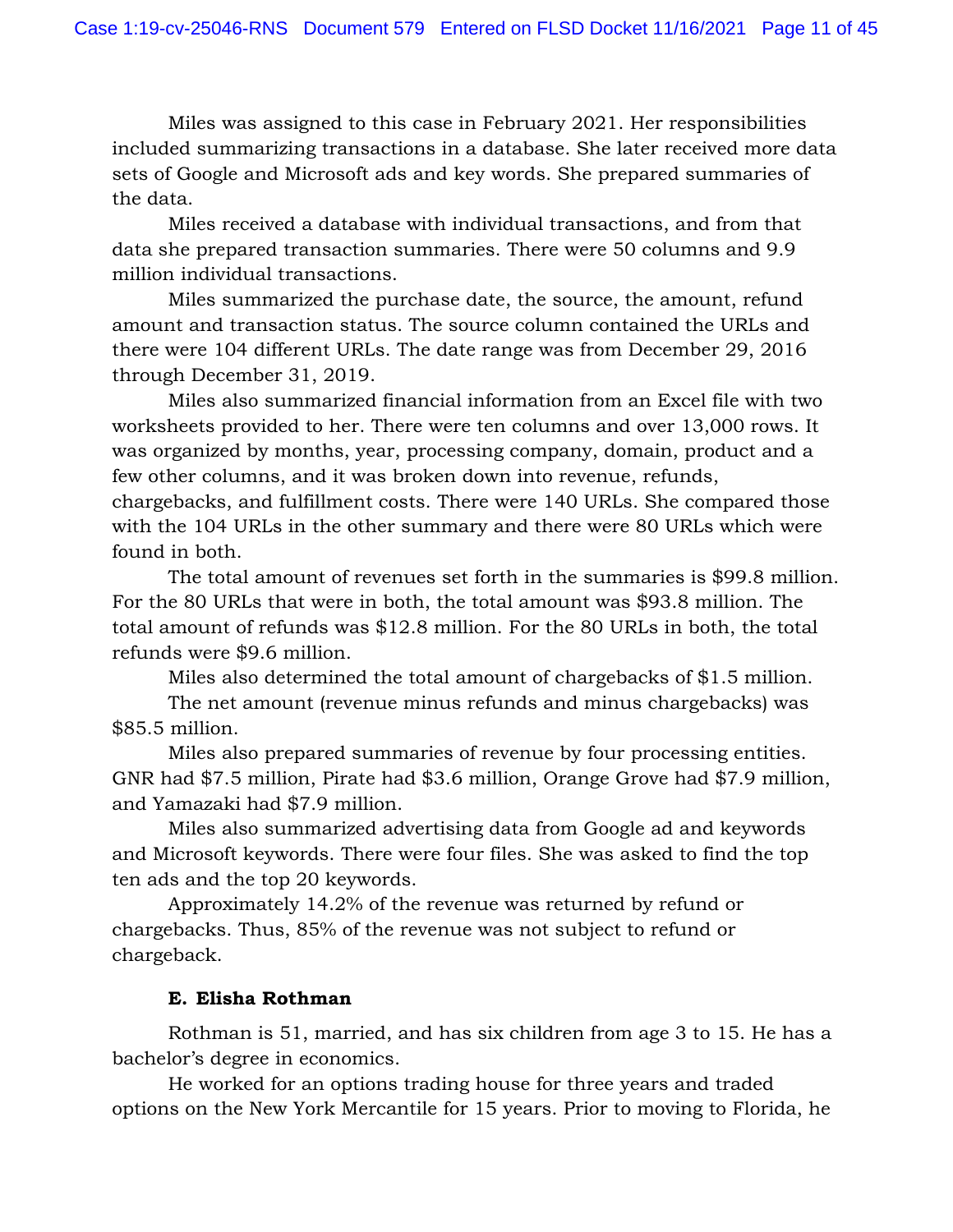had never done advertising work, web design, online content, or merchant processing.

Rothman had gone to school with Katz, and after he moved to Florida they were reintroduced.

At the end of 2014, Rothman bought shares in some of Katz's companies. One was doing guide sales and one was the precursor to the data business. Rothman felt he could use his talent to forecast financial numbers for the companies and reconcile numbers. Rothman looked at the financial data numbers, convergent rates, profitability, revenues, and sales to make his forecasts.

Rothman is still working for On Point as a consultant.

Rothman owns Mac Media, which owns 14% of On Point. Rothman was the director of data processing from January 2018 through December 2019. Before that, he was a manager at direct-market.com.

Katz, Levison, and Sherman were owners of direct-market.com at the time On Point was formed.

Rothman was the manager of 18 entities named as Defendants in this case. Rothman was also the manager of Yula Capital, which was set up to receive AdSense from Google. Rothman wrote in his answer to interrogatories that he had supervisory responsibility over Brian Satz, Lisa Vallejos, and Mauricio Rodriguez. But, in court he testified that he wrote that answer because at one point he was asked to sign their performance reviews even though he had not supervised them.

Rothman allowed the company to use his credit card to purchase media. He was always reimbursed and he received miles which he could use for travel with his family.

Rothman met with and spoke with Zangrillo very infrequently. Zangrillo's role was raising money from investors. Zangrillo did an amazing job raising money.

Rothman sent an email in January 2018 to Gabriela Mendivil. With the email he sent media performance reports for DMV.com, Direct market and PBJ. In another email he wrote that the conversion rate for Texas benefits was really low and the cost per acquisition was \$2.69.

From 2018 through 2019, Rothman had two responsibilities as the director of data processing: working on special projects with Sherman to identify websites to purchase, and, acting as liaison between the accounting/financing and the partners. Rothman also forecast revenue for On Point.

Rothman would sometimes receive daily summary reports. In one email he received which set forth refunds and chargebacks, there were 5.0%, 6.5%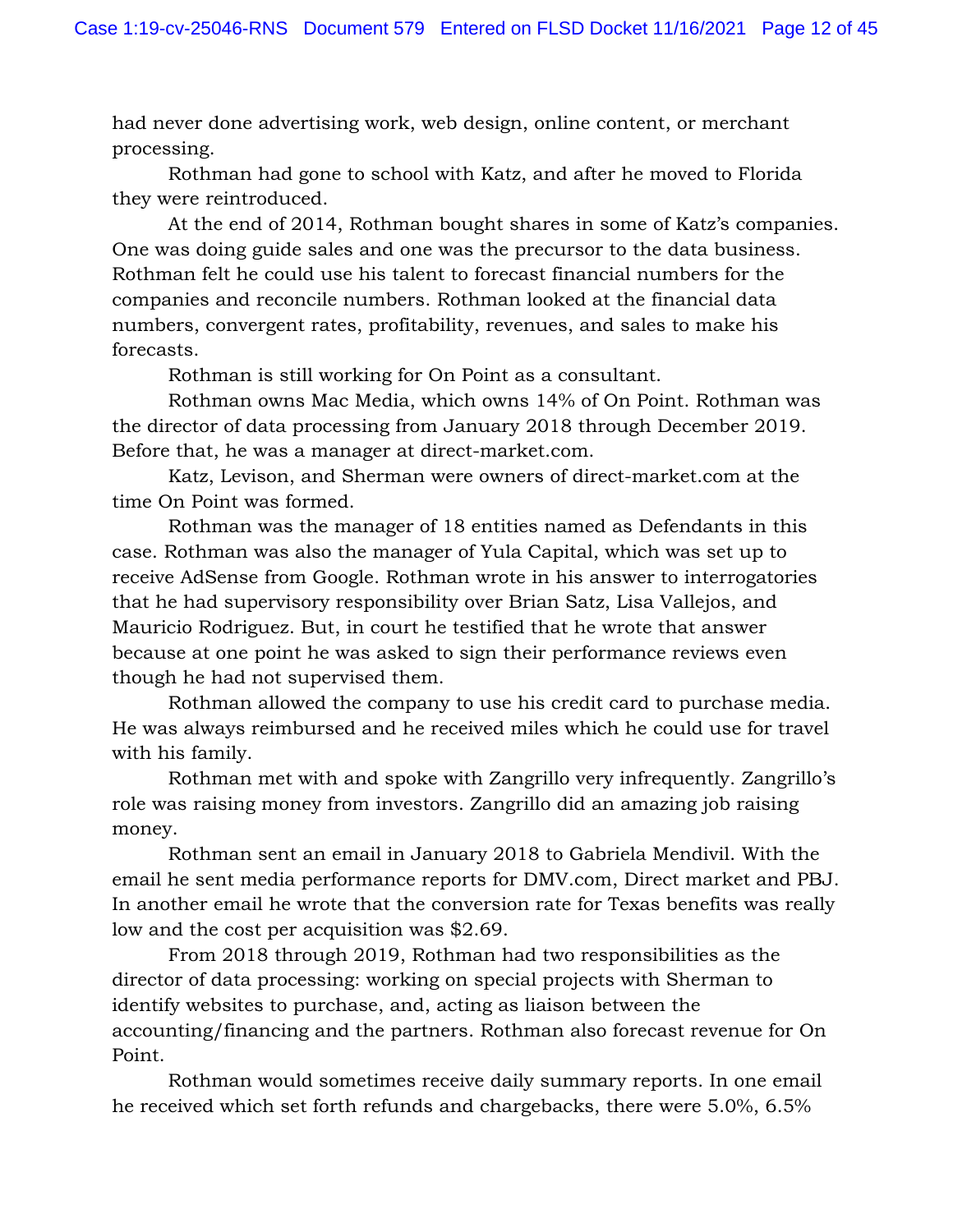and 6.6% refunds in three consecutive weeks and there were three months of chargebacks showing rates of 3.8%, 6.7% and 4.9% for April, May, and June.

According to a company document, Rothman spent 15% of his time during January 2019 on general administrative matters, 60% on investment banking, 10% on list management 3P, and 15% billing managementecommerce. Sherman spent 50% on investment banking, 12.5% on channel marketing-affiliates, and 37.5% on channel marketing SMS.

Once On Point purchased websites, Rothman did not really focus on what happened with the websites. In his deposition, Rothman indicated that in order to better monetize the sites once a site was purchased, Sherman would work with the team to implement the path, and it would be transferred to the On Point group of sites. The hardest part of the job was finding sites to purchase. He had to find the sites, evaluate the sites, find the owner, and negotiate to purchase the sites. Only ten websites were purchased despite all his efforts. Any purchase needed to be approved by Bellack or Katz.

Rothman kept track of the revenue produced by the new websites but would not go on the websites to see why they were underproducing. He would notify Sherman and others if a site was underperforming, and they would take steps to increase monetization.

Sherman is the person who would have provided specific information about features on a website (size of logo, language, size of font, etc.) to Rothman and others at On Point.

Rothman received an email from Sherman which included as an attachment photos of the Florida Section 8 website and the path through all the pages. Rothman responded: that's really well done; that should help get them on the path.

On December 11, 2017, Rothman received an email from Danielle Ciolfi which talks about running Bing to Food-stamps.com which was suspended in Google some time ago. So, as of that date, Rothman was aware the site was suspended by Google.

Rothman testified that he believes that On Point's Bing and Google accounts were suspended because of the FTC's investigation.

On April 19, 2019, Rothman received an email from Penaloza indicating that due to the Bing suspension the company could lose \$4 million, but due to better Google numbers the loss could be mitigated.

On September 11, 2019, Rothman received an email which included a forwarded email from Bing indicating the account was closed permanently for violation of Bing Ad policies and refers them to Bing's policy on misleading advertisements.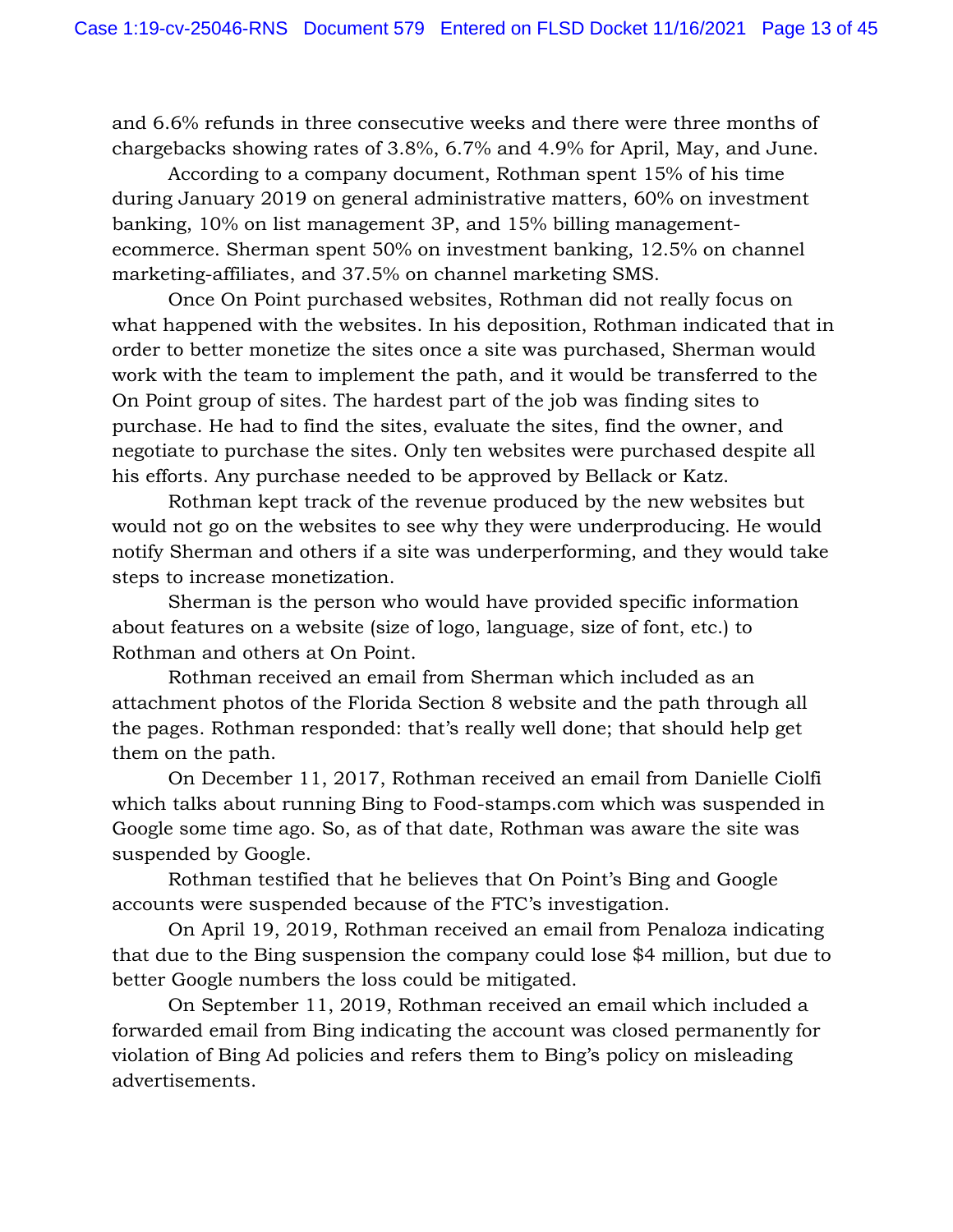In August 2019, Rothman wrote to Giovanni of Optimum Bank informing him that On Point wanted to bring its processing accounts to that bank. Rothman later wrote to Moishe Gubin from Optimum Bank concerning refinancing of On Point's debts.

In July 2019, Zangrillo and Rothman exchanged emails concerning raising an additional \$4 million in capital for On Point.

On Point's Wells Fargo accounts were closed because of Zangrillo's indictment in the Varsity Blues case.

On October 2, 2019, Rothman was in the process of opening new bank accounts, and he wanted to make sure that Zangrillo was removed from the operating agreement.

Rothman signed two merchant account applications on behalf of Orange Grove and five merchant account applications for Yamazaki. He did not visit any of the websites associated with those applications.

Rothman never participated in the payment processing operations of On Point.

Rothman never had a majority interest in any of the Defendant entities; was never an officer of the Defendant entities; did not direct the work of any employees of the Defendant entities.

Rothman went to the first meeting with Synthesis but was never asked to participate again because he was not a leader and worked mostly by himself.

Rothman was aware of the number of chargebacks and had a decent understanding of the pricing of the guides. Rothman is aware that On Point's merchant accounts were shut down between 3 and 10 times. Rothman received emails detailing the number of chargebacks that occurred in December 2017 and January 2018. One email relating to the high chargeback accounts in January 2018 lists driverslicenseadvisors.org as one of the websites with high chargebacks. He was warned in an email dated January 24, 2018 that chargeback rates were very high. The email lists the number of chargebacks on several sites and the rates of several were in excess of 1%. In the industry, Visa and MasterCard will put you in a program if you are in excess of 1% chargebacks for an extended period of time. Another email on January 31, 2018 that Rothman received listed a number of sites whose chargebacks were too high and warned they would breach on the accounts. Another email notified Rothman that the refund rates for guides was 15 to 19%. Rothman doubts that he ever clicked on the attachments to look at the actual date of the chargebacks. He worked on a macro level with the numbers and not on a granular level. He mostly shared his forecasts with Katz, who was the CEO. He generally did not share his forecasts with investors. He did send one email to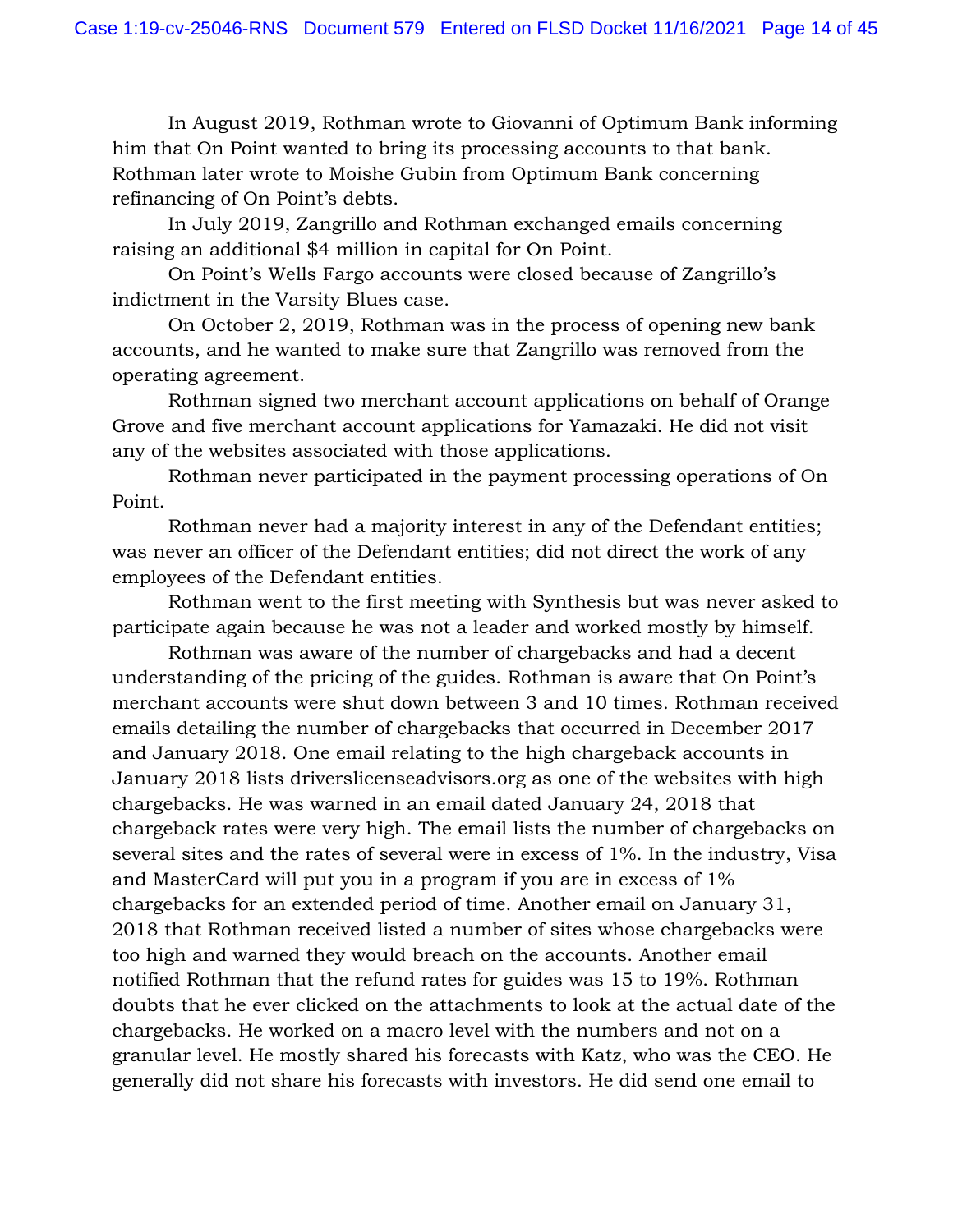Moishe Gubin who was also a close friend of his. Gubin did not invest but he did make a short-term loan to On Point.

From 2017 through 2019, Rothman estimates he spent the majority of his time in forecasting. There was a finite time period during which he was more involved in obtaining new websites.

Rothman's authority to make decisions within the Defendant entities was extremely limited.

Rothman was aware of the *FTC v. Acquinity* lawsuit towards the end of 2014 or early 2015 after having a conversation with Katz about it. Rothman remembers the conversation very well. Katz said he had settled a case with the FTC, that Katz was a vendor, that the case centered around mobile billing, and that the case had nothing to do with the type of business that they were anticipating working together on. Rothman had a long-standing relationship with Katz, and he had no reason not to believe him. Katz assured Rothman that the FTC matter had nothing to do with the paid guide business and the data business they were embarking on. Rothman did not take any steps to investigate Katz and did not Google Katz.

Rothman first learned that Katz's previous dispute with the FTC resulted in an order enjoining Katz and others when this lawsuit started in December 2019. He never saw the order until his deposition.

# **F. Christopher Sherman**

Sherman first met Katz in 2011. Katz invested in a technology project Sherman created which eventually became Direct Market. After the roll up into On Point, Sherman became the director of data processing. Sherman did not own On Point. Sherman owns an equity interest in Bronco which owns an interest in On Point.

Sherman signed a Contribution and Exchange Agreement which gave him a 4% ownership interest in Bronco which, in turn, gave him an ownership interest in On Point.

Sherman owns 100% of 714 Media, which owns 17% of Direct Market. He has also owned interests in Leatherback Media, Macau Media, GNR Media, and Pirate Media. He was also a manager of those entities and other media entities.

Since appointment of the Receiver, Sherman has continued to work as a contractor for On Point doing the same work he did previously. Sherman reported to Charlie Eissa and no one reported to Sherman. Ramiro Baluga ran the freemium team.

Sherman is not involved in designing ads that appear on Google or Bing and is not involved in the purchase of ads. Sherman is not involved in what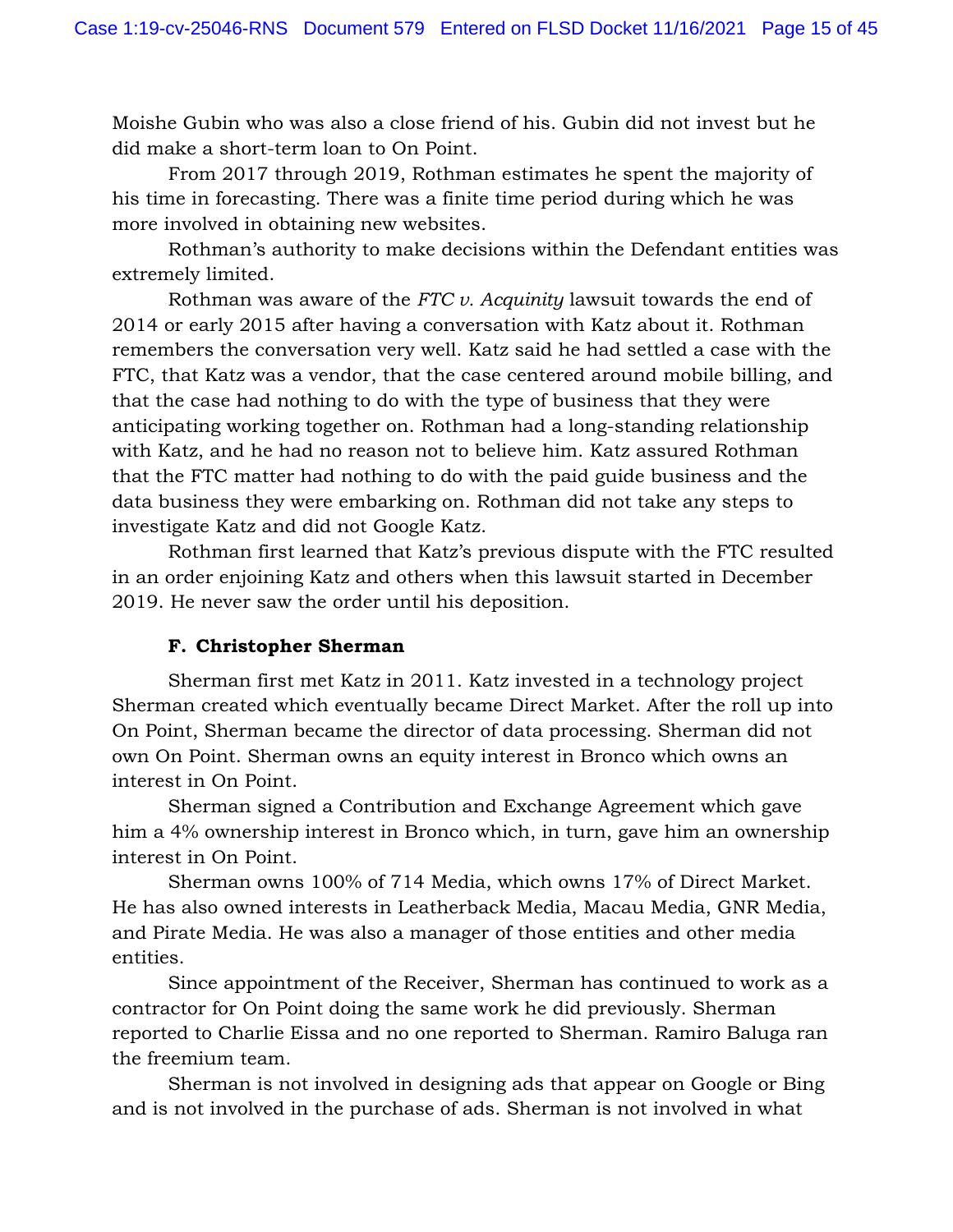appears on the landing page of a website. The channels team has no involvement in writing the questions that consumers are asked to answer. Once the consumer goes through the flow of the paths, they receive a guide. Sherman is not involved in the preparation of the guides. Sherman is not involved in the coding or technical maintenance of the freemium websites.

Sherman flagged a website for a path flow demonstration and took screen shots of the path of one of the Section 8 housing websites. He sent the screen shots by email to Rothman and Baluga. The screen shots include notes with additional information by Sherman.

On January 2, 2018, Sherman sent Katz an email asking him to review a path report which was attached. In the attachment, there were details concerning the path for food-stamps.org and tennesseefoodstamps.org.

On January 8, 2018, Sherman wrote an email to Katz responding to certain of his questions.

On March 28, 2018, Sherman sent as an attachment to an email to Katz a sample domain relating to food stamps. The attachment also includes several notes of Sherman, but he had input from other workers to assist in the attachment.

Sherman was part of many email exchanges with Katz and others concerning the paths of many different websites. In several emails there are discussions of the language of landing pages of websites and on January 24, 2018, he received an email discussing three matters. As to one of the matters, the email suggested changing a disclosure statement to a non-bold font or even removing it. But Sherman explained that he had nothing to do with the matter about which the disclaimer was discussed and he would not have paid attention to that part of the email. In another email from Liza Vallejo in May 2019, Sherman was asked to add a disclaimer that the website was not a government website as part of a compliance review.

Sherman denies ever directing anyone to remove a path from an On Point website or a Direct Market website before submitting the website to Google.

On Point used Sherman's credit cards to purchase media and other company expenses.

At least one of On Point's AdSense accounts with Google was suspended, but Sherman indicated he does not know why it was suspended. It is common for AdSense accounts to be suspended in the industry for reasons other than fraud.

The Adwords account of Direct Market was taken over by other employees of On Point. Even though the same email address was used, and even though Sherman kept that email on his phone, he rarely checked the emails and other employees of On Point had access to the email address. Even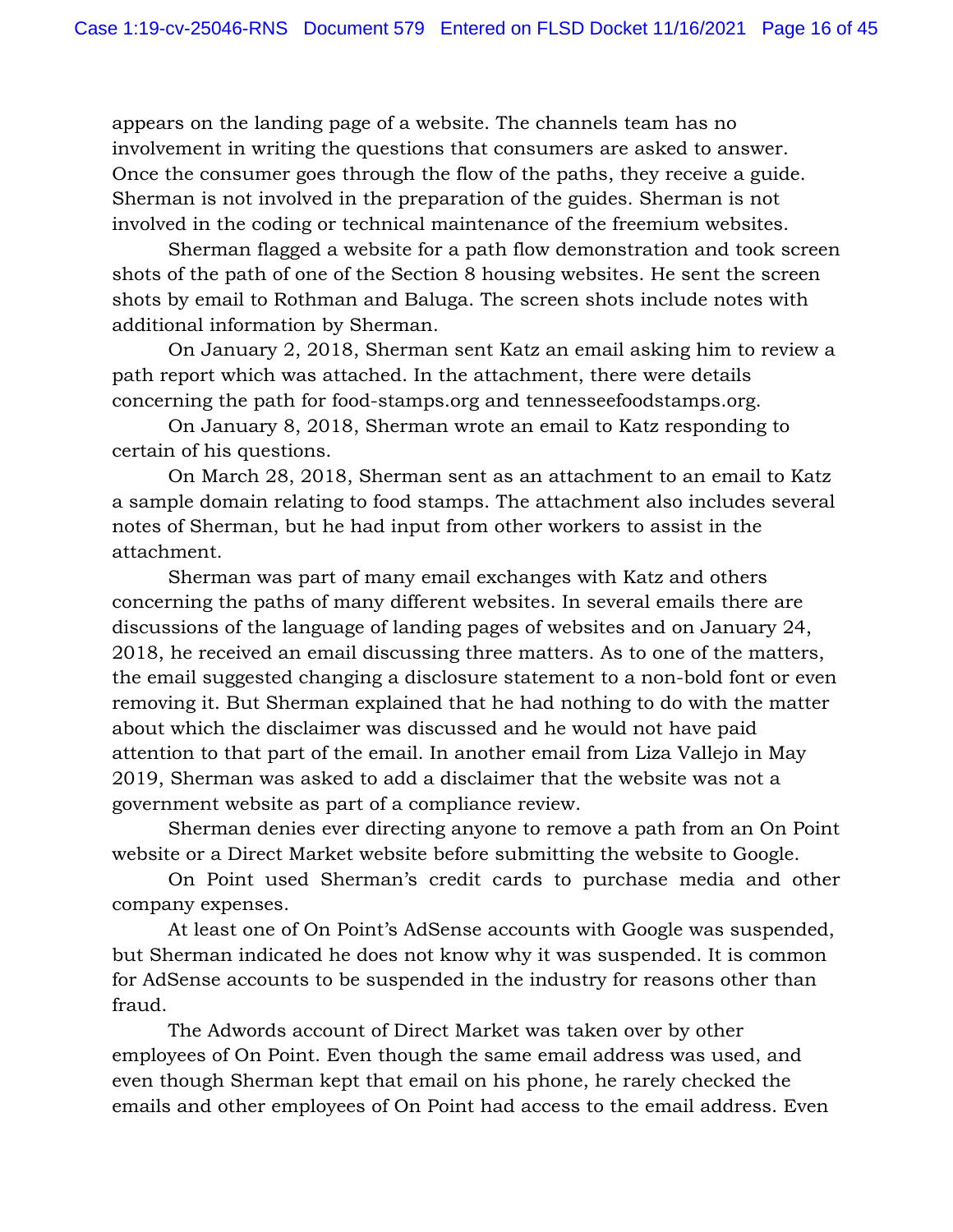if Sherman read the email from Google indicating that the AdWords account was terminated, the explanation was that the link was not taking the consumer to the correct destination, not due to any fraud.

Sherman signed or authorized the signing of five merchant applications for GNR Media and three merchant applications for Pirate Media. Sherman was the 100% owner of those companies.

On at least one occasion, Sherman was notified at his home address that a merchant account had been terminated due to excessive chargebacks.

Sherman has heard about Katz's order in the FTC matter. Katz had mentioned it to Sherman and Sherman had received an email mentioning it. He then looked up the order on the internet. Sherman does not recall when he looked up the order. Sherman never discussed Katz's FTC matter and never discussed the order with Rothman.

Sherman has never: worked on the payment processing team, acquired payment processing, worked at the call center, media center, or content team, worked in the e-commerce division, designed websites, worked on a path, had an operational role, or been an officer or supervisor at On Point.

### **G. Robert Zangrillo**

Zangrillo graduated from University of Vermont and then obtained an MBA from Stanford. He recently completed the executive program on artificial intelligence in business strategy at MIT.

Zangrillo had extensive experience in complex software businesses and wealth management and venture capital businesses prior to his involvement in this case.

Zangrillo runs Dragon Global, and Dragon Global Management, LLC (DGM) is the management entity for all the entities within the Dragon Global family. He is the CEO and Chairman of DGM.

DGM formed a company—On Point Capital Partners, LLC. Originally, DGM was the sole member of On Point. On October 22, 2014, On Point Capital Partners created DGDMV, LLC. Zangrillo signed an operating agreement as the manager of On Point. DGDMV was set up to invest in the online auto space and was set up to purchase a URL and a publishing asset.

In order to purchase DMV.com in June 2015, Dragon Global needed to pay \$3.3 million from Zangrillo's personal accounts and trust account and then through On Point to DGDMV, LLC.

Zangrillo knew of Katz from his former company New Motion, and other entrepreneurs whom Zangrillo knew spoke highly of Katz. Zangrillo had just moved to Miami and was interested in starting a business here.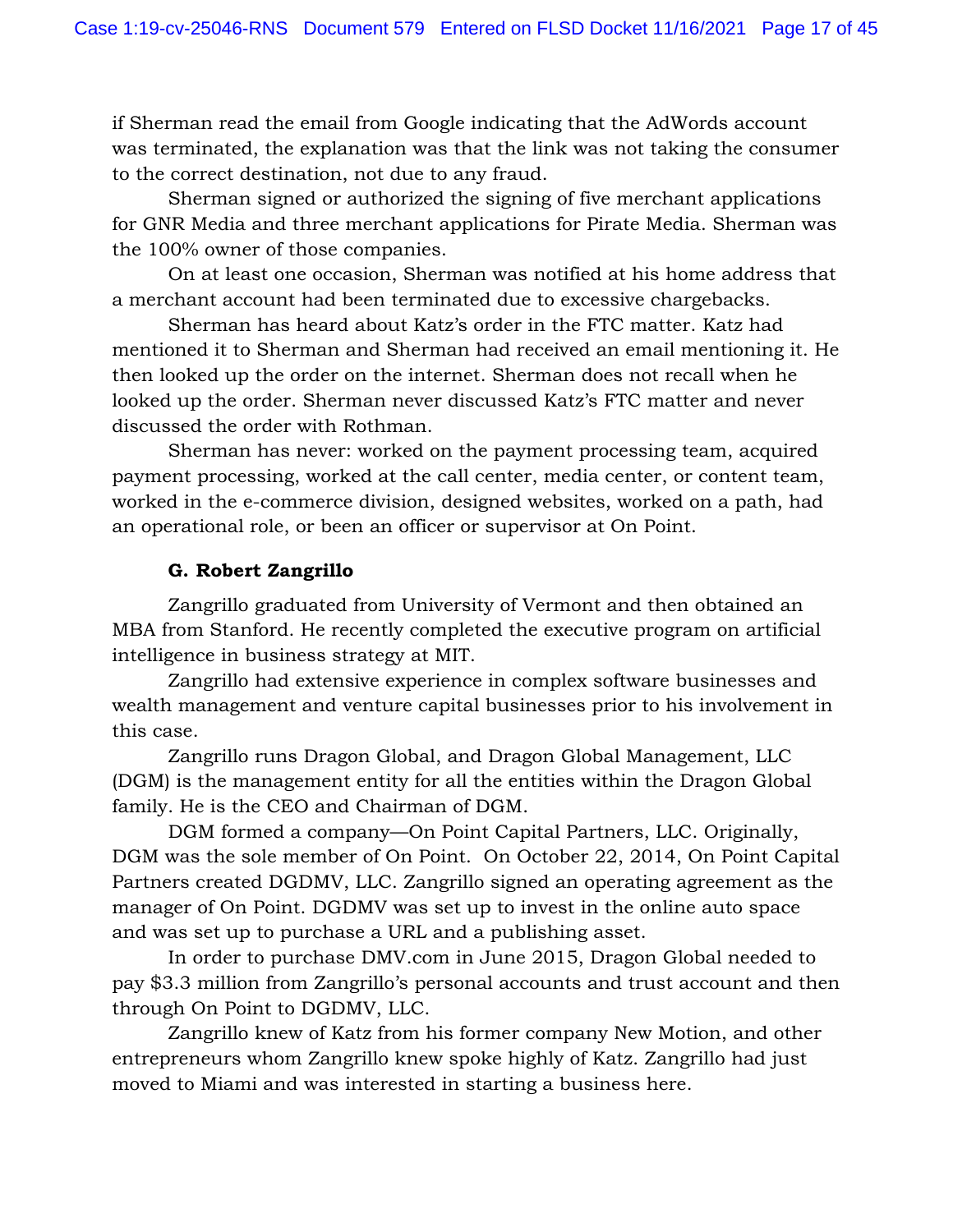In February 2015, Katz sent Zangrillo an email saying he was going to call Megan Black, Zangrillo's executive assistant, to get on Zangrillo's calendar the next week. With the email, Katz sent an attachment with a business plan for DMV.com. There was no mention of guides in the business plan.

After DMV.com was purchased, Katz became CEO and ran the day-today operations and also took a 20% ownership stake in DGDMV. Zangrillo may have looked at the website once before he bought it but did not look at the website thereafter.

In an email on December 17, 2017, Zangrillo suggests giving Katz more authority and eliminating the supermajority requirements in certain ways.

On Point Global was formed in 2018. An operating agreement was signed by Katz, Zangrillo, Levison, and Rothman through their companies. That agreement provided certain protections for the investors. On the same day as the operating agreement, Zangrillo signed a separate consulting agreement which provided that Zangrillo was a consultant and Chairman of the Board. As of April 2018, Zangrillo and Katz were the only members of the Board of Managers of On Point Global.

Katz and Zangrillo signed a document approving the acquisition of Livinghealthy.com and Healthstation.com.

In June 2018 Neal Sanani was hired by On Point Global and his hiring was approved by Katz and Zangrillo.

Another agreement approved by Katz and Zangrillo from January 2019 gave certain employees the authority to be signatories on the company bank accounts.

In January 2018, Levison and Zangrillo exchanged emails concerning the acquisition and transfer of OnPointguides.com to the benefit of On Point Global.

On Point Global obtained other domains over time. On September 10, 2018, a written consent of the board of managers approved Austin.com and freefuninaustin.com for \$1.2 million. Zangrillo does not believe the purchases ever came to fruition. Zangrillo believes he is the one who killed these purchases.

In October 2017, Katz sent Zangrillo and others an email concerning the purchase of a portfolio of 750 domain names for \$15 million to be paid at 20% down (\$3 million) and 3% interest over time. Zangrillo believes he approved the purchase. Under his agreement, Zangrillo and Katz needed to agree on the expenditure of \$500,000 or more.

In October 2018, Zangrillo wrote an email to Alex Soltani of Sky View Capital suggesting that On Point Global should look into purchasing DMV.org. but this transaction never occurred.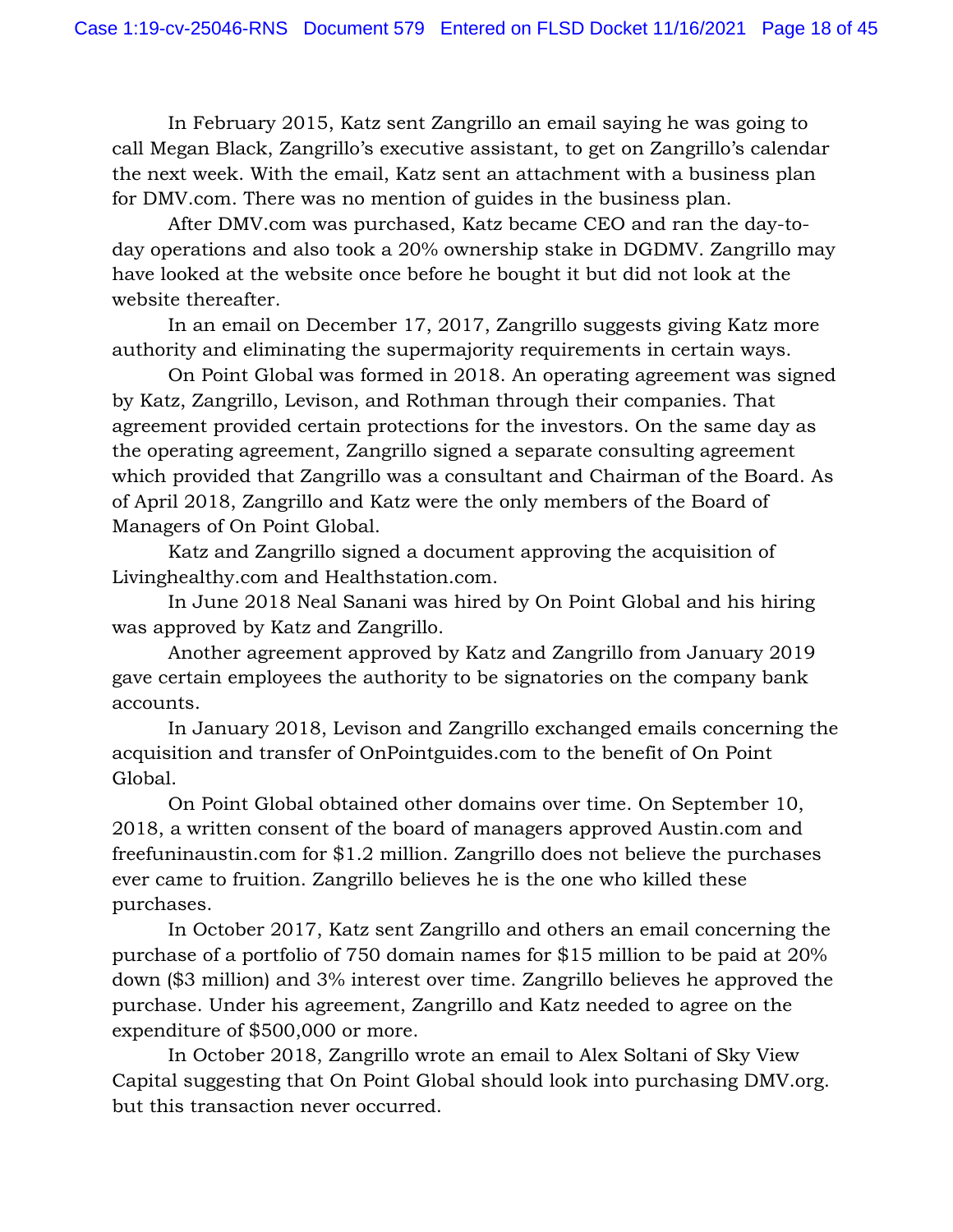Zangrillo introduced Soltani to Katz and Soltani later made an investment of \$17 million.

Zangrillo made a recommendation to Katz to hire True Search for executive hiring decisions but Katz did not follow his recommendation.

In February 2018, Zangrillo wanted On Point Global to hire Bob Bellack as CFO and COO. Bellack had an impeccable record in publishing and ecommerce. In March 2018, Bellack and Zangrillo exchanged emails with details of his proposed compensation and responsibilities.

In May 2019, Bellack sent Zangrillo and others an email detailing the state of the entities including forecasts for 2019.

Zangrillo received numerous emails detailing operations of On Point throughout the relevant years. Most of the detailed information about the operations were contained in attachments to those emails. Zangrillo continuously claimed that he did not read and/or pay attention to the information in these emails since he was only interested in "high level" decisions and didn't pay attention to the details and left the day-to-day operations to others. He claims he has never visited any of On Point's websites (except the corporate website) or read any of the guides.

Zangrillo testified he had no role in the: design of the websites, contents of the websites, appearance of the websites, consumer complaints, refunds or chargebacks. He also claims he never discussed those matters or supervised anyone involved in those matters. Zangrillo had no role in marketing, text message marketing, or search engine marketing.

Zangrillo claims he had no reason to believe there were too many refunds or chargebacks or customer complaints. Zangrillo did not know that search engines had suspended On Point's accounts.

On Point had agreed to reimburse Dragon Global for 50% of Zangrillo's executive assistant's salary for a certain period of time based upon the amount of work for On Point it was anticipated she would be performing.

On the Dragon.com website, the company touts taking a controlling interest in the companies in which they invest.

In his answers to interrogatories, he indicated that he was scheduled to visit On Point offices during 40 days between January 2018 and December 2019.

Zangrillo received an email in January 2019 with an attachment concerning January Overview which includes references to chargebacks and reduced Google rates. There is a breakdown between e-commerce and advertising. There is a column breaking down percentages of chargebacks and refunds: "Total chargeback fees were 3.8% of revenue." Although another witness testified that chargebacks exceeding 1% of transactions were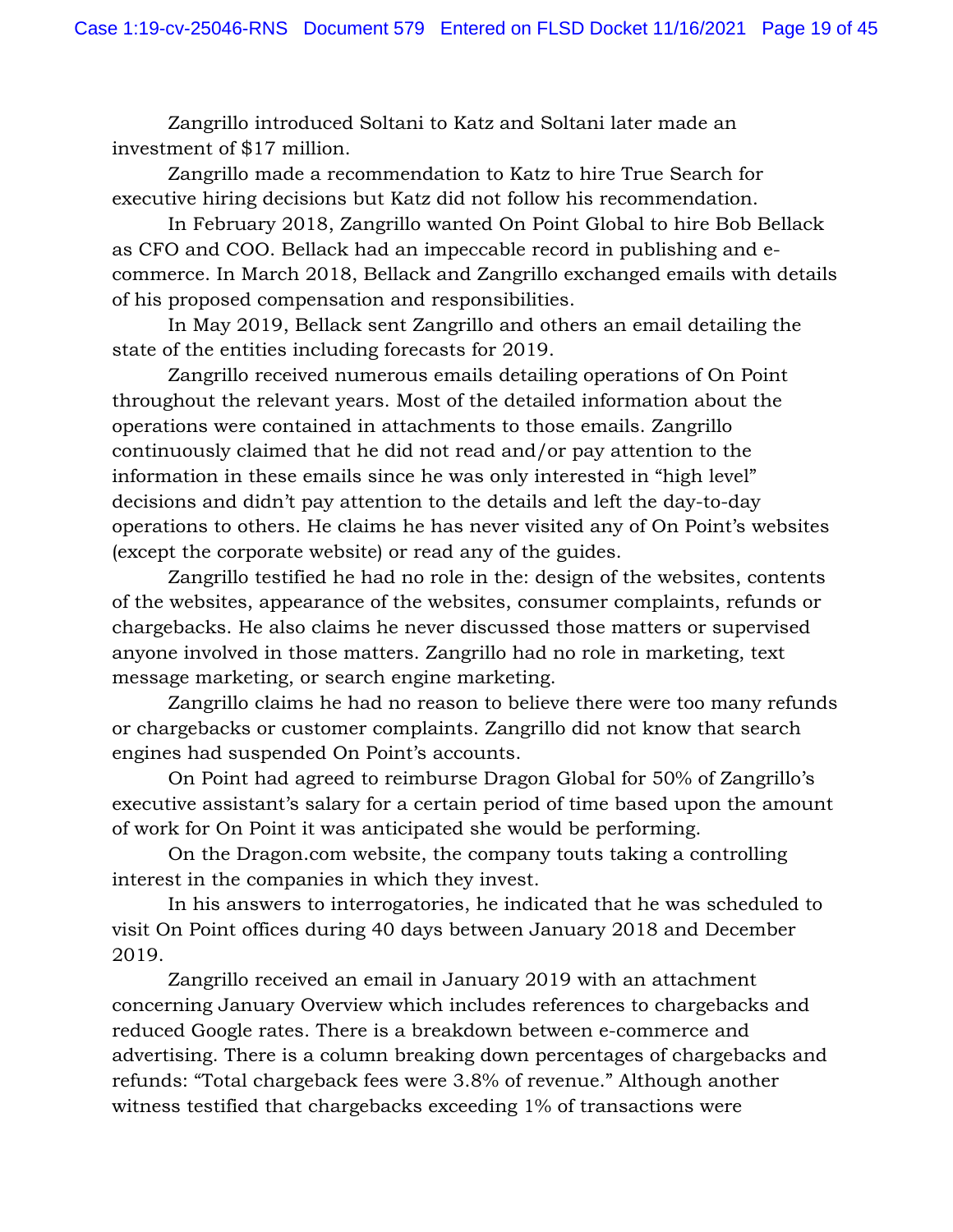worrisome, this was 3.8% of revenue, not transactions. Further, Zangrillo testified that he was not aware of that statistic even though it was included in the attachment and that no one brought to his attention that there were an inordinate number of chargebacks.

On April 19, 2019, Zangrillo received an email from Bellack which forwarded an email from Gabriel Penaloza. The Penaloza email indicated that \$4 million in revenue would be lost due to the company being suspended from Bing. Zangrillo testified that the loss of that revenue was less than 5% of their plan which anticipated \$100 million in revenue during 2019.

On May 12, 2019, Bellack sent an email to Zangrillo which mentioned the "Bing recovery." Zangrillo testified that Bing was a small search engine. Zangrillo denies discussing the Bing recovery with Bellack.

Zangrillo testified that he could not recall any accounts with Google AdSense being suspended.

When meeting with potential investors, Zangrillo would provide them with disclosures which had been prepared by his legal team. As part of the disclosures, investors are told that Zangrillo made decisions impacting the company that may be in conflict with the best interest of the company. As part of a draft investor deck, which included Zangrillo's and Megan Black's edits, screen shots of DMV.com, a registration page, and a purchase page were included in the slides, and Zangrillo crossed them out so they would not be included. There were other slides which included screenshots of how the website would look. But the text in the screenshots of the web pages is so small that it is illegible.

On Point received approximately \$25 million from other outside investors. Zangrillo's total investment was approximately \$5 million. Zangrillo received 5% from On Point for obtaining the investments, but this was more a reimbursement for legal fees and taxes than a fee he had earned.

In April 2019, an amendment to the consulting agreement was entered into under which Zangrillo stepped down as Chairman of the Board and as an officer and executive of the company and would no longer have any day-to-day management responsibility. Zangrillo testified that he did not pay close attention to the wording of the document because he was going through a traumatic time in his life. He was indicted in the Varsity Blues case and decided to step down from a number of companies and was more focused on that case and his daughter and not on matters related to the company.

On August 29, 2019, Zangrillo attended a board of director's meeting at which Sarofim and Soltani became board members.

Zangrillo introduced Rob Sena to Levison and others in the company in the hope that the company would use his services, but the company did not go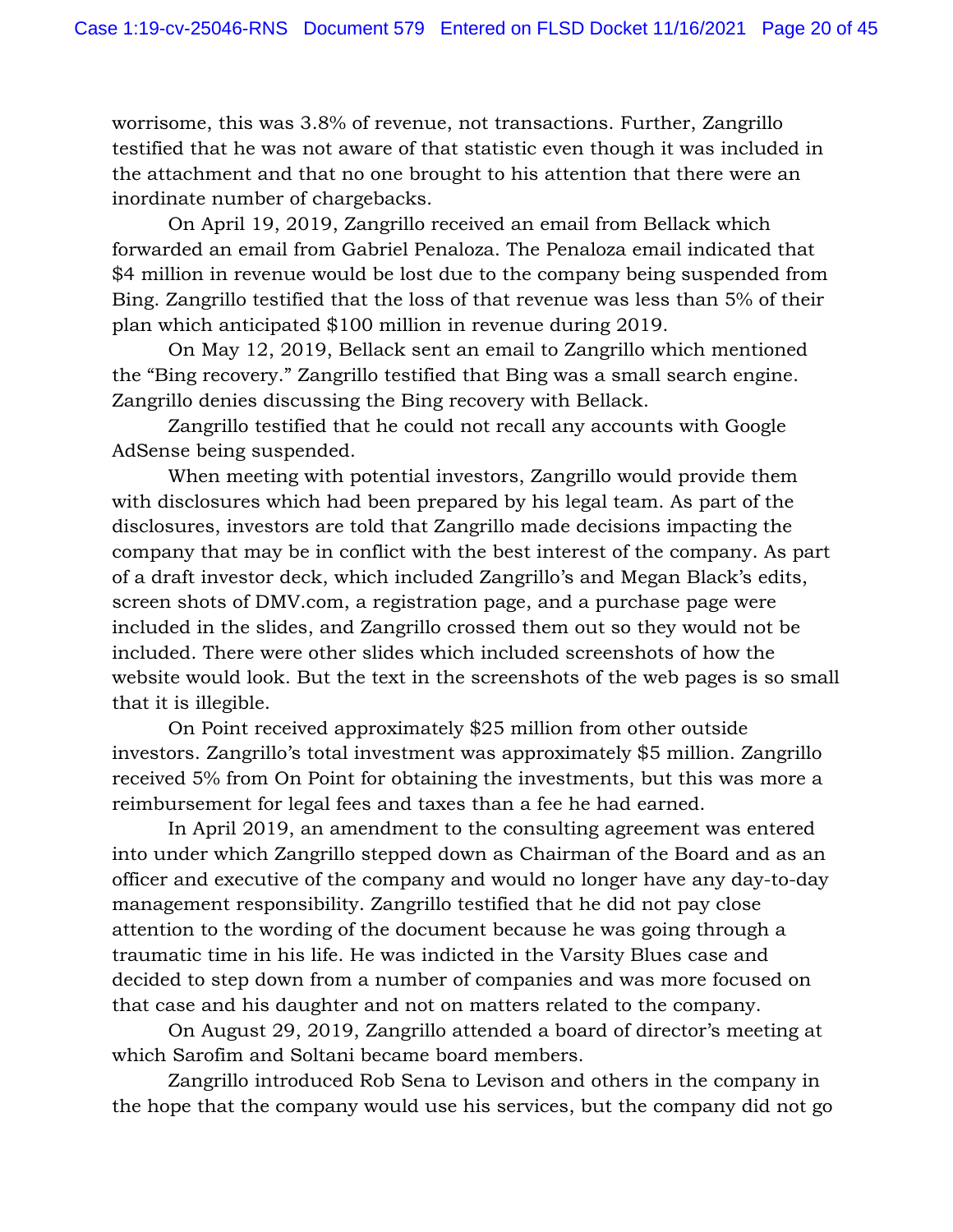along with his suggestion and did not use Sena's company. Zangrillo also suggested an accounting firm, data security expert, and public relation firm to the company but his suggestions were rejected by the company.

# **H. Burton Katz**

Katz has an undergraduate degree from Yeshiva University and an MBA from University of Southern California.

Between 1998 and 2014, he worked for Price Waterhouse for three years, then joined an Italian startup which was a mobile content company. The company was eventually sold to a Japanese telecommunications company. He then worked for another startup which eventually went public.

Katz came up with the concept for On Point after having a bad experience while trying to transfer his vehicle registration from California to Florida. He realized there was a dearth of information to help people obtain vehicle registrations and decided to set up a business to help people learn how to access government services like unclaimed assets and Section 8 housing.

Katz met Rothman at Yeshiva University in 1990. Rothman graduated prior to Katz and they lost touch with each other. At the end of 2014 or beginning of 2015, another friend re-introduced Katz to Rothman. Rothman became an investor with Katz but was never a majority investor. Rothman was originally a passive investor and provided financial forecasting, reconciliation, and general support of financial matters.

Rothman received information from databases or technology platforms and from other employees. Rothman did not supervise other employees. Rothman worked on a special project to identify other websites which would be suitable for acquisition. Sherman worked with Rothman on the project. Sherman was responsible for determining the traffic status of the websites, and Rothman worked on the financial aspects of the websites. Neither Rothman nor Sherman had authority to purchase websites. Either Bellack or Katz needed to approve of a purchase. Five to ten websites were purchased but were never made a part of the freemium sites or the guide sites.

Neither Rothman nor Sherman had the authority to hire or fire, supervise other employees, change the content of any of the websites, or shutdown a website.

DG DMV was rolled up into On Point. Katz originally established On Point in 2014 as two companies under one umbrella. The first company distributed free "how to" guides (freemium business) which acquired high value signal data with permission to market relevant services. The second company sold paid "DIY" guides. Rothman and Levison were soon brought in as operating partners.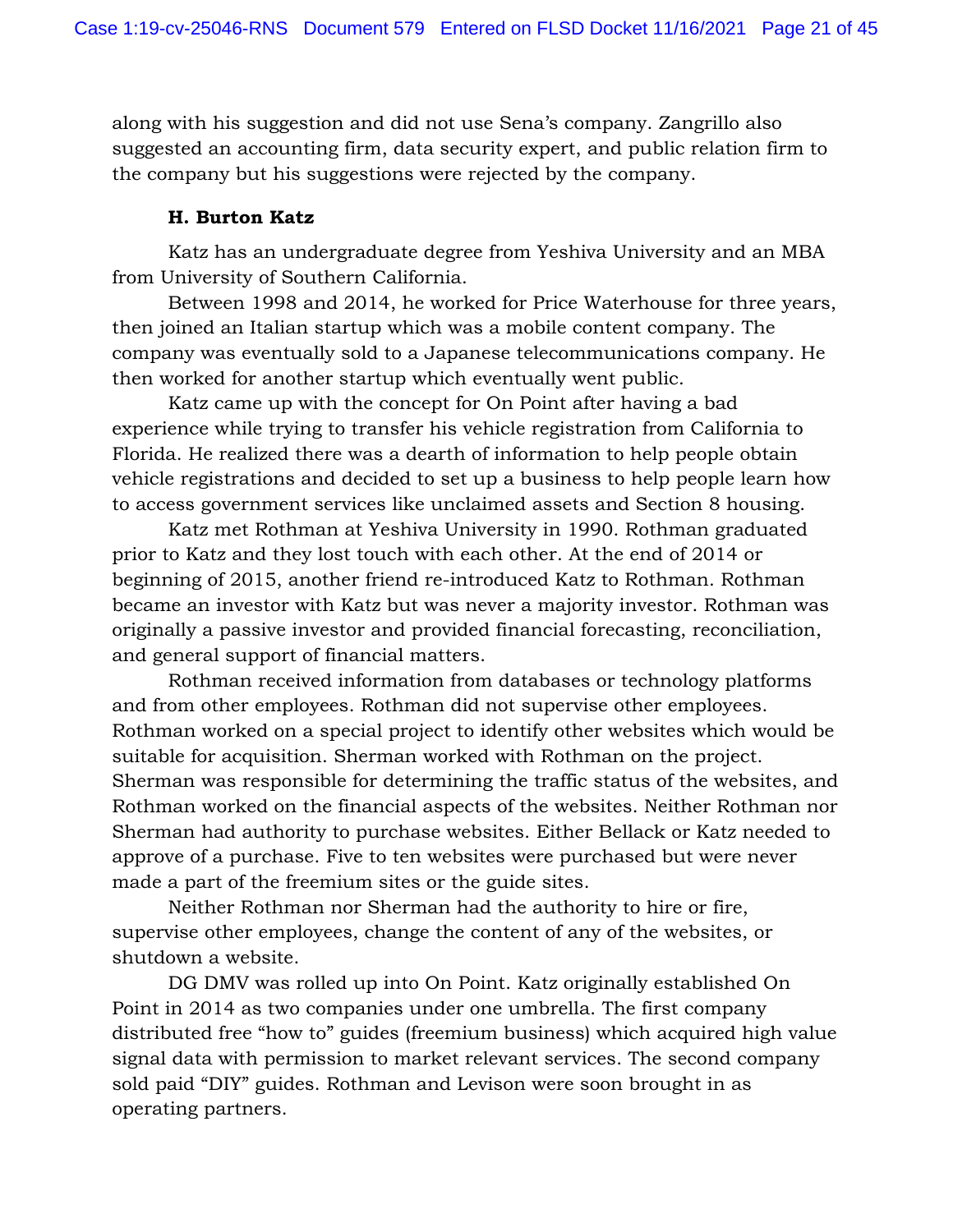Katz was the CEO of On Point Global, LLC when it started operating in 2018 and remained CEO until the FTC filed this lawsuit. Katz and Zangrillo were the only people who initially sat on the Board of Managers. Zangrillo was the Chairman of the Board of Managers but was not an employee or officer or executive.

Zangrillo's role was to find investors and to help attract executive talent for certain roles. Zangrillo knew people who could offer strategic business advice. Zangrillo put together an advisory board to provide general or specific advice to Katz. Zangrillo helped bring on board Bellack as CFO and Neal Sainani as chief product officer. Zangrillo was not responsible for maintaining websites. Zangrillo sometimes made suggestions to Katz, but Katz did not always follow his advice. Zangrillo needed to agree on the hiring of a CFO or President of the company and any expenditure of \$500,000 or more needed to be approved by the Board of Managers. Zangrillo was only scheduled to attend board meetings one time per month.

Katz from time to time received and responded to questions from investors and answered questions honestly.

On June 25, 2018, Katz sent an email to Zangrillo, Megan Black, and Bellack with an attachment that included possible answers to questions from investors. It was Katz's intent to give this information to Bellack to respond to questions so Katz would not have to do so.

On July 5, 2018, Zangrillo sent an email to Flaxman, a possible investor, which included a number of answers to the operations of On Point. The email had an attachment with a number of domains and other offerings of On Point. The attachment stated that Zangrillo joined in January 2018 and he was the Executive Chairman. Other emails to potential investors also listed Zangrillo as Executive Chairman.

On January 8, 2018, Katz sent an email to Zangrillo, Levison, and Rothman in which he lists priorities to be addressed for the upcoming year. Some of the items listed are "domain strategy and budget," "technology reengineering (wadiya global & transition/rebuild console/enterprise warehouse)," "mid management," "rebuild/relaunch services onto wadiya platform," "rebuild and optimize freemium web properties," "search engine optimization strategic plan," "templatize our front ends," and "core daily operations."

In 2016, Katz invested in one of Sherman's companies. Katz's brother Jonathan Katz was Sherman's business partner. In 2018, Sherman was primarily responsible for the day-to-day operations of Direct Market. Sherman was responsible for the channels functions of the business.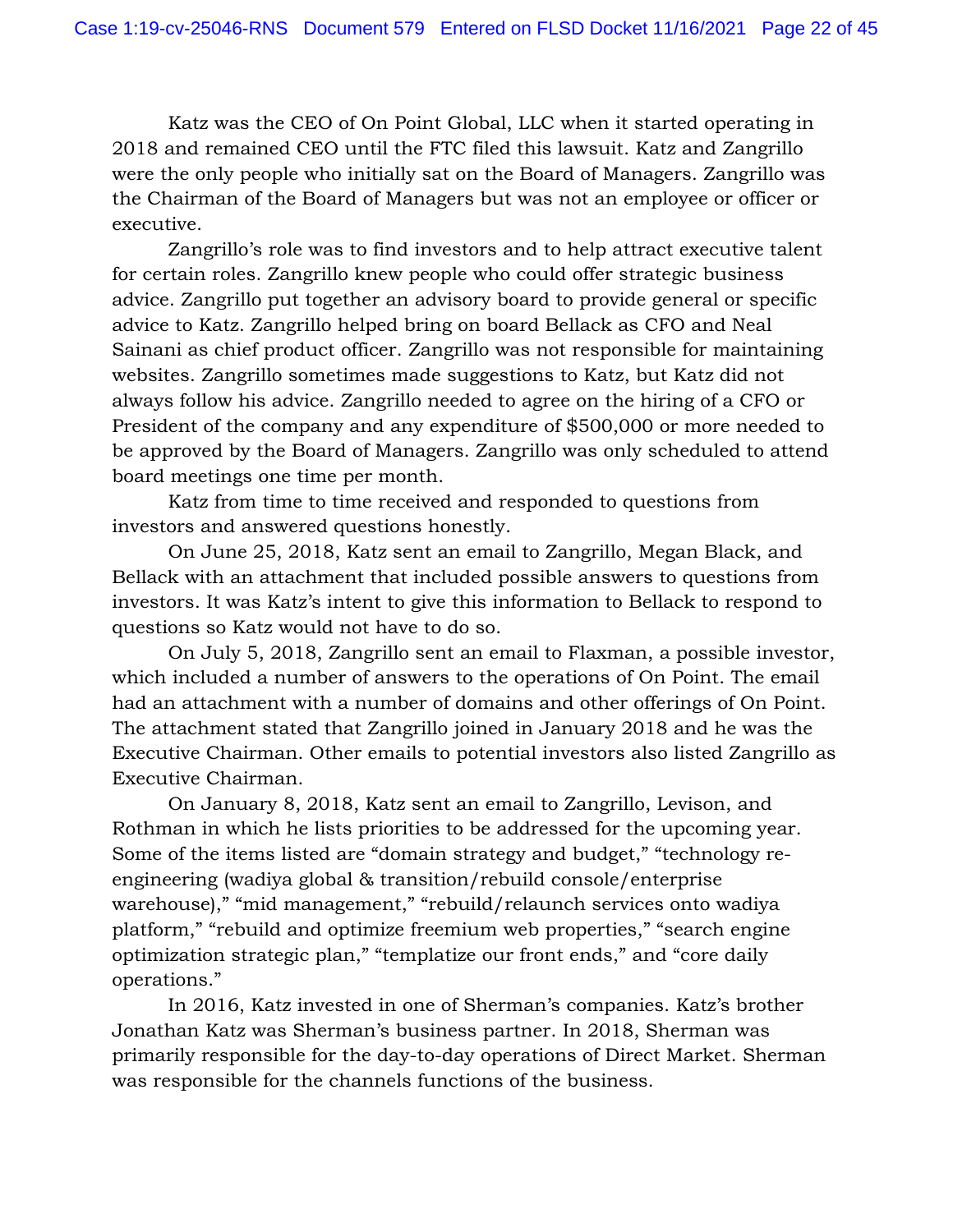Katz was a defendant in the *FTC v. Acquinity* case, which he settled by agreeing to entry of a permanent injunction. That order required him to submit a compliance report to the FTC one year later. Katz did submit a compliance report to the FTC under oath in October 2015. Katz did not identify any of the entities in this case (Cambridge Media, Direct Market, Falcon Media). He did list Bronco Holdings Family, LLC which owned interests in those companies and in another part of the report indicated Bronco owned a passive, minority interest in other companies as a seed/angel investor. The freemium business and guide business were not identified in the report.

On April 2, 2021, the FTC sent Katz a demand letter to which Katz responded on April 16, 2021.

Katz discussed his settlement with the FTC with Zangrillo in approximately June 2015 but did not discuss the order from that case. Katz's attorney and Zangrillo's attorney spoke about the FTC matter to make sure Katz would be able to be the manager for DG DMV.

Katz is generally familiar with the threshold of Visa and MasterCard related to chargebacks. Visa's threshold was 1% and MasterCard's threshold was 1.5%. Katz is unaware of any website having its Visa or MasterCard account terminated due to excessive chargebacks.

# **I. Ramiro Baluga**

Baluga started working for On Point's predecessors in 2016 until On Point was created in 2018.

Baluga was responsible for purchasing media. Neither Rothman nor Sherman were involved in purchasing media.

After On Point came online, Baluga helped with content design as well as the e-commerce business. Baluga headed a team responsible for content and user experience on e-commerce websites. Neither Rothman nor Sherman worked on e-commerce, and neither bought ads.

Baluga was responsible for creating new websites and improving the existing websites. Neither Rothman nor Sherman was involved in that work.

Katia Canete was the project manager of the freemium team. There were certain protocols that Google representatives recommended be implemented to make sure that the ads purchased complied with Google's rules. Baluga was included in a Slack channel discussion group with Canete relating to the Google ads. Rothman and Sherman were not part of the discussion group.

On the freemium websites, the consumer can obtain a guide without going all the way through the website. There are incidents of consumers who returned to the same website after earlier ordering a guide.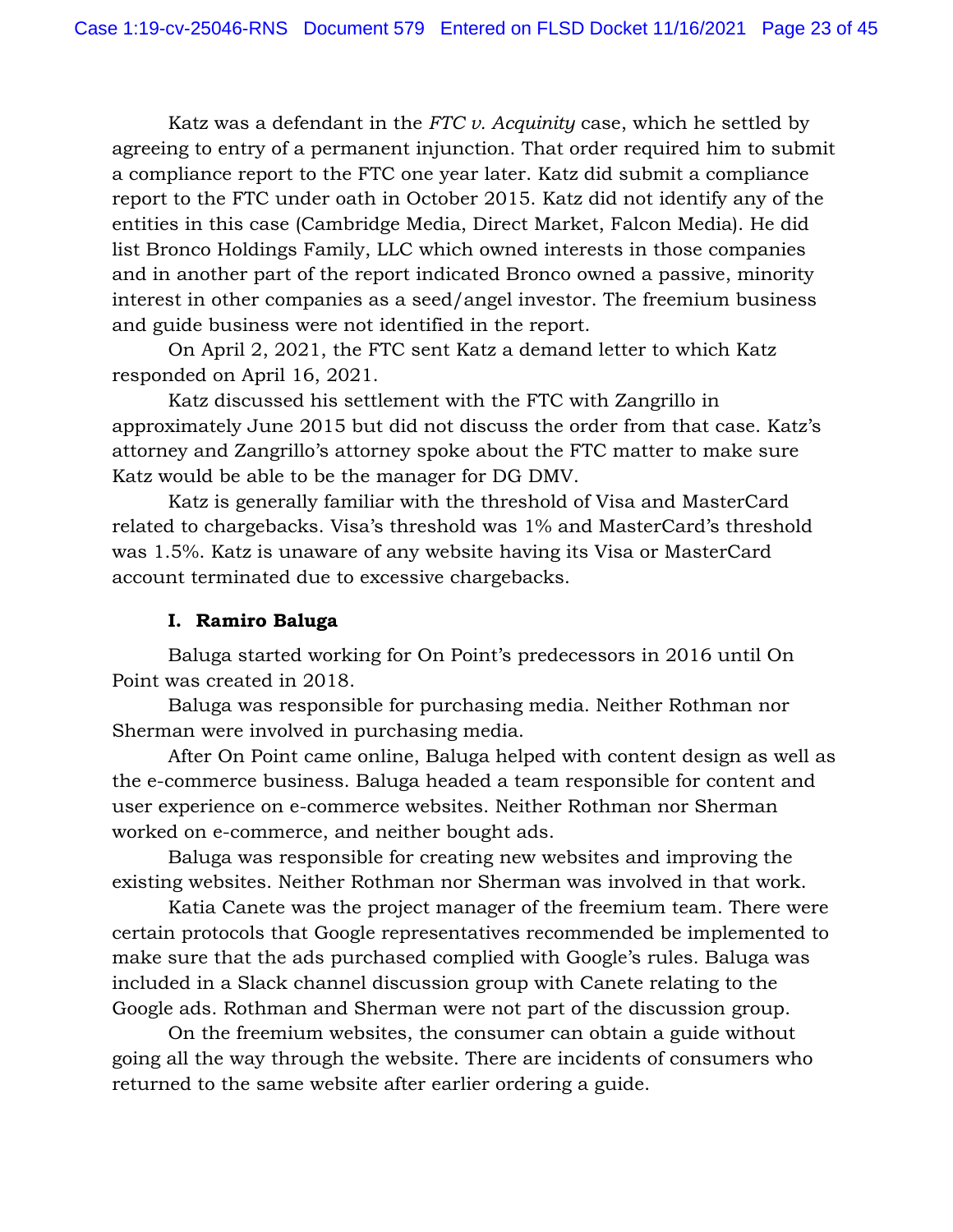When a consumer signs up on a freemium website and gives their email address, they will begin receiving emails. The consumers have the ability to unsubscribe to the emails. About 5-6% of the consumers have unsubscribed.

### **J. Juan Ignacio Lussich**

Lussich is currently vice president of e-commerce with On Point and has worked with them since 2015. Lussich was responsible for the data analytics for e-commerce, and On Point had verticals for fishing, automobile services, car registrations or driver's licenses.

Lussich is familiar with the voucher system users received after purchasing a guide. Lussich believes that all the vouchers were valued at \$25. The vouchers were for roadside assistance, gasoline, groceries, restaurants, and other goods or services of value.

Between 2017 and 2019, approximately 360,000 customers accessed the vouchers. The revenue to On Point for those customers was at least \$8.2 million based on a price of \$22 per guide.

On some of the e-commerce websites a box would pop up which notified the consumer that this was not a government website and that by clicking "continue" you acknowledge the site is privately owned and is not affiliated with any government agency. Approximately 1.8 million consumers saw the pop-up and from 2017 to 2019 those consumers purchased \$32.5 million in guides.

In May 2019, a similar disclosure pop-up was added to the fishing website. From May 2019 through December 2019, there were 105,000 visitors to the site, and they paid a total of \$2.5 million.

Some of the other On Point websites did not have a disclosure pop up.

### **K. Karla Jinesta**

Jinesta is currently the operations manager of the call center for On Point and has been working for On Point since 2015. Prior to 2015, she worked for four different call centers in Costa Rica for 8 years. The prior companies were collections, cable and telephone, internet services, and a shoe company.

Jinesta is familiar with the operation of the call center of On Point from 2017 to 2019 relating to road guides. Customers called because they did not know how to download the guides or wanted more information on how to use the \$25 vouchers or wanted a refund. Jinesta recalls many of the customers were satisfied with their purchases. The level of customer satisfaction with the customers at On Point was similar to the level of satisfaction of customers she dealt with at the other four call centers.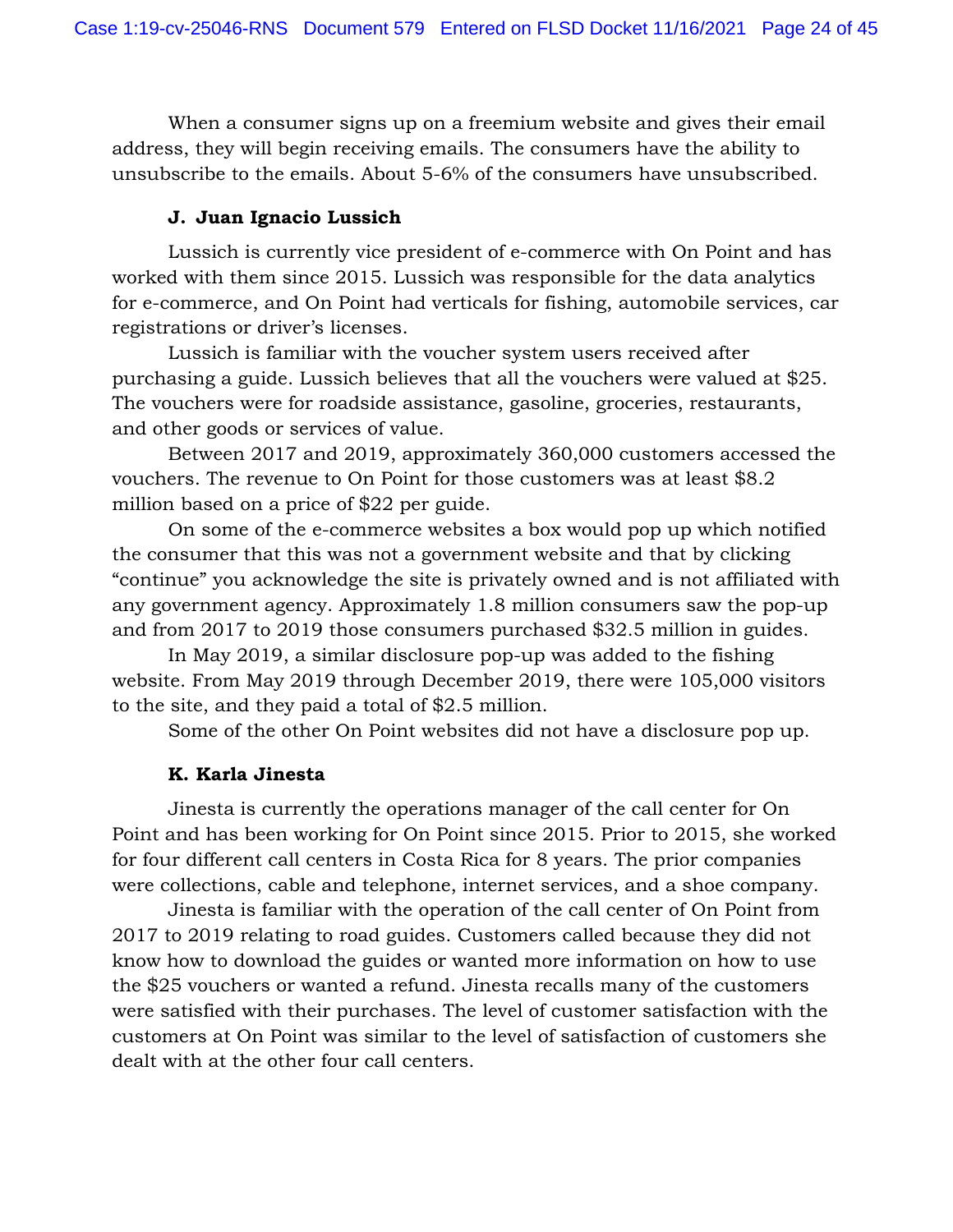In 2018 around 2.2 million customers purchased road guides and in 2019 it was around 1.8 million. In 2018, 641,000 customers who purchased road guides called into the call center and in 2019 there were 560,000 customers who called in. Approximately 29% of customers who purchased road guides called the call center. Approximately 25% of those who called the call center were calling for a reason other than a refund. Other customers requested a refund by email.

In 2018, the lowest priced guide was \$22.98 and in 2019 the lowest priced guide was \$23.98.

The total revenue of the persons who called the call center for reasons other than a refund in 2018 and 2019 was \$6.9 million.

# **L. Katia Canete**

Canete worked for On Point from January 2017 until mid-February 2019. She was a project manager at the beginning and left as a product manager.

Canete created a Slack channel to communicate with her team when sites were being launched and to keep track of what was going on with the websites. Canete worked on freemium websites. Sherman worked on the channels team. Canete reported to Rothman and Sherman and Danielle Ciolfi.

Canete wrote in the Slack channel that Rothman and Sherman wanted no sites to be submitted to Google until every task was completed to avoid further suspension from Google ads. Sherman told her to hold off uploading a site to Google until Monday.

Canete was fired from On Point by Baluga because she was not performing her duties adequately.

# **2. Findings of Fact**

# **A. Background**

# *1. The Acquinity Permanent Injunction*

In 2014, the FTC brought a lawsuit against Burton Katz and his associates alleging that they had engaged in the deceptive and unfair practice of cramming charges on consumers' mobile phone bills. *FTC v. Acquinity Interactive, LLC*, Case No. 14-cv-6011-Scola (S.D. Fla.), (*Acquinity* ECF No. 88). The FTC alleged that Katz's operation ran websites that offered free merchandise in exchange for consumers' phone numbers and enrolled consumers who provided their information in unwanted premium text messaging services that charged them monthly. (*Id*. ¶¶ 45–47.) To resolve the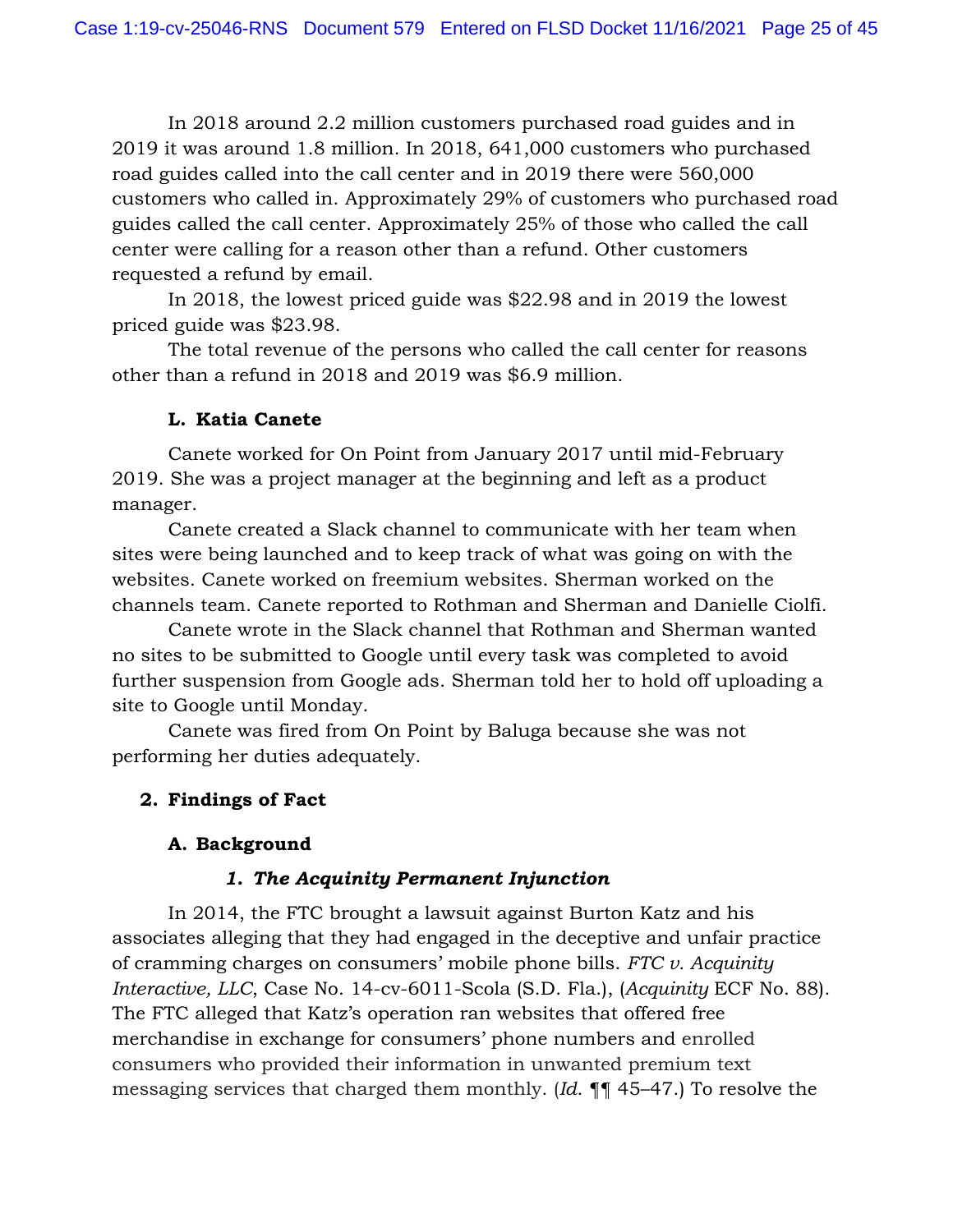matter, Katz stipulated to a final judgment and order for permanent injunction. (*Acquinity* ECF No. 132) ("2014 Order" or "*Acquinity* Order").

Among other things, the 2014 Order prohibits Katz and persons in "active concert or participation" with him, "whether acting directly or indirectly, . . . from making, or assisting others in making, expressly or by implication, any false or misleading material representation including representations concerning the cost, performance, efficacy, nature, characteristics, benefits, or safety of any product or service, or concerning any consumer's obligation to pay for charges for any product or service." (2014 Order at 3 (Section II).) The 2014 Order also required Katz to pay \$704,244 to the FTC by October 23, 2014. (2014 Order at 3.) Acquinity Interactive LLC was Katz's co-defendant in the 2014 lawsuit. (*Acquinity* ECF No. 88.)

# *2. The On Point Lawsuit*

Despite the permanent injunction, Katz continued to operate deceptive businesses that he failed to disclose to the FTC in violation of the 2014 Order's compliance monitoring provisions. After learning about Katz's additional deceptive scheme, on December 9, 2019 the FTC filed its complaint against Katz, five of his associates, and fifty-four corporate entities. (ECF No. 1.) The Complaint alleges that defendants were operating scam websites that falsely promised to provide government services to consumers in violation of Section 5(a) of the FTC Act, 15 U.S.C. § 45(a). The Complaint further alleges that defendants are jointly and severally liable because the entity defendants acted as a common enterprise and the individual defendants participated in, controlled, and knew of the deceptive practices. (*Id*. at ¶¶ 61–77, 80–107.)

After a two-day evidentiary hearing, the Court issued a preliminary injunction that, among other things, appointed a receiver and froze the Defendants' assets. (ECF No. 126.)

Upon conclusion of discovery, the FTC moved for summary judgment against all Defendants on both of its Complaint counts. (ECF No. 454.) Robert Zangrillo and the Dragon Global Defendants also moved for summary judgment. (ECF No. 410.)

### *3. Summary Judgment Rulings*

On September 29, 2021, the Court partially granted the FTC's motion for summary judgment as to individual defendants Katz, Levison, and the Corporate Defendants. (ECF No. 528.) The Court denied the FTC's motion for summary judgment as to individual defendants Robert Zangrillo, Elisha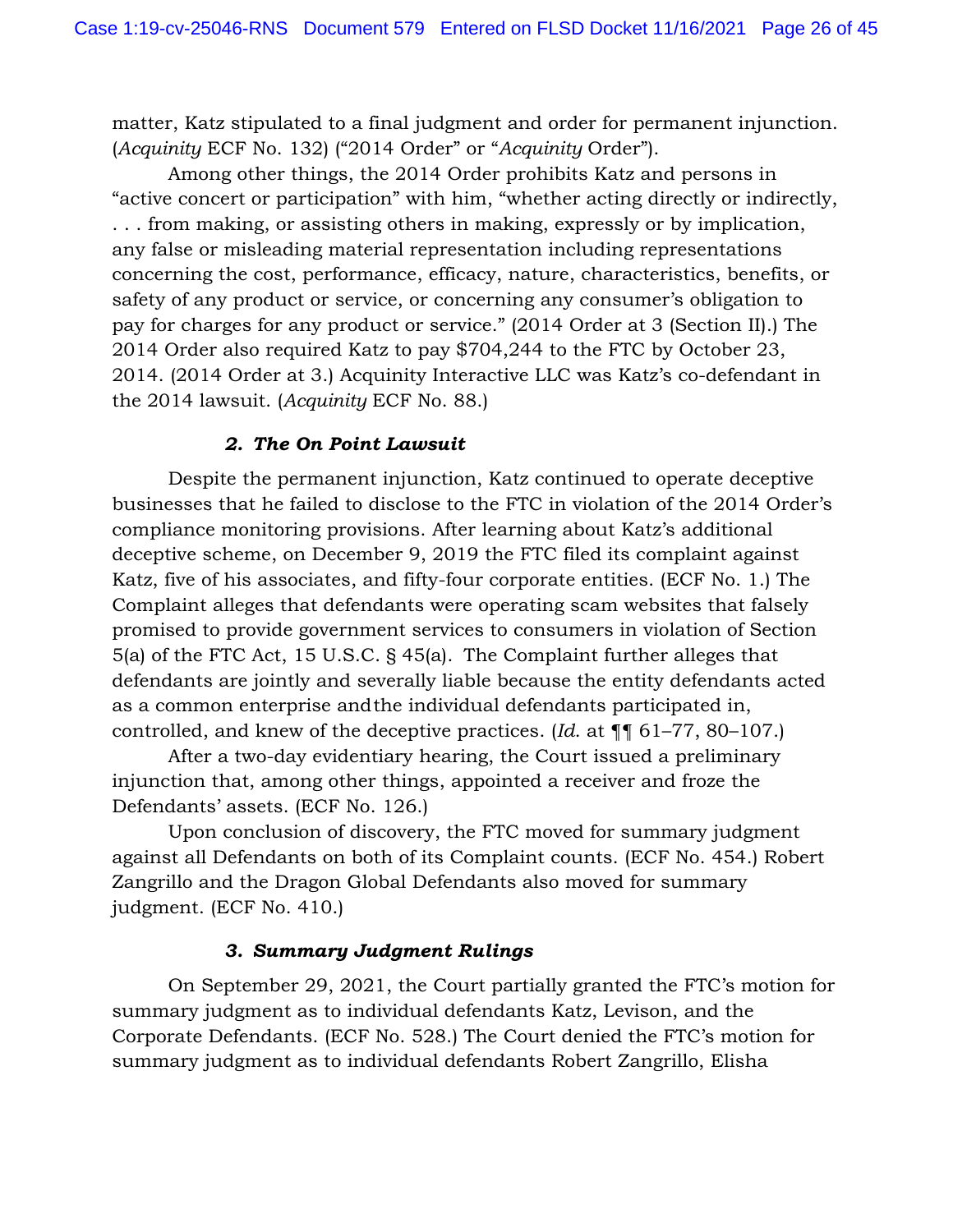Rothman, and Christopher Sherman.2

The Court found that On Point's paid-guides websites and freemium websites violated Section 5(a) of the FTC Act. (ECF No. 528 at 14–18.) The Court also found that the Corporate Defendants "operated under a 'common enterprise' and are thus liable for the deceptive practices" at issue. (ECF No. 528 at 18.) The Court further found Katz and Levison individually liable as each had the authority to control the deceptive practices and had some knowledge of such practices. (ECF No. 528 at 19–20.)

# *4. The Acquinity Contempt Proceedings*

On February 12, 2020, the FTC initiated contempt proceedings in the *Acquinity* case against Katz and twelve corporate entities for violating the 2014 Order. (*Acquinity* ECF No. 135.) The FTC argued that Katz should be held in contempt because the same misrepresentations described in the *On Point*  action also violated the 2014 Order's injunction against misrepresentations and that the twelve entities should be held in contempt because they had "actual notice" of the 2014 Order and violated it "in active concert or participation" with Katz. (*Id.*) On February 14, 2020, the Court ordered Katz and the twelve entities to show cause why they should not be held in contempt and consolidated the show cause hearing with trial in the *On Point* matter. (*Acquinity* ECF No. 136.)

On April 30, 2021, the FTC moved for contempt against three of Katz's individual co-defendants in the *On Point* matter: Brent Levison, Elisha Rothman, and Robert Zangrillo. (*Acquinity* ECF No. 137.) The Court subsequently ordered Levison and Rothman, but not Zangrillo, to show cause why they should not be held in contempt. (*Acquinity* ECF No. 136.)

The FTC thereafter moved for summary ruling against all remaining contempt defendants in the *Acquinity* matter. (*Acquinity* ECF No. 181.) The Dragon Global Contempt Defendants also moved for summary contempt ruling. (*Acquinity* ECF No. 184.)

On September 29, 2021, the Court partially granted the FTC's motion for summary contempt rulings as to Katz and Levison and all On Point Contempt Defendants. (*Acquinity* ECF No. 225.) The Court denied the FTC's motion for summary judgment as to Rothman and the Dragon Global Contempt Defendants. (*Id.*) The Court held that the 2014 Order is valid and lawful and

 $2$  The Court did not rule as to Defendant Arlene Mahon, as on September 20, 2021, the FTC and defendant Arlene Mahon moved to stay the proceedings against Mahon in light of the parties' negotiation of a settlement agreement. (ECF No. 508.) The Court granted the parties' request (ECF No. 513) and subsequently entered a stipulated order for permanent injunction against Mahon on October 18, 2021 (ECF No. 540).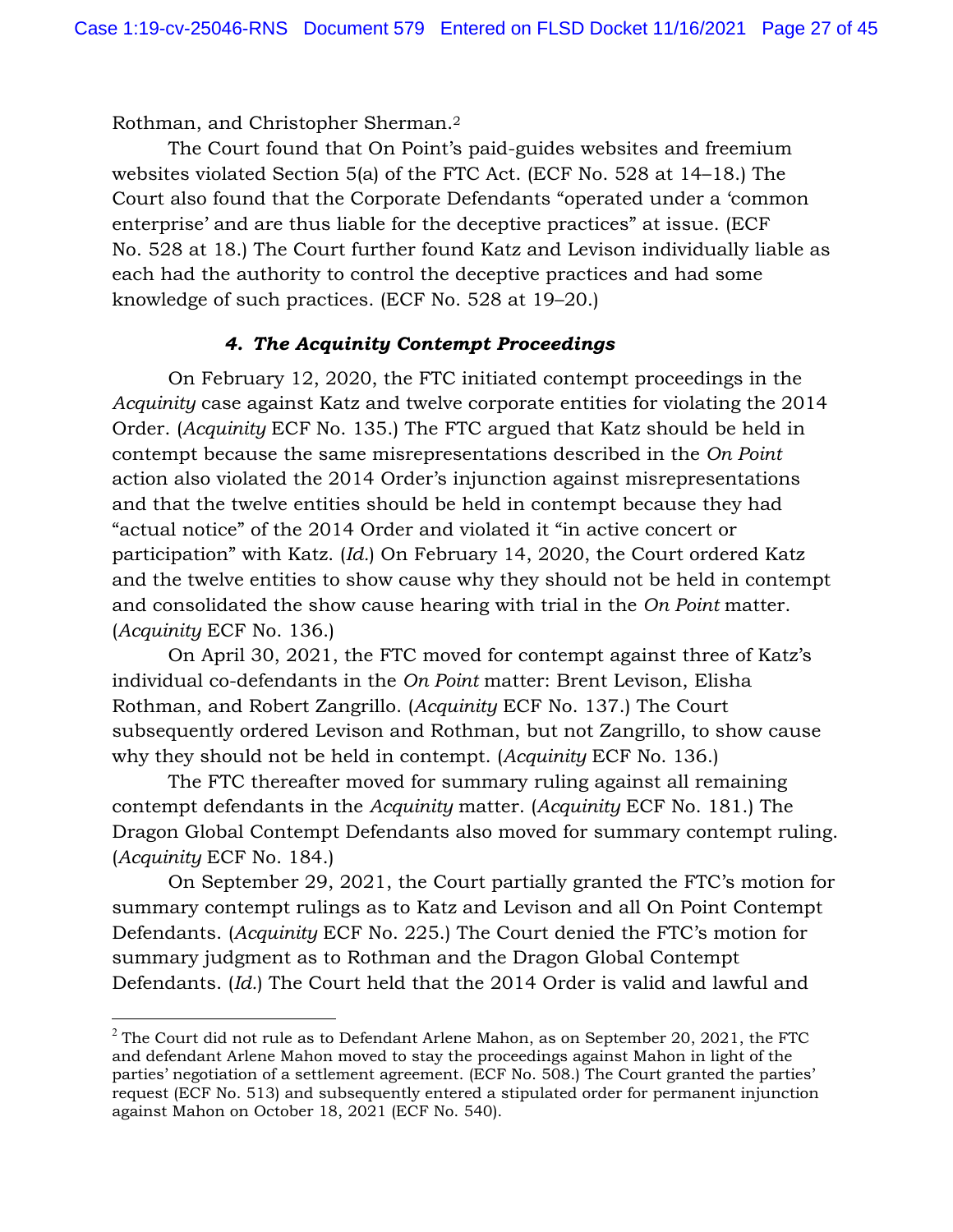not impermissibly vague and ambiguous. (*Acquinity* ECF No. 225).

The Court found that On Point's sites made false and misleading material representations to consumers. (*Acquinity* ECF No. 225 at 4.) The Court also held that Katz violated the 2014 Order as he had the requisite control or power to prevent the making of the false or misleading material representations at issue. (*Id.* at 4–5.) The Court also found that Levison and the On Point Contempt Defendants had actual notice of the 2014 Order and acted in active concert or participation with Katz to carry out the deceptive scheme. (*Id.* at 5– 6, 9.) The Court further found that Katz, Levison, and the On Point Contempt Defendants were not excused from complying with the 2014 Order due to "inability to comply." (*Id*. at 9–10.) Last, the Court also granted the Defendants' motion for summary contempt ruling as to the Dragon Global Contempt Defendants. (*Acquinity* ECF No. 225.)

### **B. Defendants**

The On Point and Corporate Defendants operated the deceptive paid guides and freemium business as a common enterprise. (ECF No. 528 at 18.) Between 2012 to 2014, Burton Katz brought in Brent Levison, Elisha Rothman, and Christopher Sherman as partners and built OPG's paid guides and freemium business lines.

Prior to 2018, On Point Global LLC's predecessor entities operated as an "incubator" consisting of different business lines. In particular, Direct Market LLC operated the freemium and data business, including the public benefits sites, and DG DMV LLC acquired and owned the domain DMV.com.

Katz, Zangrillo, Rothman, and Levison formed On Point Global LLC in 2018 through a "roll up" of the "incubator" entities, which became On Point Global LLC's subsidiaries. On Point Global LLC managed corporate development and business relationships, including by recruiting employees, holding bank accounts, creating branding, and running a corporate website and email server.

Through their holding companies, Katz, Zangrillo, Rothman, and Levison were OPG's founders and four largest shareholders.

When On Point Global LLC was created in 2018, Zangrillo and Katz each held a 35% share, Rothman held 20%, and Levison held 10%. Following outside investment, Zangrillo and Katz each held a 28.4% share, Rothman held 16.2%, and Levison held 8.1%.

# *1. Robert Zangrillo*

The Court, having already entered a preliminary injunction against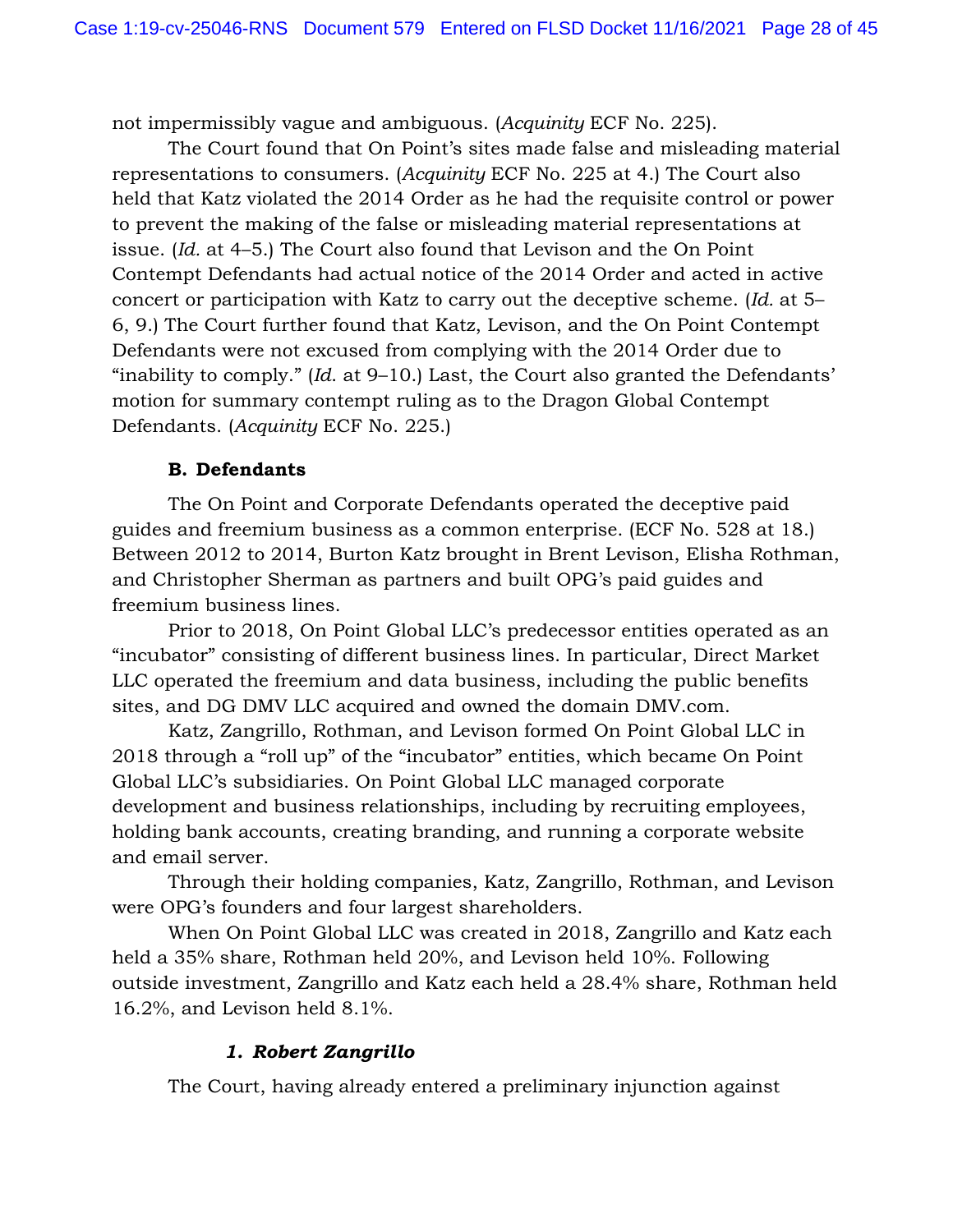Zangrillo, and having received the slip opinion from the 11th Circuit Court of Appeals which affirmed the Court's finding that Zangrillo likely had "some knowledge" of On Point's deceptive activities, listened to Zangrillo's testimony with a great deal of skepticism—particularly his claim that he was not aware of the content of the websites and was generally unaware of the problems with chargeback, refunds, and suspension of ad accounts and bank accounts. But, ultimately the Court found these assertions credible.

The Court accepts Zangrillo's assertion that he was not involved in the day-to-day operations of the company and was not aware of the deceptive nature of the websites. Although he did have a certain amount of control of the company, he was not privy to the operations on a granular level. Although he did receive many emails which included detailed information of company operations in attachments, the Court accepts his testimony that he did not read those attachments.

Zangrillo was never an executive, employee, or officer of OPG. Zangrillo had no role in the: design of the websites, contents of the websites, appearance of the websites, consumer complaints, refunds or chargebacks. He never discussed those matters or supervised anyone involved in those matters. Zangrillo had no role in marketing, text message marketing, or search engine marketing.

Zangrillo had no reason to believe there were too many refunds or chargebacks or customer complaints. Zangrillo did not know that search engines had suspended On Point's accounts.

Not one witness testified about any conversations they had with Zangrillo that would have put Zangrillo on notice that the websites were involved in deceptive practices.

At the time the Court granted the FTC's request for a preliminary injunction against Zangrillo, the Court relied mostly on circumstantial evidence of Zangrillo's ownership interest, ability to control certain aspects of the company, and the unlikelihood he would not have known of the deception, Indeed, the 11th Circuit similarly noted, "Zangrillo likely knew that On Point made over eighty million dollars in two years selling 'guides' on government services, and it almost beggars belief that he would be completely unaware of how On Point's websites were raising that quantity of money."

But the Court did not have the benefit of Zangrillo's testimony at that time. His testimony has now provided the Court with credible, direct evidence of his state of mind which the FTC has failed to refute.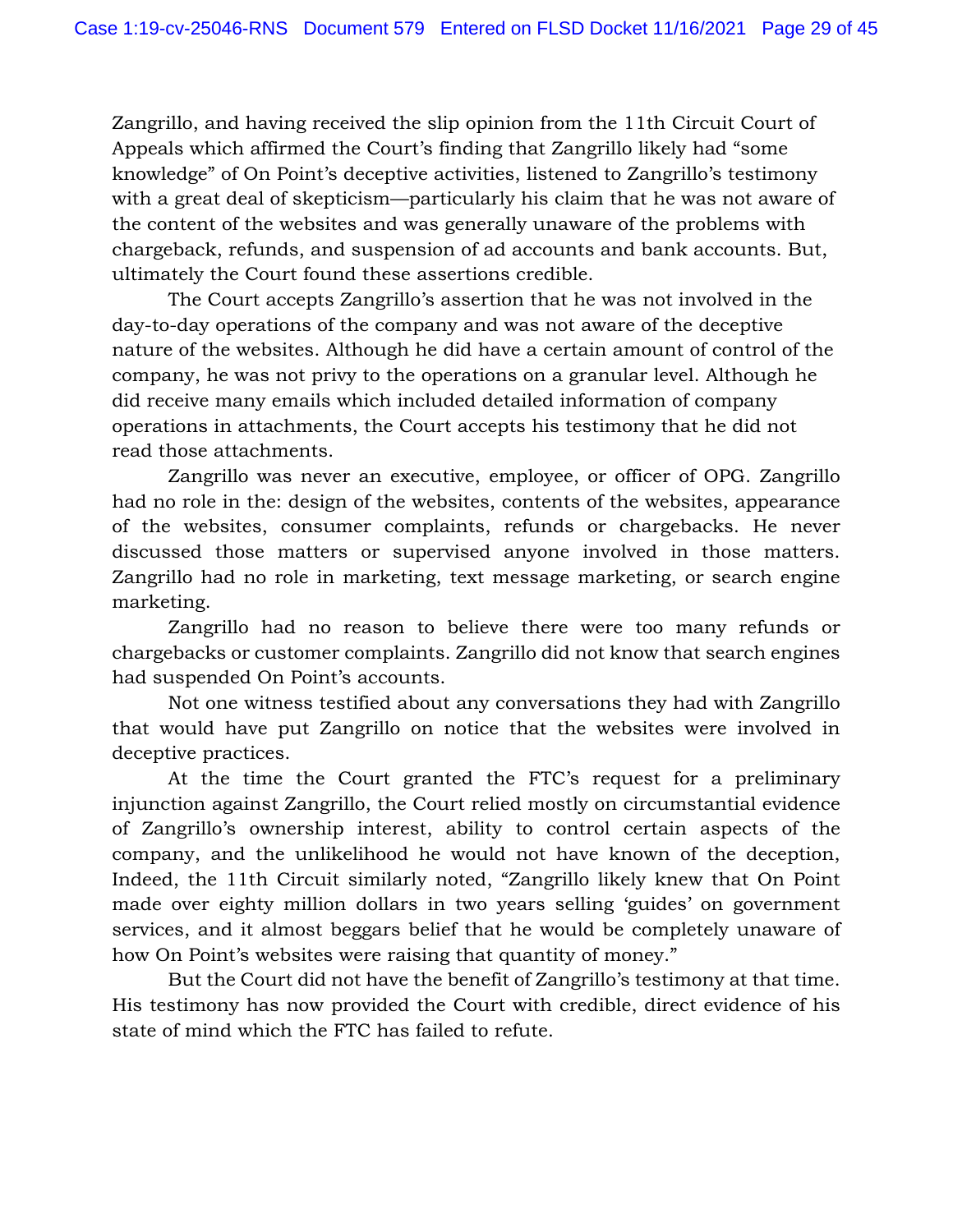### *2. Elisha Rothman*

The Court finds that the evidence and testimony establish that Rothman knew about and directly participated in the deceptive practices. He had the ability to control the company as the third largest shareholder with voting rights and authority to direct employees in the company's freemium operations and guide sales.

Rothman was the manager of 18 entities named as a defendant in this case. Rothman created and owned multiple companies to obtain merchant accounts and ad buying accounts, and he used his personal credit card to pay for ads to help the company continue operating during their frequent advertising account suspensions. Rothman received kickbacks for lending his name and credit to many of the company's merchant accounts. He was paid more than \$110,000 in "productivity fees." About 15 percent of the company's guide sales revenues over the past three years were processed through his merchant accounts.

Rothman was a shareholder and had the trust of Katz such that he was a signatory on company bank accounts. And, when Wells Fargo terminated its banking relationship with On Point, it was Rothman who sought out and obtained a new banking relationship with Optimum.

Rothman had full knowledge of the misleading nature of the representations On Point Global sites. Rothman knew about On Point's repeated breaches of processing thresholds and resulting chargebacks.

Rothman testified that he knew chargeback ratios above 1 percent would be cause for concern. Yet, Rothman was repeatedly notified that chargebacks exceeded this threshold and were very high, incredibly high, and breaching the thresholds. As just one example, in one email he received which set forth refunds and chargeback for three consecutive months, there were chargeback rates of 3.8%, 6.7%, and 4.9%. These notifications also included notifications that Rothman's own merchant companies, including Yamazaki Media, had breached thresholds for the payment processers chargeback ratios.

Rothman also admitted that he knew about several specific instances in which payment processers shut down On Point's merchant accounts and that he knew about repeated advertising account suspensions. He testified in particular that he knew about one very disastrous Bing suspension, and the evidence showed that Rothman knew that suspension came after several internal Microsoft investigations and was due to ads policies violations—in particular Bing's misleading content policies. But, instead of trying to stop the deceptive practices, he simply opened new ad buying companies under the umbrella Yula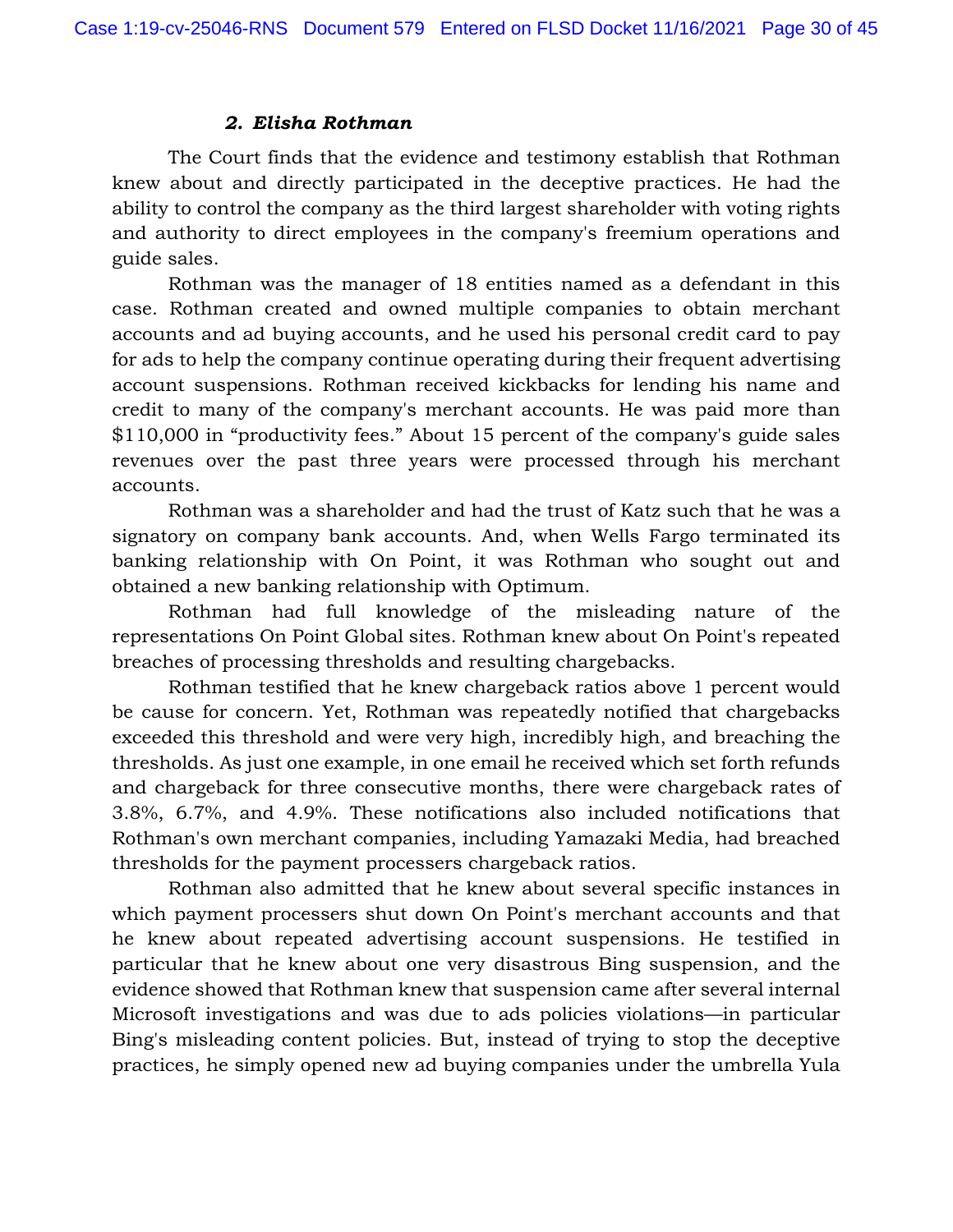Capital. And Rothman personally stepped in to lend the company money to buy ads when their ad buying accounts were suspended.

Rothman and Sherman also ensured that On Point Global staff carried out a process for finalizing new freemium sites that included removing the information-gathering features from the sites before submitting them for Google's approval and then replacing those features once the sites were approved and had gone live.

Rothman also received and reviewed screen shots of the freemium site flow that Sherman put together. These screen shots included the freemium site's central misrepresentation. And, Rothman praised Sherman's reconstruction of the freemium sites as well done. Rothman also sent Katz a detailed description of the freemium site's layout and wording.

The evidence establishes Rothman had actual knowledge of On Point's representations that the company provided and the problems its deception caused. Even if he did not have actual knowledge (which he did), his admitted knowledge of repeated red flags from ad suspensions to merchant account breaches is sufficient to hold that he was recklessly indifferent to or intentionally avoided knowledge of On Point's deception.

# *3. Christopher Sherman*

Sherman was involved from the very beginning as one of the creators of Direct Market, LLC, the subsidiary that originated and operated the freemium business line. Sherman primarily operated Direct Market on a day-to-day basis at the time On Point Global was formed in 2018.

Sherman and Rothman were managers of Direct Market and its ad buying subsidiaries, and Sherman exchanged his interest in that business for a stake in On Point Global, LLC when the new company was formed. Sherman was responsible for day-to-day operation of the freemium business for On Point.

Sherman owned and created multiple entities that On Point used to obtain merchant accounts and advertising accounts. On Point used those companies in the names of partners and top employees to obtain accounts that could not all be connected back to On Point Global. That way, when advertising and merchant accounts were inevitably shut down, the remainder could continue taking consumers' money undisturbed. He received notification at his home address that a merchant account had been terminated due to excessive chargebacks.

Sherman was a leader on the freemium side of the business. He was responsible for channels marketing that monetized the deceptively gathered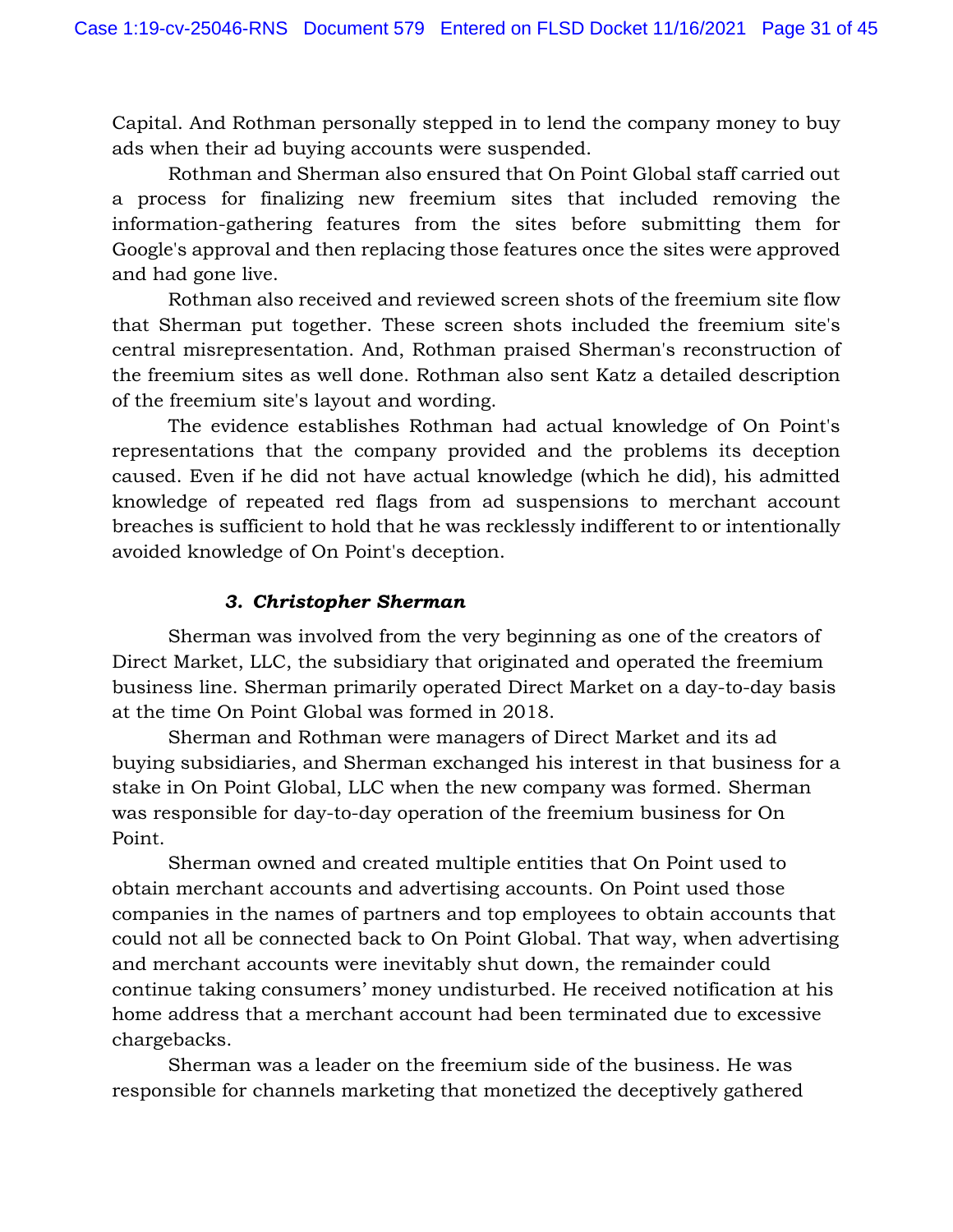data. He directed other employees to make changes and edits to On Point's websites and provided the wording of text messages.

 Sherman's emails showed that the sites he worked on made revenues from the paths and included one of the freemium sites on which the FTC's investigator conducted an undercover transaction (Foodstamps.com).

Katz referred to Sherman and Rothman as his "partners" and even scolded them and held them responsible for failing to properly supervise the workers who carried out the freemium sites operations.

Sherman directly participated in and had knowledge of On Point Global's deceptive activities. Sherman founded the freemium business before On Point Global was formed. He worked directly on the deceptive websites and directed employees to make edits to their coding, wording, and design.

Sherman also gave On Point the use of his credit to buy search engine advertising and open merchant accounts. On Point processed more than \$11 million in revenues from guide sales through Sherman's accounts. That amounted to 11 percent of the company's total guide sales reserves from 2017 to 2019.

Sherman also received more than \$60,000 in "productivity fees" in exchange for lending his name to the merchant accounts. He also obtained multiple bank accounts and rented mailboxes that the company used for both merchant and advertising account applications.

# **3. Conclusions of Law**

The Court has subject matter jurisdiction over the FTC Act claims in this matter pursuant to 28 U.S.C. §§ 1391(b)(2), (c)(1), (c)(2), (c)(3), and (d), and 15 U.S.C. § 53(b).

The Court previously ruled, in granting partial summary judgment, that On Point's guide-sales and freemium websites are deceptive pursuant to Sections 5(a) and 13(b) of the FTC Act, that the On Point and Corporate Defendants are jointly liable for that conduct as a common enterprise, and that Defendants Katz and Levison are individually liable for injunctive relief. (ECF No. 528 at 12–21.) Moreover, in the *Acquinity* show-cause action, the Court previously ruled in a summary contempt proceeding that all Contempt Defendants except Elisha Rothman were in contempt of the *Acquinity* Order. (*Acquinity* ECF No. 225.)

Therefore, the remaining questions under Section 13(b) in the *On Point*  action are whether Defendants Robert Zangrillo, Elisha Rothman, and Christopher Sherman are individually liable for injunctive relief. The remaining questions in the *Acquinity* show-cause hearing are whether Elisha Rothman can be held in contempt of the *Acquinity* Order and what is the appropriate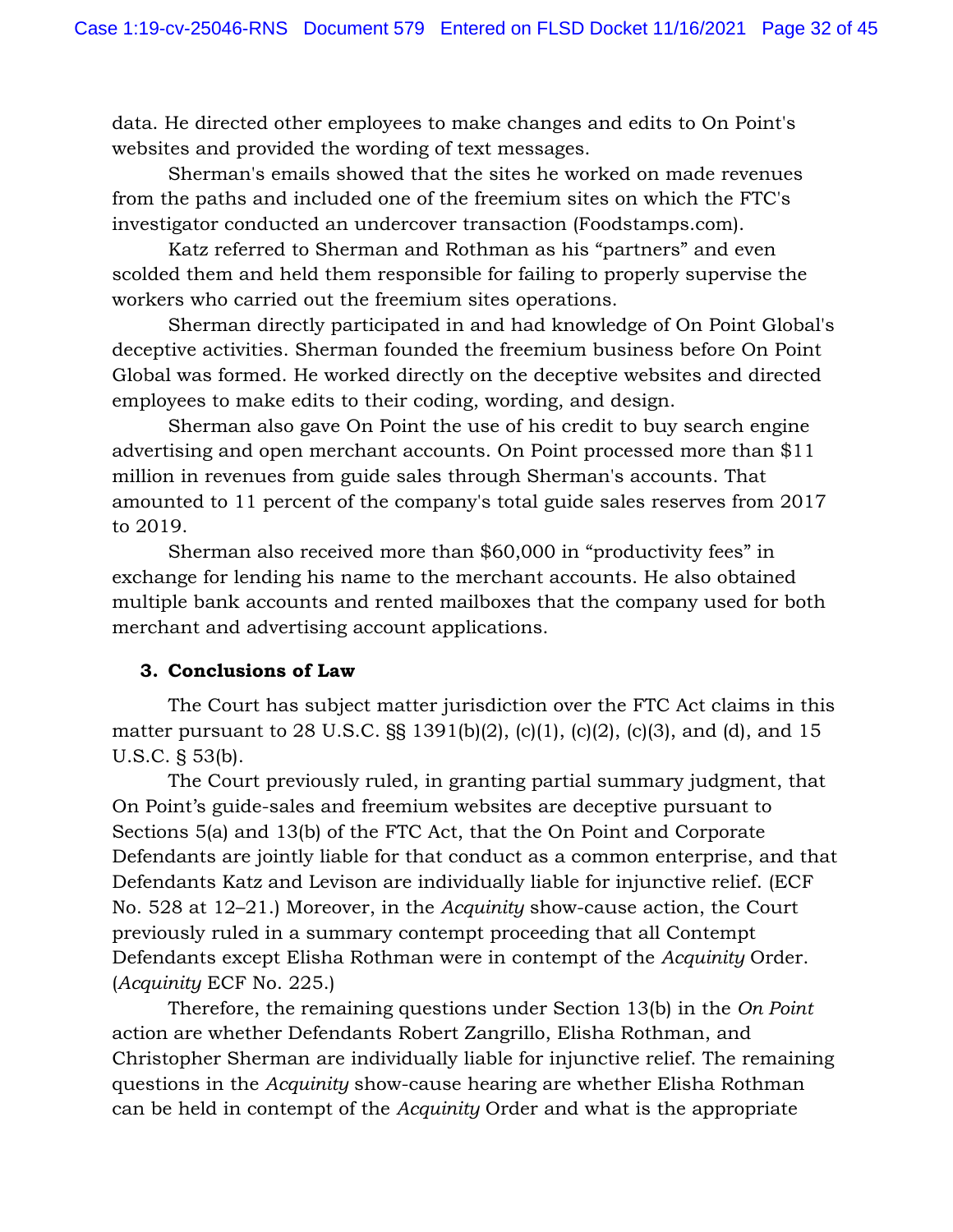calculation of contempt damages.

# **A. Individual Liability**

To hold an individual liable for the deceptive practices of a company, the FTC must show that the individual (1) "participated directly in the deceptive practices" or had "authority to control" such practices and (2) had "some knowledge" of the deceptive practices. *See FTC v. IAB Mktg. Assocs., LP*, 746 F.3d 1228, 1233 (11th Cir. 2014); *see also FTC v. On Point Cap. Partners LLC*, No. 20-10790, 2021 WL 5115204, at \*12 (11th Cir. Nov. 4, 2021). The FTC must prove these elements by a preponderance of the evidence. *See, e.g.*, *FTC v. Direct Benefits Grp., LLC*, No. 6:11-cv-1186, 2013 WL 3771322, at \*1 (M.D. Fla. July 18, 2013).

"Authority to control" may be shown by "active involvement in business affairs and the making of corporate policy." *See IAB Mktg.*, 746 F.3d at 1233. An individual's title alone is not sufficient to establish individual liability. *See FTC v. Johnson*, 156 F. Supp. 3d 1202, 1210 (D. Nev. 2015). But an individual's role in a company, considered in light of their conduct, is evidence of authority to control. *See FTC v. USA Fin.,* LLC, 415 F. App'x 970, 975 (11th Cir. 2011) ("In their capacity as manager and vice president, and as demonstrated by their conduct, [individual defendants] had the 'authority to control' the corporate entities' acts."); *FTC v. Nat'l Urological Grp., Inc.*, 645 F. Supp. 2d 1167, 1207 (N.D. Ga. 2008) ("In this case, Wheat, Holda, and Smith were all corporate officers, owners, and/or independent contractors or employees of NUG, NICWL, and Hi–Tech. In these roles, these individuals clearly had the ability to control the corporate defendants."). Significant involvement "in the hiring of senior management" may evince authority to control. *See FTC v. Freecom Commc'ns, Inc.*, 401 F.3d 1192, 1205 (10th Cir. 2005).

"Direct participation" means an individual "played an integral role in the commitment of unfair [or deceptive] practices by the corporate defendants." *See FTC v. J.K. Publ'ns, Inc.*, 99 F. Supp. 2d 1176, 1206 (C.D. Cal. 2000). Evidence of a defendant obtaining merchant accounts and signing agreements to purchase a credit card database in furtherance of an unauthorized billing scheme, *see id.*; *FTC v. Pointbreak Media*, 376 F. Supp. 3d 1257, 1271 (S.D. Fla. 2019), or funding "the dissemination of [the misleading] ads, whether through [the defendant's] own personal account or other accounts such as those of [the common enterprise]," *see FTC v. Ross*, 897 F. Supp. 2d 369, 384 (D. Md. 2012), may go towards a finding of direct participation. Where a defendant carries out an integral role in facilitating the deception, "day-to-day involvement [in the corporate defendants'] activities is unnecessary to establish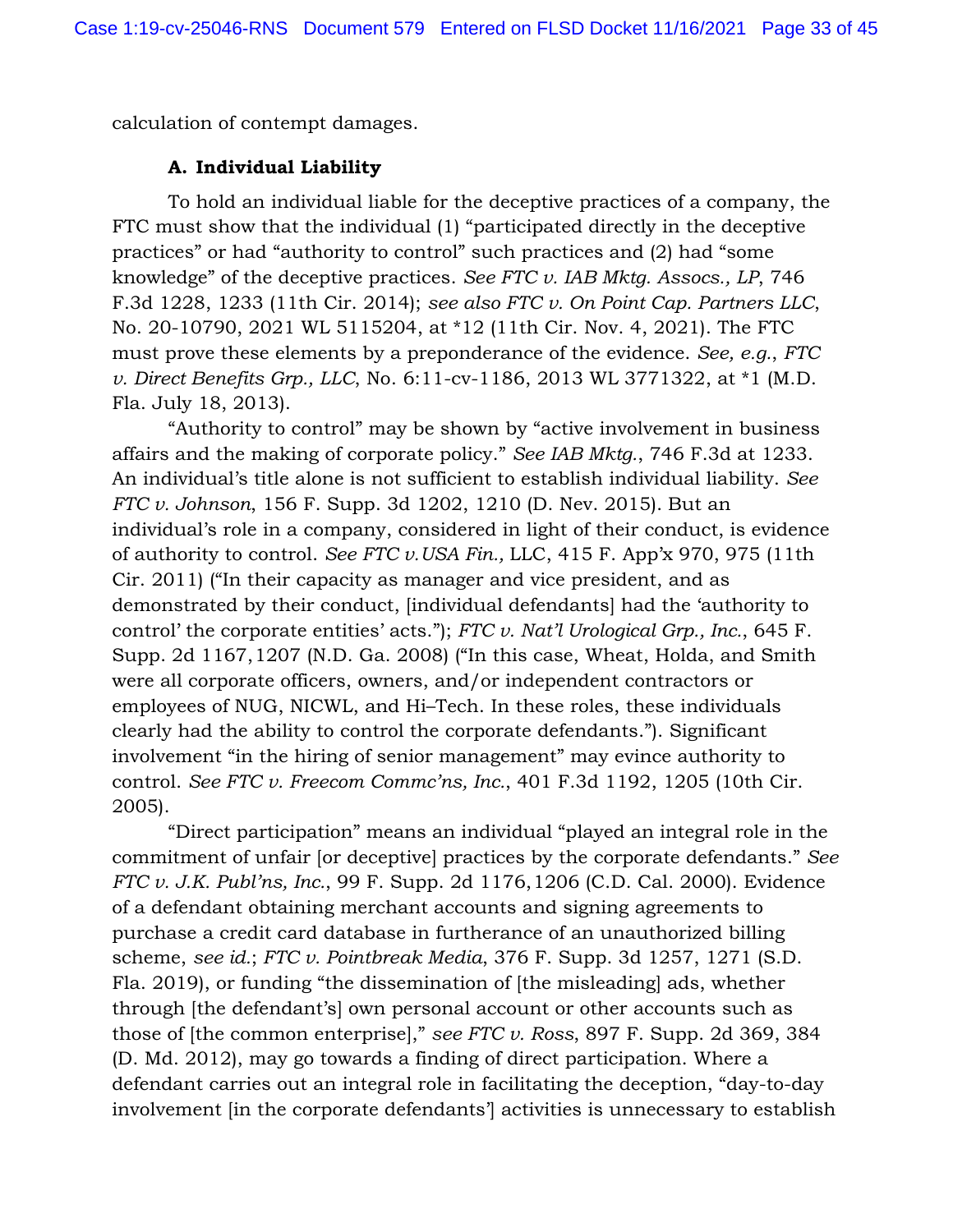direct participation." *See Pointbreak Media*, 376 F. Supp. 3d at 1271; *FTC v. Ivy Capital, Inc.*, No. 2:11-CV-283 JCM GWF, 2013 WL 1224613, at \*14 (D. Nev. Mar. 26, 2013) (citing *J.K. Publ'ns.,* 99 F. Supp. 2d at 1206), *aff'd in relevant part by* 616 Fed. App'x 360, 360–61 (9th Cir. 2015).

Knowledge may be established by showing that the individual had (1) "actual knowledge of the deceptive conduct," (2) "was recklessly indifferent to its deceptiveness," or (3) "had an awareness of a high probability of deceptiveness and intentionally avoided learning of the truth." *FTC v. Primary Grp., Inc.*, 713 F. App'x 805, 807 (11th Cir. 2017). A defendant's "participation in corporate affairs is probative of knowledge." *See FTC v. Wilcox*, 926 F. Supp. 1091, 1104 (S.D. Fla. Sept. 29, 1995) (Ferguson, J.).

### *1. Robert Zangrillo*

As detailed in the Court's findings of fact, Zangrillo did not directly participate in the deceptive conduct at issue in this matter. Zangrillo did not have the authority to control the deceptive conduct at issue in this matter. Zangrillo did not have knowledge of the deceptive conduct at issue in this matter. Zangrillo's credible testimony as to his actual knowledge and state of mind was unrebutted by any direct evidence or testimony. Accordingly, Zangrillo cannot be held liable for the deceptive practices of OPG.

### *2. Elisha Rothman*

As is more fully set forth in the Findings of Fact, Rothman possessed and exerted control over On Point's activities, demonstrated by his participation in business affairs and setting of corporate policy. He was the third-largest owner and one of On Point's founders, along with Katz, Zangrillo, and Levison. *See Transnet Wireless Corp.*, 506 F. Supp. 2d at 1270. Rothman joined forces with Katz years before On Point Global LLC was created and was one of Katz's partners in the "incubator" that preceded it.

Rothman participated directly in On Point's deceptive activities. Rothman and Sherman both operated On Point's existing "freemium" websites. Rothman, Sherman, and Katz worked together to edit the wording and design of the deceptive freemium sites, including the path that solicited consumers' information on those sites.

Rothman created "billing companies" to obtain merchant accounts to process sales on the deceptive guide-sales websites, and he received \$114,226 in kickbacks in exchange. In total, at least 15% of On Point's guide-sale revenues flowed through Rothman's merchant accounts. Rothman also created the companies that purchased On Point's search-engine advertising.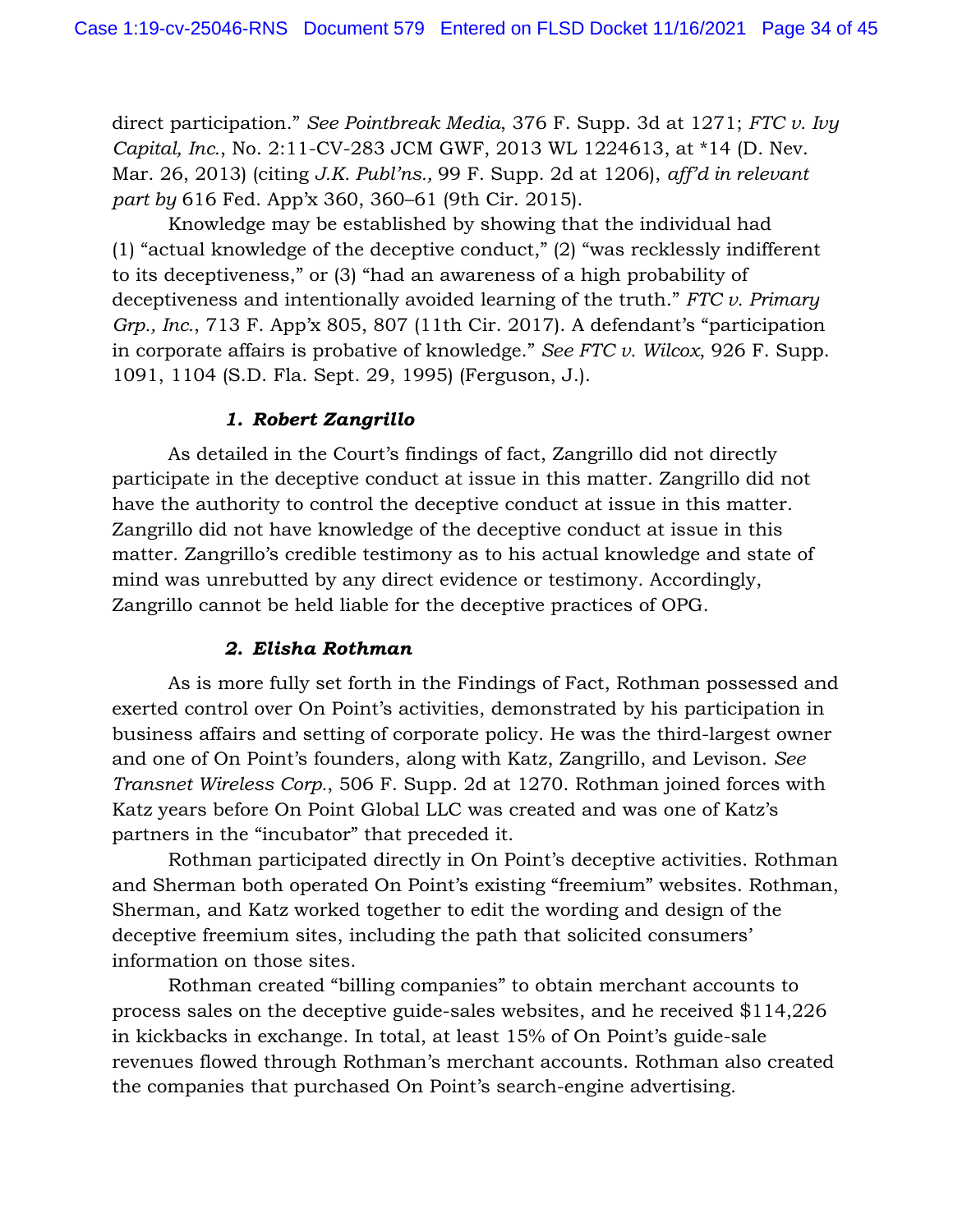Rothman also had knowledge of his company's deceptive practices. Rothman and Sherman worked together to edit and analyze the path that gathered consumer data on the freemium sites. Rothman knew when search engines suspended the company's sites, and when the company accordingly had trouble buying search advertising, he permitted his personal credit card to be used to buy ads to work around those suspensions. Indeed, when Google suspended On Point freemium sites, Rothman and Sherman ordered their employees to remove the data-gathering path from those sites while they were under review, then restore the path once Google reinstated the sites. Rothman's and Sherman's action in submitting one version of the website to Google for approval, then using a different version once they were past the gatekeeper, demonstrates that their sites "contained terms that defendants knew were improper." *FTC v. Inc21.com Corp.*, 745 F. Supp. 2d 975, 989 (N.D. Cal. 2010) (emphasis in original) (holding that when a telemarketing company deviated from a payment-processor-approved script, it demonstrated knowledge of improper terms in the scripts).

Rothman not only knew about but helped prepare analyses of and reports about the merchant accounts' high chargeback rates, and he testified that he was aware of the company's business model and pricing because he forecast its revenues. Rothman's claim that he does not "remember" seeing the websites that generated these problems—and the majority of the company's revenues—is not credible.

Rothman also re-established a banking relationship with Optimum Bank when Wells Fargo terminated its relationship with On Point and lent his credit to On Point to purchase media which helped prevent any misleading advertisements from being tied back to On Point.

Rothman participated directly in On Point's deceptive activity, had authority to control that activity, and had at least some knowledge of the deceptive activity. Thus, he is individually liable for injunctive relief pursuant to Section 13(b) of the FTC Act.

# *3. Christopher Sherman*

Sherman also exercised control over On Point's deceptive operations, both before and after On Point Global LLC's formation. Sherman managed the day-to-day operations of Direct Market LLC, which originated and operated On Point's freemium business. He also owned several of Direct Market's subsidiaries, whose purpose was to purchase search advertising. Upon the creation of On Point Global LLC, Sherman's contribution of the entities he owned earned him a share in the new entity. He, along with Rothman, supervised the employees who operated the freemium sites, and in particular,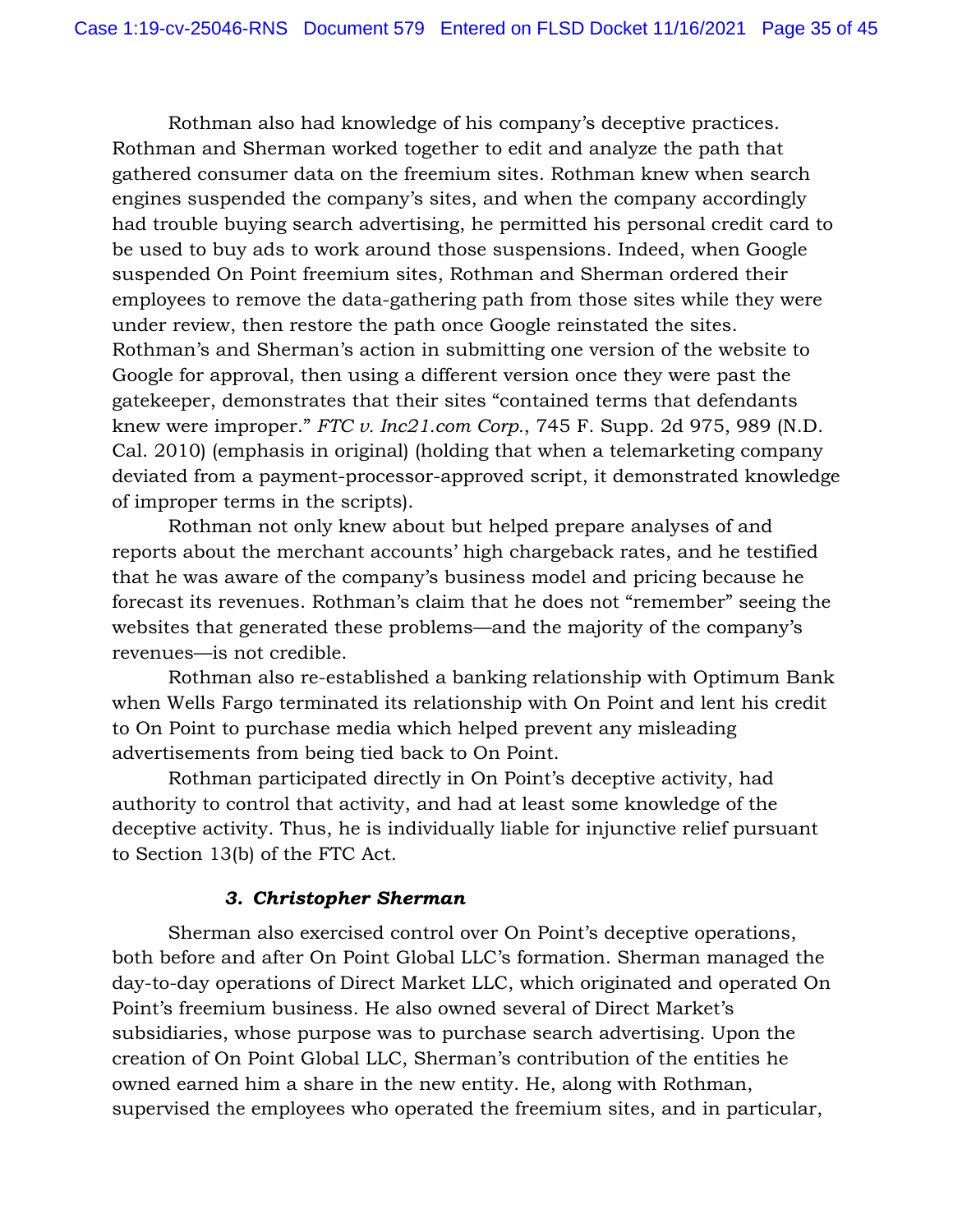the "channel" marketing sent to consumers from those sites.

Sherman also directly participated in On Point's deceptive conduct. Most directly, he, Rothman, and Katz worked together to edit and analyze the performance of the freemium websites. Sherman made, and ordered employees to implement, wording and design edits for the freemium sites, including their "disclaimers," checkboxes, and language including, for instance, "Confirm that you will qualify for coverage" on a Medicare-related freemium site.

Sherman created companies to purchase search-engine advertising, and in some instances, he purchased those advertisements with his personal credit card. Sherman provided other essential services, including obtaining merchant accounts, bank accounts, rented mailboxes, and registration for On Point's domains. Sherman obtained the merchant accounts by creating "billing companies" and signing merchant account applications that contained personal guarantees of the accounts and listed the deceptive websites for which the account would process sales. Sherman received kickbacks for the revenues obtained through his merchant accounts. In all, at least 11% of On Point's guide-sales revenues flowed through Sherman's merchant accounts.

Sherman received notifications when On Point's advertising accounts and merchant accounts were suspended or terminated, including merchant account termination letters sent to his home.

When Google suspended On Point's advertising for freemium sites, Sherman and Rothman directed employees to remove the path from the sites while they were under review, then to reinstate it once the sites were restored, demonstrating they knew their path was problematic. *See Inc21.com Corp.*, 745 F. Supp. 2d at 989. Sherman even directly reviewed and received complaints from consumers upset about the avalanche of text messages and emails they received after visiting the freemium websites. Further, Sherman knew about Katz's prior troubles with the FTC. *See Sanctuary Belize Litig.*, 482 F. Supp. 3d at 453.

Because Sherman participated directly in On Point Global's deceptive activity, had authority to control that activity, and had at least some knowledge of the deceptive activity, he is individually liable for injunctive relief pursuant to Section 13(b) of the FTC Act.

### **B. Scope of Injunctive Relief**

When determining the scope of a permanent injunction, courts look to the following factors, among others: (1) the egregiousness of the defendant's actions, (2) the isolated or recurrent nature of the infraction, (3) the degree of scienter involved, and (4) the likelihood that the defendants' occupation will present opportunities for future violations. *See FTC v. Partners in Health Care*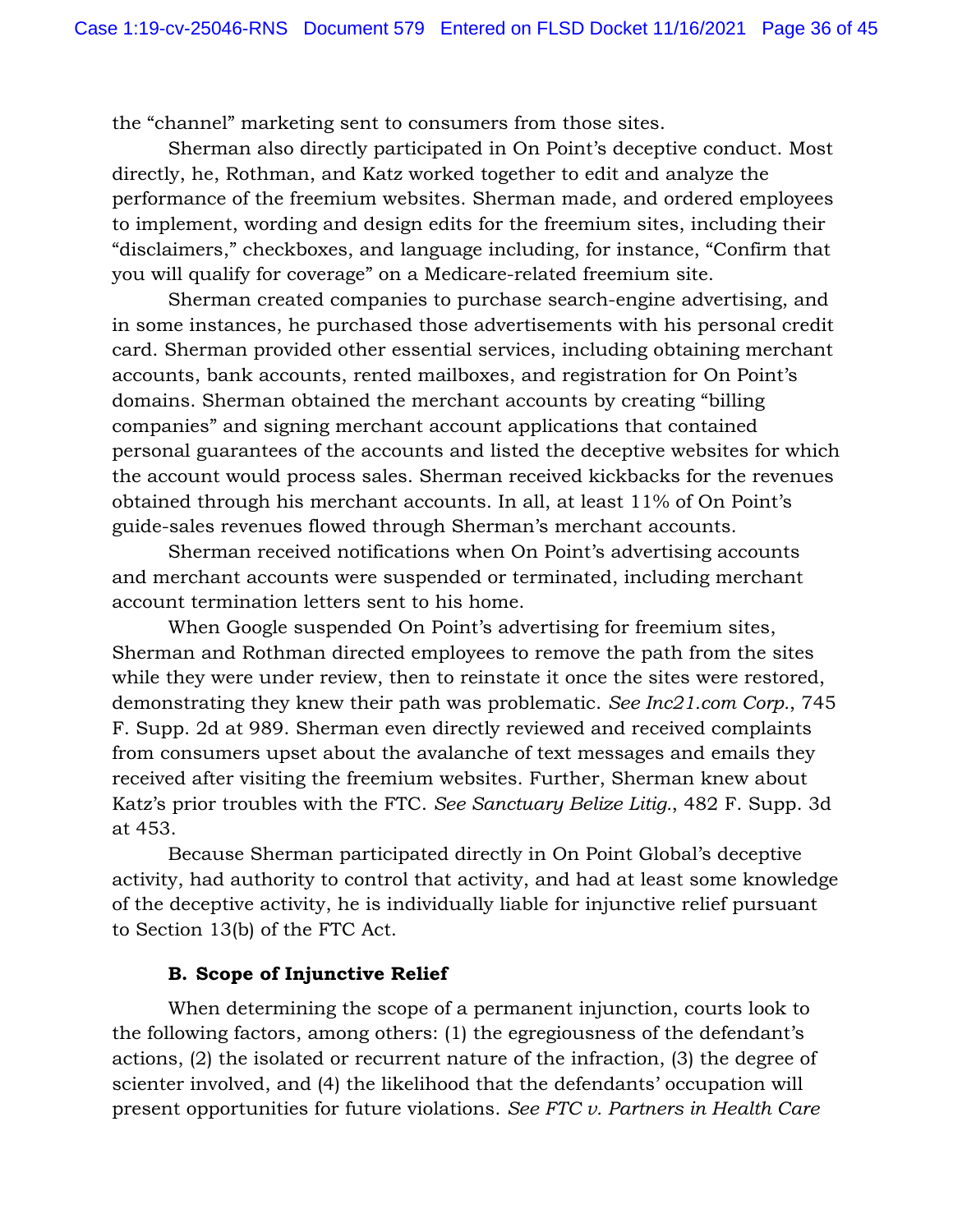*Ass'n*, 189 F. Supp. 3d 1356, 1369–70 (S.D. Fla. 2016) (Scola, J.). A permanent injunction is appropriate where there is a "cognizable danger of recurrent violation" or some reasonable likelihood of future violations. *See U.S. v. W.T. Grant Co.*, 345 U.S. 629, 633 (1953). "The necessary determination is that there exists some cognizable danger of recurrent violation, something more than the mere possibility which serves to keep the case alive." *Id*.

"Injunctive relief should be limited in scope to the extent necessary to protect the interests of the parties," meaning, "[i]njunctive relief should be narrowly tailored to fit the specific legal violations adjudged." *Keener v. Convergys Corp.*, 342 F.3d 1264, 1269 (11th Cir. 2003); (*see also* ECF No. 528 at 26.) Proposed injunctive relief must contain specificity, detail, and definitions to be proper. *See FTC v. Vylah Tec LLC*, No. 2:17-cv-228, ECF No. 339, 1–2 (M.D. Fla. Feb. 11, 2019); (*see also* ECF No. 528 at 25.) Injunctions that contain "fencing in" provisions are not proper if they do not bear a reasonable likelihood to address illegal conduct. *Id*.; *see also Grove Labs v. FTC*, 418 F.2d 489, 496 (5th Cir. 1969) (striking down provision that prohibited the sale of any "drug" even though the violation only related to certain type of drug); *see also Trans World Accts., Inc. v. FTC*, 594 F.2d 212, 216 (9th Cir. 1979) (striking down "fencing in" provision). In the context of FTC orders, this means that the prohibited acts bear a "reasonable relation" to the violative conduct. *See Partners in Health Care*, 189 F. Supp. 3d at 1370; (*see also* ECF No. 528 at 26–27.) Additionally, injunctions cannot be so broad as to prohibit general violations of the law. *See LabMD, Inc. v. FTC*, 894 F.3d 1221, 1235 (11th Cir. 2018).

The Court has already held that the violations here were egregious in scope and duration. As the Court previously ruled, the Defendants sought to evade limits on their websites' deceptiveness, demonstrating that they did not act in good faith in operating their websites. (ECF No. 528 at 25–26.)

As discussed above, Rothman and Sherman had the requisite knowledge to be held liable. A higher degree of scienter is not required for permanently enjoining such deceptive conduct. (ECF No. 528 at 26.)

The Court has already ruled that there is a high likelihood of future violations absent a permanent injunction for defendants in the online advertising business, and that the low barriers to entering the online advertising and sales business weigh strongly in favor of a permanent injunction. *See Wash. Data Res.*, 856 F. Supp. 2d at 1282; (ECF No. 528 at 26.) This factor applies equally to Rothman and Sherman.

Further, Rothman and Sherman were all aware of Katz's previous troubles with the FTC, whether they knew an order resulted from that incident or not. Rothman and Sherman both spoke with Katz about the 2014 FTC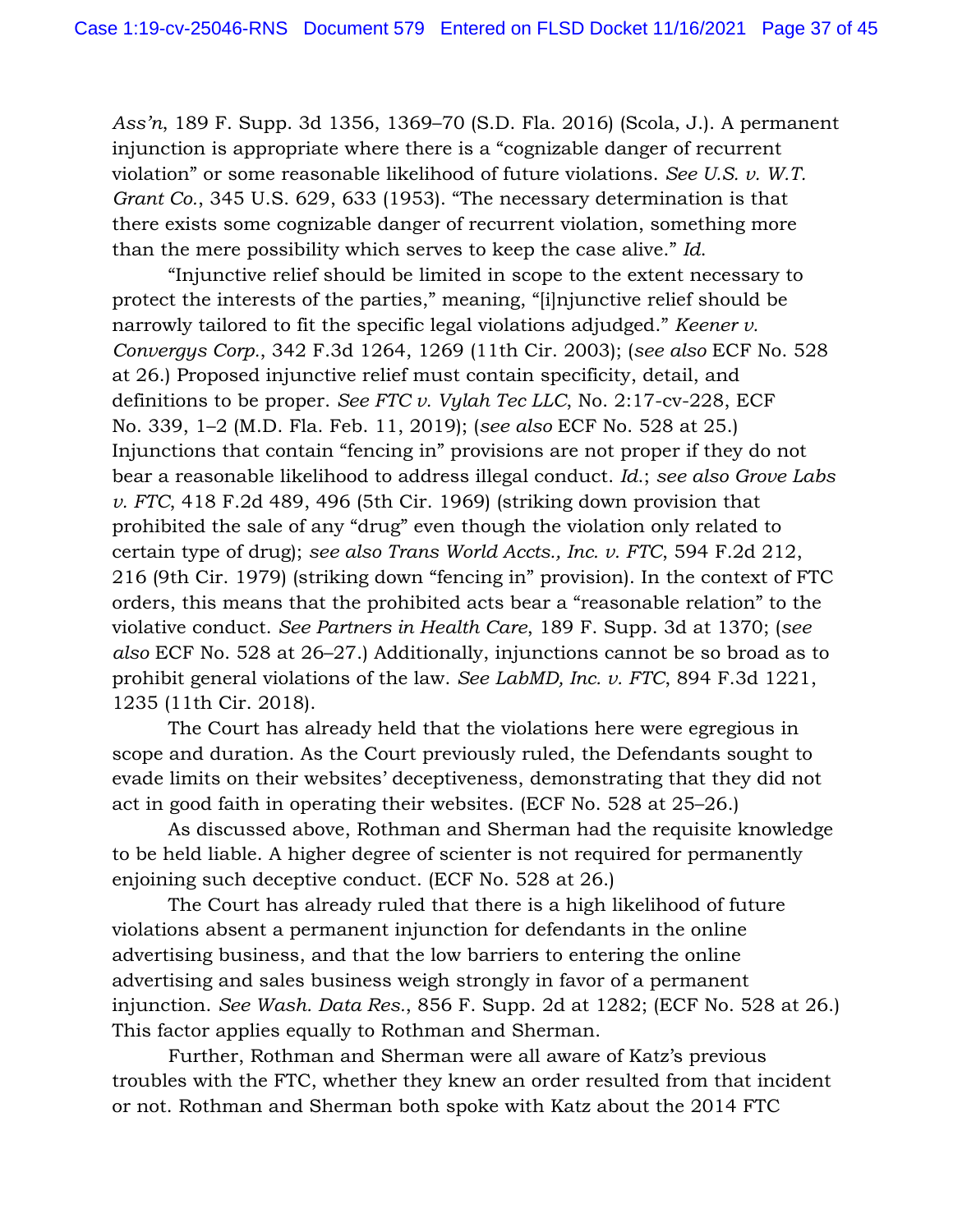matter around the time it was entered and Sherman looked up the order and read it himself. Rothman and Sherman all worked closely with Katz's former colleagues from his codefendant Acquinity Interactive, and Katz testified that generally everyone in his office, and indeed his industry, knew about the 2014 FTC matter. Stronger relief is therefore necessary because Rothman and Sherman worked with Katz while paying little to no heed to his troubles with the FTC. Thus, there exists a cognizable danger of recurrent violation for Rothman and Sherman.

The Court has already examined the relationship between the FTC's proposed injunctive relief and fashioned a permanent injunction whose scope is reasonably related to the violations found. (ECF No. 528 at 26–27.) The Court will therefore enter the same injunctive relief against Rothman and Sherman as it entered against Katz, Levison, and the Corporate Defendants.

### **C. Contempt of the 2014 Order**

The Court has jurisdiction over the contempt claims in this matter pursuant to its inherent power to enforce its 2014 Order. (*See* 2014 Order at 13) (stating that the Court retains jurisdiction "for purposes of construction, modification, and enforcement of this Order").

The Court previously ruled in granting partial summary contempt that: its 2014 Order was valid, lawful, and unambiguous; On Point's websites made material misrepresentations in violation of that Order; Burton Katz, Brent Levison, and the On Point Contempt Defendants are liable in contempt for those violations and were not excused from compliance due to an inability to comply; and gross receipts of the paid-guide sites are the correct baseline for relief as to those sites, with the potential for appropriate offsets if the Defendants prove them. (*Acquinity* ECF No. 225 at 3–6, 9–11.)

The remaining questions in contempt are thus (1) whether Defendant Elisha Rothman is liable for contempt; (2) the appropriate baseline for relief as to the freemium sites; and (3) the amount of monetary relief required as a compensatory contempt remedy, following any permitted offsets that the Defendants establish.

### *1. Elisha Rothman Contempt*

To establish contempt, the movant must show by clear and convincing evidence that:

(1) the violated order was valid and lawful;

(2) the order was clear and unambiguous; and

(3) the violator had the ability to comply with the order.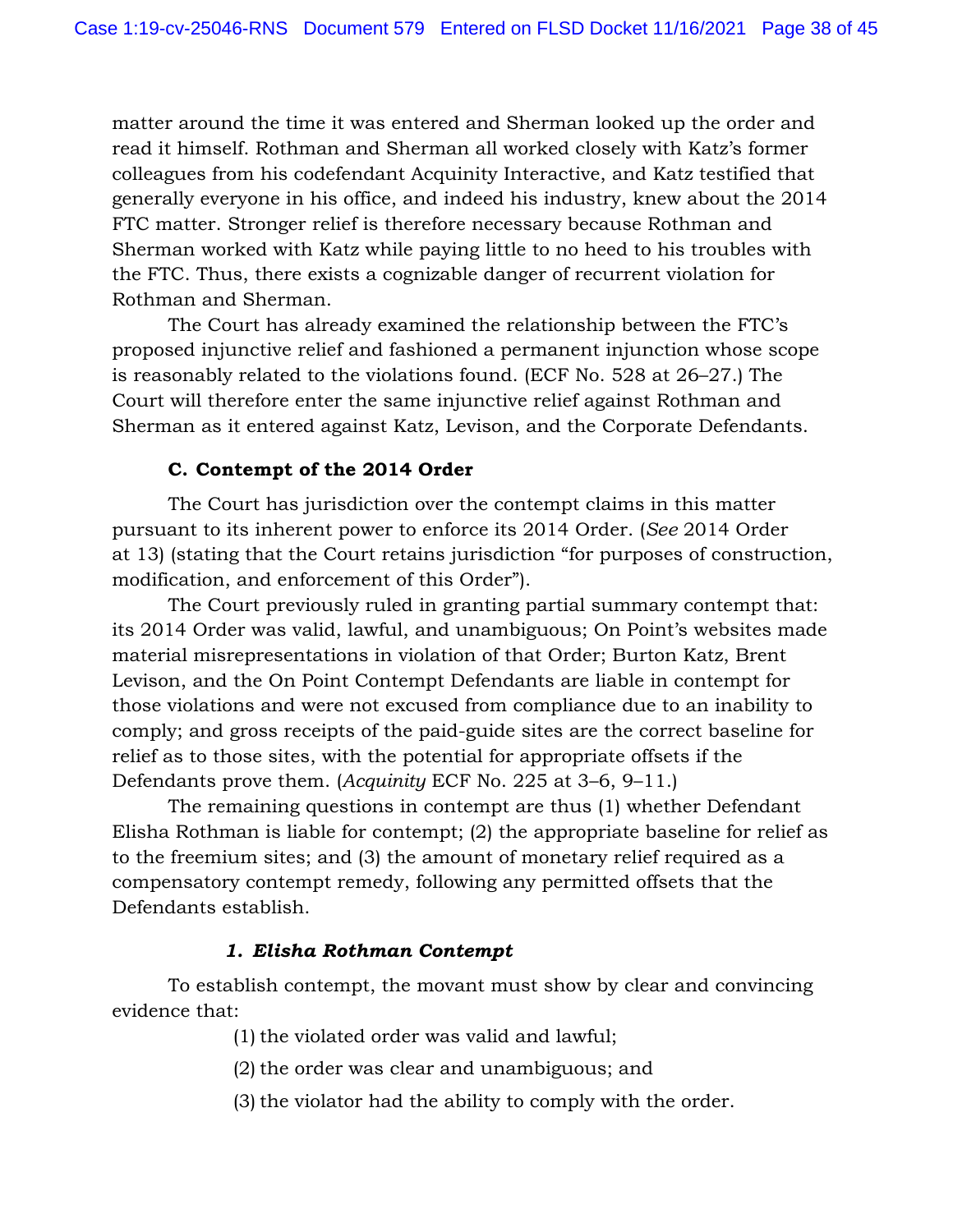*Peery v. City of Miami*, 977 F.3d 1061, 1076–77 (11th Cir. 2020) (cleaned up). Moreover, a nonparty to an order is liable for contempt of that injunction if it is shown by clear and convincing evidence that the nonparty had "actual notice" of the order and was in "active concert or participation" with a party to violate it. *See* Fed. R. Civ. P. 65(d)(2).

To establish actual notice, all that is required in a contempt action is "knowledge of the mere existence of the injunction; not its precise terms." *FTC v. Neiswonger*, 494 F. Supp. 2d 1067, 1079 (E.D. Mo. 2007); *see also Gen. Motors Corp. v. Gibson Chem. & Oil Corp.*, 627 F. Supp. 678, 681–82 (E.D.N.Y. 1986) ("It is clear, however, that the knowledge required of a party in contempt is knowledge of the existence of the order . . . not knowledge of the particulars of that order.").

To establish "active concert and participation" under Rule 65(d)(2)(C), nonparties who "aid and abet the party bound by the injunction in carrying out prohibited acts" may be bound by the injunction. *ADT LLC v. NorthStar Alarm Servs., LLC*, 853 F.3d 1348, 1352 (11th Cir. 2017). The nonparty aids and abets the party in violating an injunction if he or she "played an essential role" in knowingly assisting the party to the injunction to carry out the prohibited acts. *See Goya Foods, Inc. v. Wallack Mgmt. Co.*, 290 F.3d 63, 76 (1st Cir. 2002); *see also FTC v. Leshin* ("*Leshin I*"), 618 F.3d 1221, 1236 (11th Cir. 2010). To establish contempt against individual defendants, "the FTC must have met its burden of providing clear and convincing evidence that [each one] had the management control or power to prevent the contempt in the first place." *FTC v. Kuykendall*, 371 F.3d 745, 761 (10th Cir. 2004). This requires clear and convincing evidence that each "knowingly and actively refused to comply with the injunction; that [each] personally participated in the infringing activities, or that [each] knowingly directed, authorized, approved or ratified the" conduct infringing the injunction's provisions "or was otherwise a moving force in [the] decision to commit the infringing acts." *ADT LLC v. Sec. Networks, LLC*, No. 12-81120-CIV, 2017 WL 2113410, at \*3 (S.D. Fla. Mar. 16, 2017) (Hurley, J.). The court must "construe any ambiguities in favor of the party charged with contempt." *Id*.; *see also Taggart v. Lorenzen*, 139 S. Ct. 1795, 1801 (2019).

"The civil contempt power of the United States courts is limited to 'the least possible power adequate to the end proposed.'" *Mercer v. Mitchell*, 908 F.2d 763, 765 (11th Cir. 1990) (quoting *Anderson v. Dunn*, 19 U.S. (6 Wheat.) 204, 231 (1821)). "Every civil contempt proceeding is brought to enforce a court order that requires the defendant to act in some defined manner." *Id*. at 768.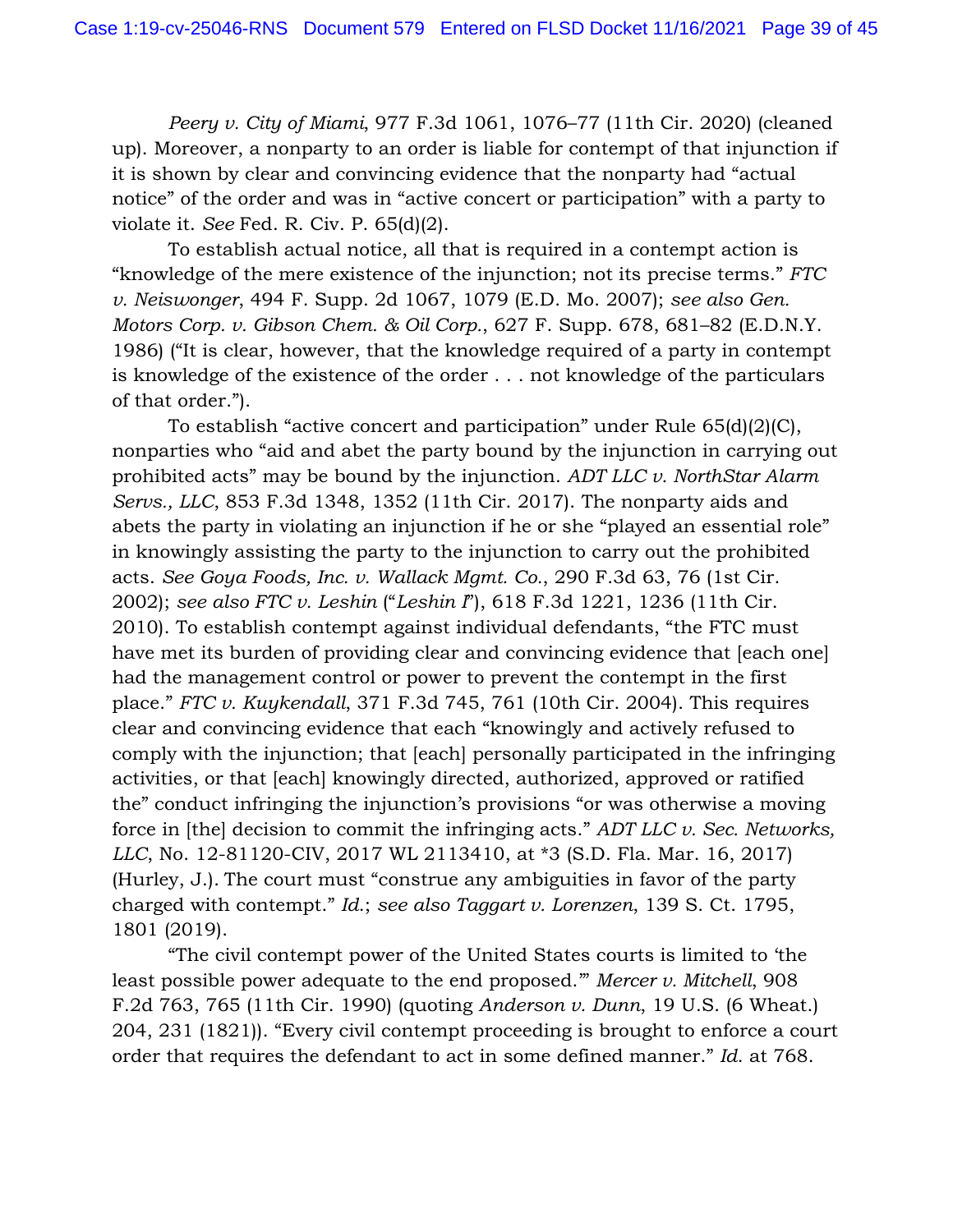### *(a) Actual Notice*

Rothman did not have "actual notice" of the Acquinity Order or its terms. Following his settlement with the FTC in this case, Burton Katz informed Rothman—a then-prospective investor in the predecessor companies and OPG—that he had settled a dispute with the FTC. Katz did not inform Rothman that the Court had entered a Stipulated Final Judgment or other order that enjoined him, or those acting in concert with him, from engaging in any conduct. Katz did not provide Rothman a copy of the *Acquinity* Order, reference the *Acquinity* Order to Rothman, or otherwise make Rothman aware that the Court had entered an order of any kind in connection with Katz's dispute with the FTC relating to Acquinity Interactive. Rothman did not learn of the existence of the *Acquinity* Order from any other party or source. Rothman did not have notice of the Acquinity Order's existence until the FTC brought suit against him and other defendants in December of 2019.

Rothman did not have actual notice of the *Acquinity* Order, or the existence of any injunction contained therein, and therefore he cannot be held in contempt of the *Acquinity* Order.

### *2. Compensatory Sanctions*

Sanctions in a civil contempt case may serve to either "(1) coerce the contemnor to comply with a court order, or (2) compensate a party for losses suffered[.]" *McGregor*, 206 F.3d at 1385 n.5; *FTC v. Leshin* ("*Leshin II*"), 719 F.3d 1227, 1231 (11th Cir. 2013). Compensatory sanctions are "only limited by the requirement that they be compensatory*." Leshin II*, 719 F.3d at 1231 (quoting *Howard Johnson Co.*, 892 F.2d at 1521). The Court must ensure that any remedy is civil, not criminal. *In re E.I. DuPont De Nemours & Co.-Benlate Litig.*, 99 F.3d 363, 368 (11th Cir. 1996). And "only '[t]he least possible power adequate to the end proposed' should be used in contempt cases." *Young v. U.S. ex rel. Vuitton et Fils S.A.*, 481 U.S. 787, 801 (1987) (quoting *United States v. Wilson*, 421 U.S. 309, 319 (1975) (emphasis added).

Consumer loss is a "common measure for civil sanctions in contempt proceedings[.]" *FTC v. Trudeau*, 579 F.3d 754, 771–72 (7th Cir. 2009). Courts will often look to gross receipts as a baseline for determining consumer loss. See *McGregor*, 206 F.3d at 1388–89; *see also FTC v. Figgie Intern., Inc.*, 994 F.2d 595, 606 (9th Cir. 1993) ("The fraud in the selling, not the value of the thing sold, is what entitles consumers in this case to full refunds or to refunds for each [product] that is not useful to them."); *FTC v. Kuykendall*, 371 F.3d 745, 766 (10th Cir. 2004) (holding that "using the defendant's gross receipts is a proper baseline in calculating the amount of sanctions necessary to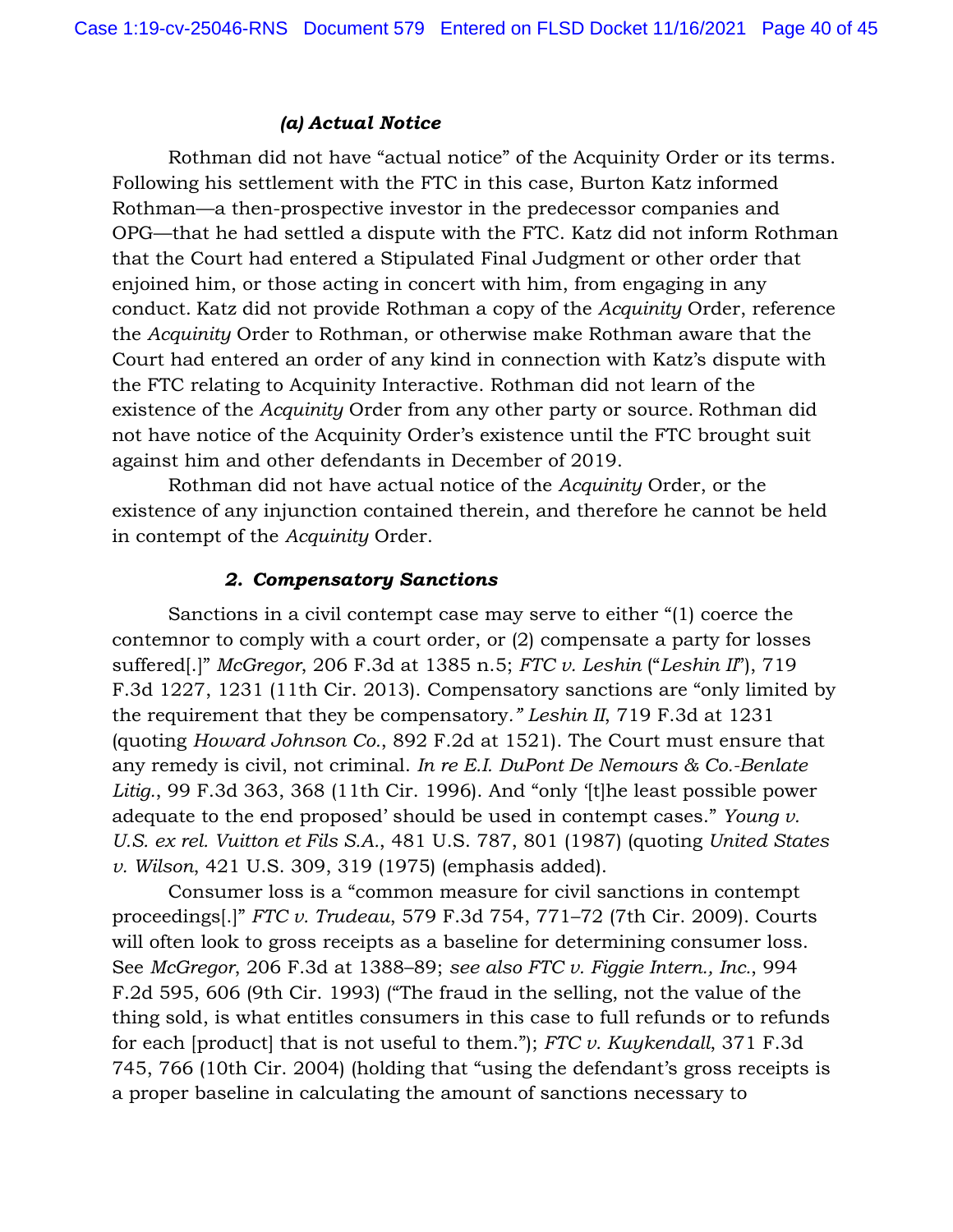compensate injured consumers").

But as the Tenth Circuit held in *Kuykendall*, a baseline is just a starting point for determining consumer loss. *See Kuykendall*, 371 F.3d at 766. Indeed, once an appropriate baseline is proved by the complainant, the liable Contempt Defendants must have the opportunity to present evidence regarding what, if any, amounts should "offset" the sanctions. *See id*. Those offsets could be shown by, among other things: (a) demonstrating that certain costs or expenses must be deducted; or (b) demonstrating that some consumers were "wholly satisfied with their purchases." *Kuykendall*, 371 F.3d at 766.

Where a defendants' misrepresentation preceded and indeed prompted the transaction at issue, only offsets showing that consumers were either never misled or have already been made whole are appropriate because "the 'seller's misrepresentations tainted the customer's purchasing decisions[.]'" *FTC v. BlueHippo Funding, LLC*, 762 F.3d 238, 245 (2d Cir. 2014) (quoting *McGregor*, 206 F.3d at 1388). To obtain offsets, defendants thus must show that some portion of their gross receipts do not represent consumer harm, either because specific consumers' purchasing decisions were not tainted by the misrepresentation or because specific consumers have already been compensated.

The Defendants' websites caused two types of consumer loss: the guidesales sites tricked consumers into giving up their money, and the freemium sites tricked consumers into giving up their personal information. The guidesales websites took money directly from consumers. Those sites received \$99,829,391.97 in consumer payments from 2017 through 2019, which is the proper compensatory baseline of "gross receipts." *See McGregor*, 206 F.3d at 1388-89.

The amounts returned to consumers who paid money to the Defendants' guide-sale sites from 2017 through 2019, in the form of refunds was \$12,877,182.15, and the amount returned in the form of chargebacks was \$1,481,729.22. Deducting these amounts from defendants' gross receipts from those sites during the same time period results in \$85,470,480.60. *See id.*; *see Kuykendall*, 371 F.3d at 766–67 (holding that an offset of refunds is appropriate).

The Defendants' freemium websites took consumers' data, not their money, under false pretenses. The Defendants made money from that data by using it in ways consumers had not knowingly authorized, including by selling it to third parties. The consumers victimized by the freemium site lost the ability to exclusively control and use their personal information, which the Defendants obtained by misrepresenting how that information would be used. The Defendants' actions in selling access to and use of that information thus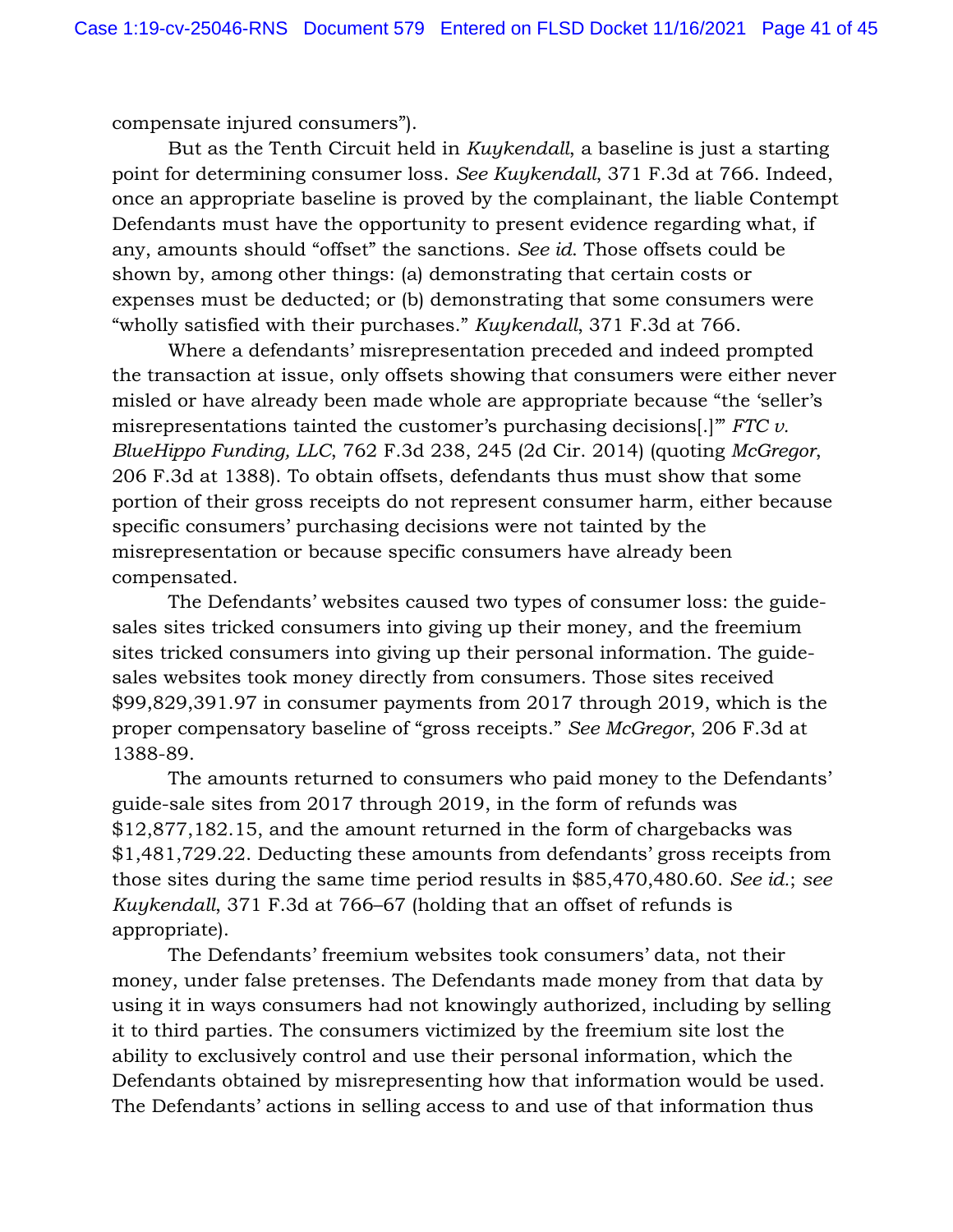established on the open market the value of consumers' loss. In the year prior to commencement of this action, the Defendants took in \$17,297,754.87 from the monetization of consumer data obtained on their freemium websites. \$17,297,754.87 is therefore the proper baseline to measure consumer loss caused by the freemium websites. Once Defendants sold and monetized consumers' data without their consent, there was no way to "return" control of the already-sold and already-exploited data to consumers, meaning no offsets for "returns" or "refunds" are possible for Defendants' freemium sites.

Defendants have presented anecdotal evidence that some consumers were "wholly satisfied" with their transactions on both the guide-sales and freemium websites. *See Kuykendall*, 371 F.3d at 766–67. But, evidence that some consumers who submitted information on the freemium websites later returned to those and other freemium sites does not necessarily demonstrate consumer satisfaction, let alone complete satisfaction of any particular consumer. Instead, the Defendants routinely sent consumers who provided information on a freemium site a barrage of text messages and emails linking back to that same site and Defendants' other sites. These messages perpetuated the very deception that tricked consumers in the first place—that the linked site offered assistance with applications for public benefits, including eligibility decisions. Any consumer who clicked on any such message—whether because the defendants had again deceived that consumer, due to simple confusion about who was behind the messages, or for any other reason—is included in the Defendants' "return visitor" figures. Such statistics therefore do not demonstrate that any particular consumer was "wholly satisfied" with his or her transaction on a freemium website and cannot form the basis of any offset.

Further, where the FTC has shown that defendants made widespread contumacious material misrepresentations and consumers purchased defendants' products, the FTC is entitled to a presumption that each purchasing consumer relied on those misrepresentations. *See McGregor*, 206 F.3d at 1388; *Kuykendall*, 371 F.3d at 765–66; *BlueHippo*, 762 F.3d at 244–45. The burden then shifts to the Defendants to disprove this presumption of reliance on a consumer-by-consumer basis. See id. Specifically, the Defendants are only permitted to demonstrate "that individual transactions were atypical and resulted in a lower-than-expected gain to the wrongdoer." *See FTC v. Bronson Partners, LLC*, 654 F.3d 359, 369 (2d Cir. 2011) (emphasis original). In other words, for each consumer for which an offset is claimed, the Defendants must show that the consumer's injury was less than the full amount that he or she paid or the full value of the information he or she provided. *See id.* (rejecting application of 25.25 percent offset to account for 25.25 percent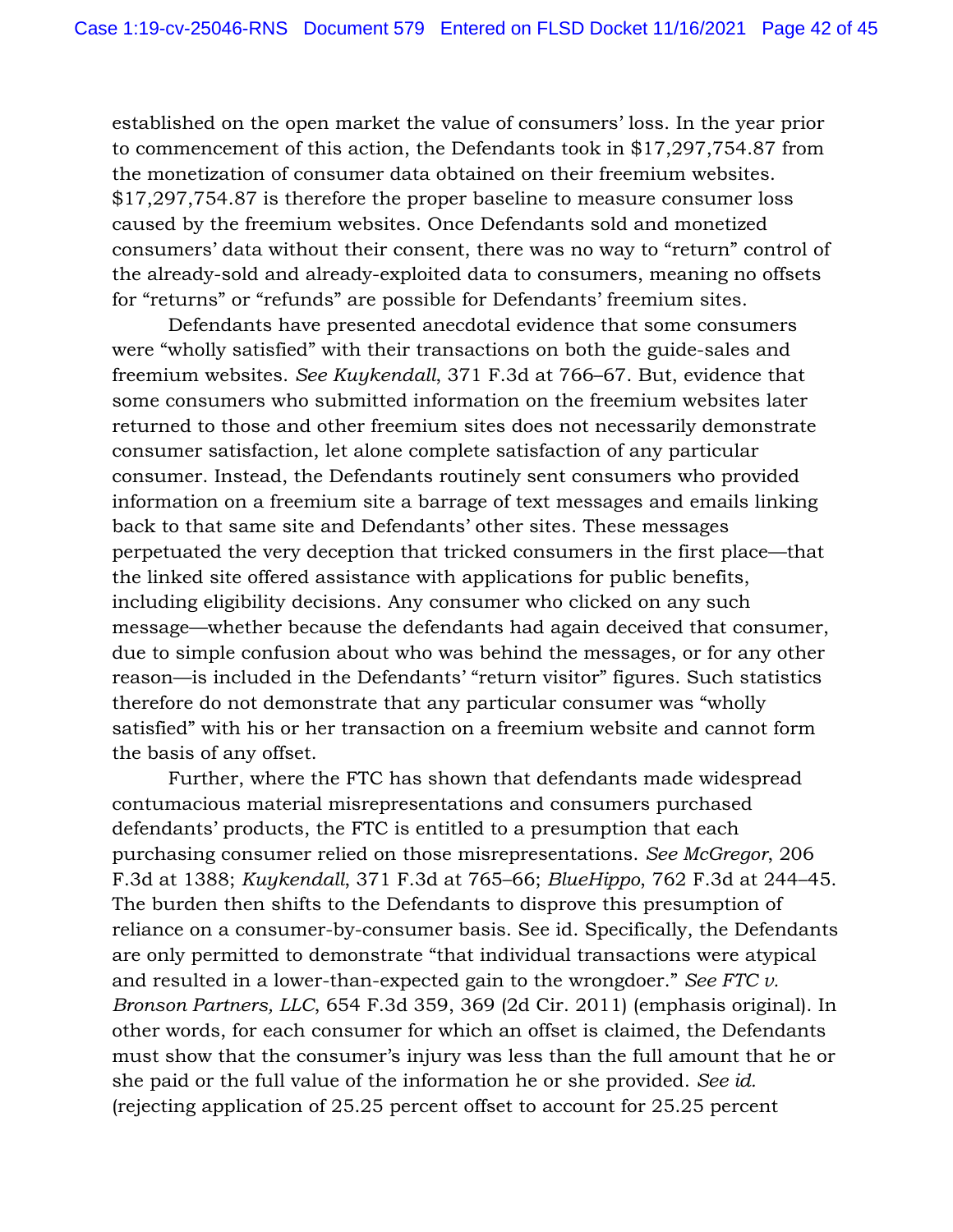chargeback rate because the chargebacks pertained to all products sold by company, not just the two products at issue).

The FTC has shown that the Defendants' misrepresentations were widespread, as they occurred on publicly accessible websites and targeted consumers across the United States. The FTC has further shown that the misrepresentations—which led consumers to believe they would receive government services, when in fact they received only a PDF "guide"—were material. (*See* ECF No. 528 at 13); *FTC v. SlimAmerica, Inc.*, 77 F. Supp. 2d 1263, 1272 (S.D. Fla. 1999) ("Express claims or deliberately-made implied claims used to induce the purchase of a particular product or service are presumed to be material."). Finally, the FTC has shown that consumers actually paid money on the Defendants' guide-sales sites and provided their personal information on the Defendants' freemium websites. The FTC is therefore entitled to a presumption that each consumer who paid money or provided personal information on defendants' sites did so in reliance on defendants' misrepresentations.

The Defendants have offered some credible, anecdotal evidence to rebut this presumption—*i.e.*, that any particular consumer did not act in reliance on the Defendants' misrepresentations. But, at this time, the Court is unable to accurately quantify the true number of satisfied consumers.

The FTC argues that the Defendants' total gross receipts minus amounts already refunded is thus the correct amount of compensatory remedies**.** But, the Court believes that imposing such a sanction does not recognize the not insignificant number of satisfied customers and would result in an inequitable result.

The Court agrees with the FTC that the Defendants may not offset the costs of operating their websites from the compensatory relief baseline for two reasons. First, the operational costs that the Defendants incurred are irrelevant to the value of consumers' loss, meaning the figure resulting from such an offset would not provide "a fair equivalent" for the loss the Defendants caused. *See McGregor*, 206 F.3d at 1388. Second, the Defendants are not entitled to "deduct costs associated with committing their illegal acts" from the restitutionary baseline. *Cf. FTC v. Wash. Data Res., Inc.*, 704 F.3d 1323, 1327 (11th Cir. 2013) (rejecting defendants' argument to deduct business expenses in awarding monetary relief under Section 13(b) of the FTC Act) (quoting *Bronson Partners*, 654 F.3d at 375). The Defendants therefore may not deduct their operational costs from the baselines established above.

The Defendants claim that the evidence in the trial established that "the vast majority of the customers who purchased guides did not complain, request a refund, or initiate a chargeback in connection with any of their guide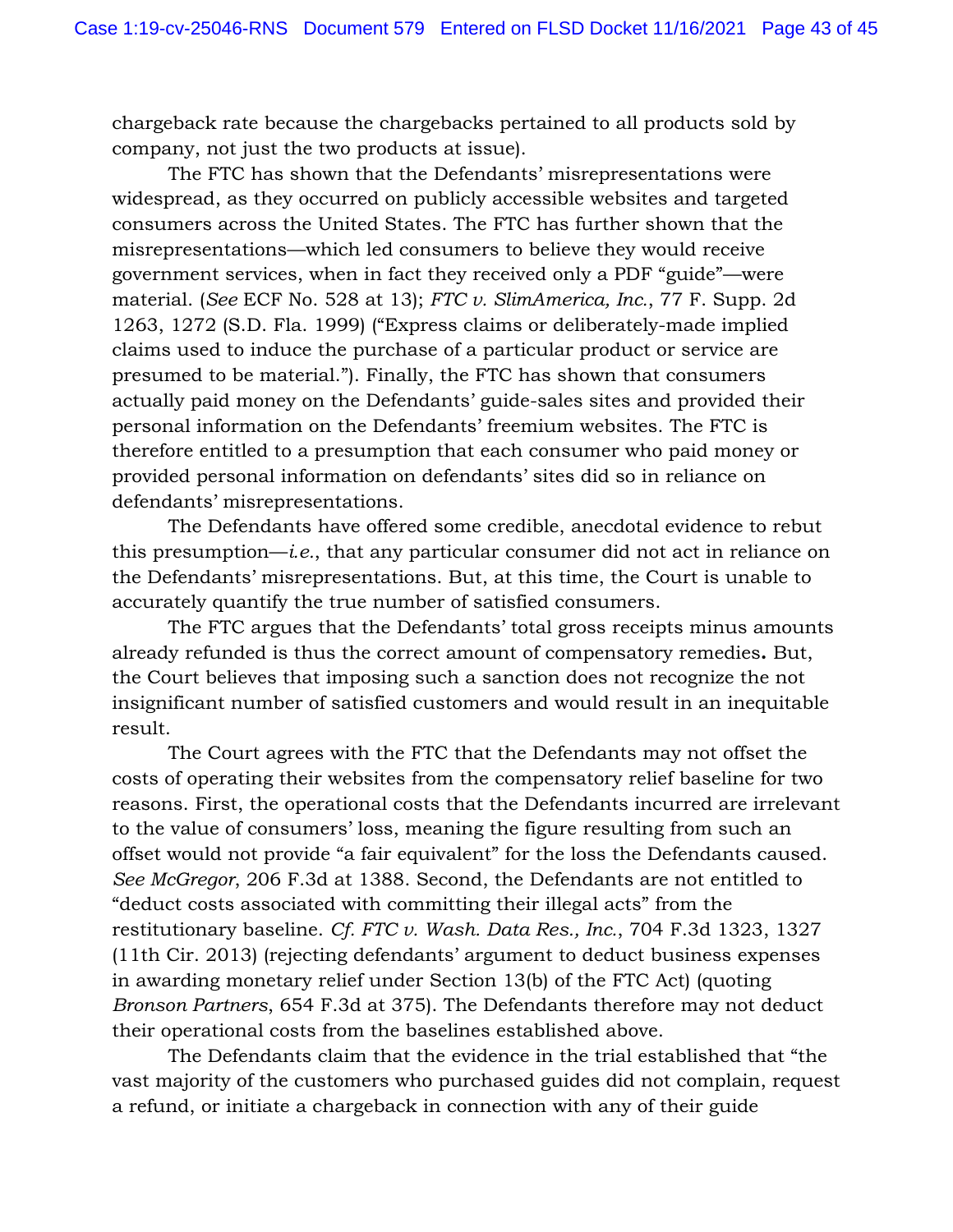purchases. As such, it is reasonable to conclude that a vast majority of customers were 'wholly satisfied with their purchases.' Accordingly, the gross receipts from those customers should not be included in any contempt sanction and thus should be deducted from the baseline sanction of all gross receipts for the Defendants' paid-guide business." The Court does not agree. Failing to complain is not the equivalent to satisfaction. Moreover, the Defendants' claims of good faith are belied by the many red flags they ignored and indeed sought to evade or conceal, from high chargeback rates, to repeated suspensions of their advertising accounts, to the writing of false "reviews" to drown out online consumer complaints about their websites. (*See* ECF No. 528 at 26.)

As an alternative to the FTC's demanded remedy, the Corporate Defendants propose that this Court adopt its recommendation that the appropriate contempt sanction based on the amount of consumer losses from the Defendants' paid-guide business and freemium sites should be determined by a claims process. That process, which would be subject to this Court's ultimate approval, and administered by the Receiver, would allow actual consumer harm to be determined and a distribution plan to be established through which consumers could be wholly compensated. *See, e.g., FTC v. Figgie Int'l*, 994 F.2d 595 (9th Cir. 1993) (establishing claims procedure as relief for violation of Section 19(b) and disapproving portion of order that allowed FTC to use unclaimed remainder of claims fund at FTC's discretion).

This claims process and distribution plan would involve the Receiver's establishing a fund consisting of an amount determined necessary to provide full monetary recovery to be made available to customers who made purchases through the Defendants' paid guide websites. For those consumers who used the freemium websites, the FTC's recommended sanction would result in each of the consumers receiving \$1.13. Under a claims process, those consumers who were not wholly satisfied with their experience on the websites could receive a significantly greater award similar to those consumers who paid for the guides. Any funds beyond those necessary to pay all consumer claims would be returned to the Defendants.

The Court finds that such a claims process and distribution plan will ensure that the compensatory purposes of a civil contempt sanction are met and align with this Court's exercise of its equitable discretion. Therefore, the Court orders the Receiver, within thirty days after the entry of this Order, to submit to this Court for approval a proposed claims process and distribution plan consistent with the foregoing proposal.

Katz, Levison, and the On Point Contempt Defendants are therefore jointly and severally liable for an amount not to exceed \$102,768,235.47 in